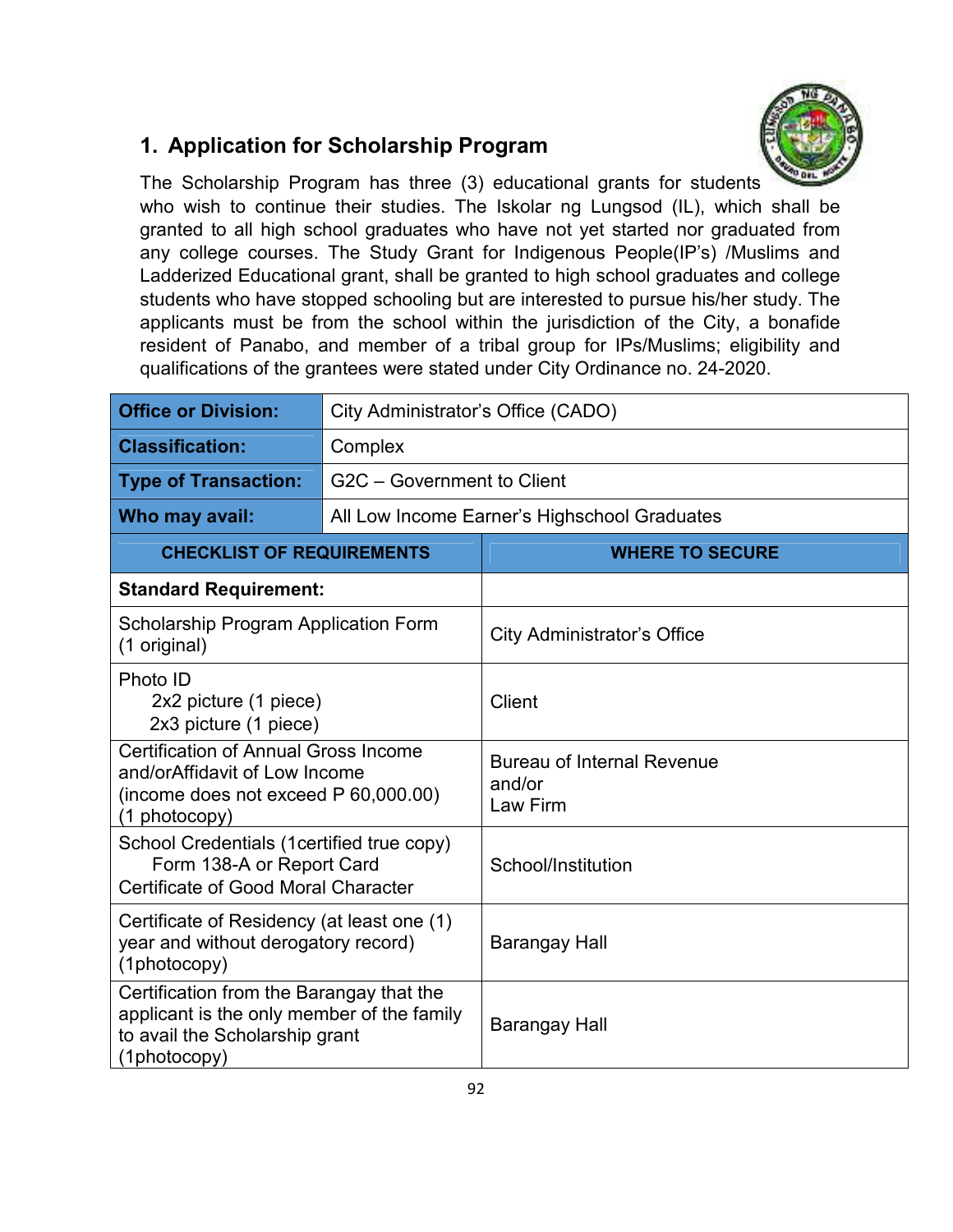

## **Situational Requirement:**

For Indigenous People (IP's)/Muslims - Certificate of Indigency/Muslim

| <b>CLIENT STEPS</b>                                                                                                                                   | <b>AGENCY</b><br><b>ACTIONS</b>                                                                                                                                               | <b>FEES TO BE</b><br><b>PAID</b> | <b>PROCESSING</b><br><b>TIME</b> | <b>PERSON</b><br><b>RESPONSIBLE</b>                                                                                    |
|-------------------------------------------------------------------------------------------------------------------------------------------------------|-------------------------------------------------------------------------------------------------------------------------------------------------------------------------------|----------------------------------|----------------------------------|------------------------------------------------------------------------------------------------------------------------|
| 1.Submit the<br>documentary<br>requirements and fill<br>out the Scholarship<br><b>Program Application</b><br>Form at Receiving<br>desk.               | 1. Receive and<br>verify the<br>documentary<br>requirements<br>1.1 Inform the<br>applicant of the<br>schedule of<br>qualifying exam<br>and interview                          | None                             | 30 Minutes                       | Administrative Aide I<br>CADO -<br>(Scholarship<br>Program Focal)                                                      |
| 2. Take the Qualifying<br>written examination<br>and interview at the<br>designated room<br>assignment                                                | 2. Facilitate the<br>exam and<br>interview<br>2.1 Evaluate and<br>rank the result of<br>exam and                                                                              | None                             | 15 Days                          | Psychometrician<br>and Guidance<br>Counselor<br>Scholarship and<br><b>Grants Board and</b><br><b>Technical Working</b> |
| *Qualified grantees<br>will return to CADO to<br>receive the<br>Confirmation<br>Certificate and get the<br>schedule for<br>Scholarship<br>Orientation | interview; endorse<br>list of qualified<br>grantees<br><b>Backroom</b><br><b>Activities:</b><br>a. Prepare<br><b>Resolution and</b><br>endorse to<br>SanguniangPanlu<br>ngsod |                                  |                                  | Group<br>Administrative Aide I<br>CADO -<br>(Scholarship<br>Program Focal)                                             |
|                                                                                                                                                       | b. Confirm the list<br>of qualified<br>grantees                                                                                                                               |                                  |                                  | Sanguniang<br><b>Panlungsod Office</b>                                                                                 |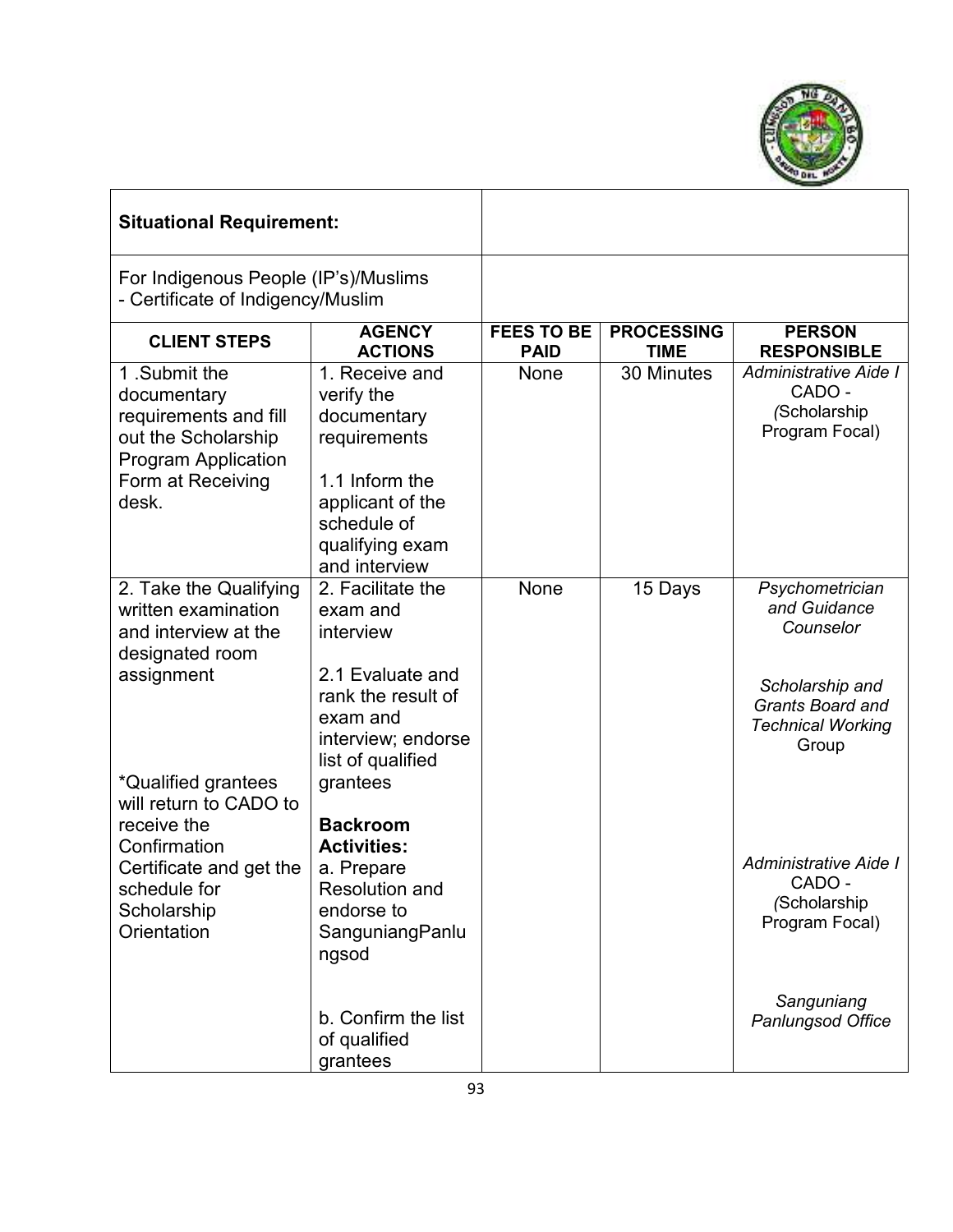

|                                                                                                                       | 2.2 Post the<br>names of qualified<br>scholarship<br>grantees at the<br>City<br>Administrator's<br>Office and FB<br>page; notify<br>through call and<br>text |             |                                           | Administrative Aide I<br>CADO -<br>(Scholarship<br>Program Focal)        |
|-----------------------------------------------------------------------------------------------------------------------|--------------------------------------------------------------------------------------------------------------------------------------------------------------|-------------|-------------------------------------------|--------------------------------------------------------------------------|
|                                                                                                                       | 2.3 Issue<br>Confirmation and<br>inform the<br>schedule of<br>orientation                                                                                    |             |                                           | <b>Administrative Aide I</b><br>CADO -<br>(Scholarship<br>Program Focal) |
|                                                                                                                       | 2.4 Prepare<br>Certificate of<br>Recognition                                                                                                                 |             |                                           |                                                                          |
|                                                                                                                       | 2.5 Sign the<br>Certificate of<br>Recognition                                                                                                                |             |                                           | <b>Local Chief</b><br>Executive<br><b>CMO</b>                            |
| 3. Attend the<br>Scholarship<br>Orientation and<br>receive the Certificate<br>of Recognition<br>3.1 Submit the filled | 3. Conduct<br>Scholarship<br>Orientation and<br>distribute<br>Certificate of<br>Recognition                                                                  | None        | 4 Hours                                   | <b>Assistant City</b><br>Administrator<br>CADO                           |
| out Assessment form                                                                                                   | 3.1 Receive the<br><b>Assessment Form</b><br>for processing of<br>scholarship grant                                                                          |             | 5 Minutes                                 | <b>Administrative Aide I</b><br>CADO -<br>(Scholarship<br>Program Focal) |
|                                                                                                                       | <b>TOTAL:</b>                                                                                                                                                | <b>None</b> | 15 Days, 4<br>Hours, 35<br><b>Minutes</b> |                                                                          |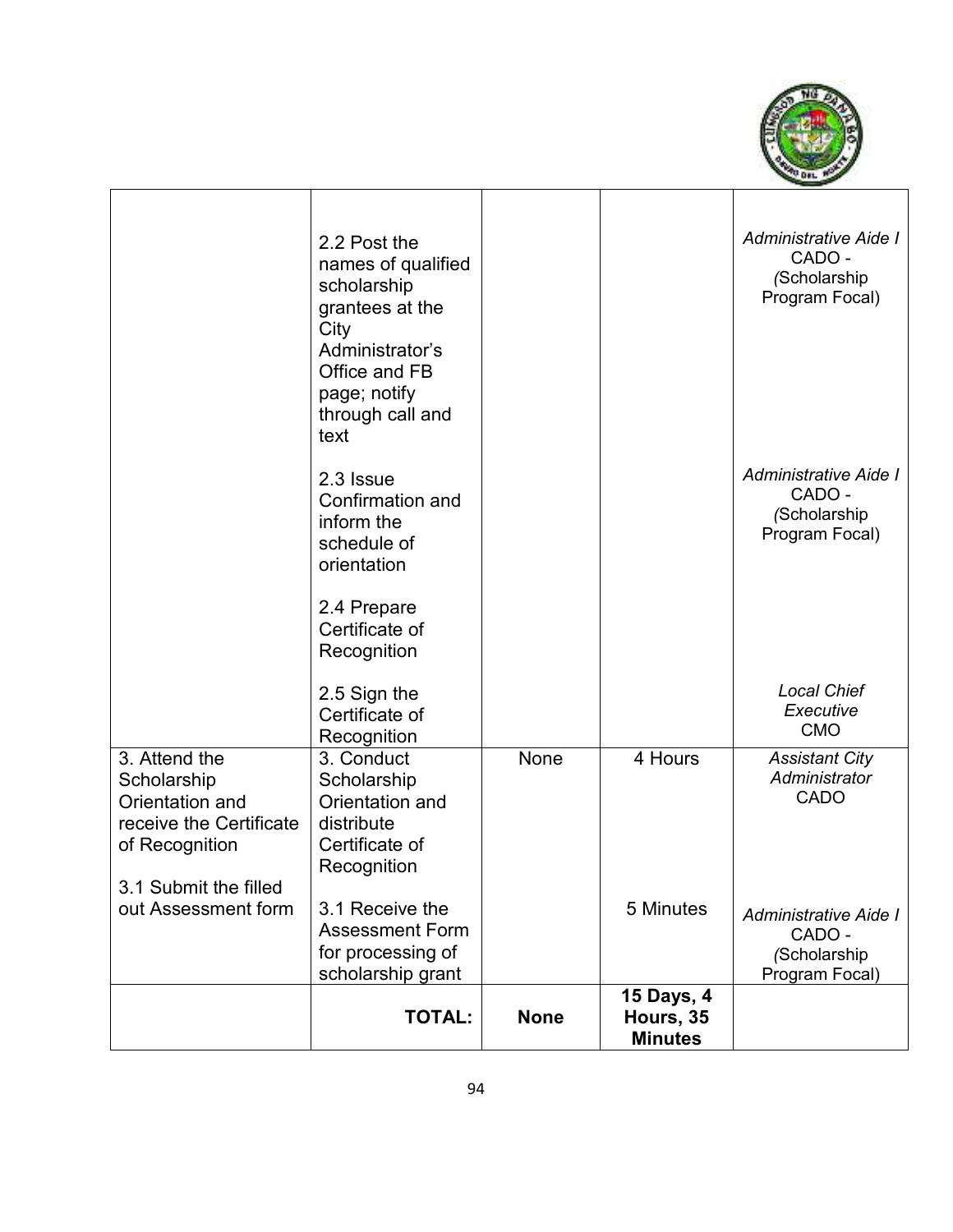

### **2. Request for Repair and Maintenance of Information Technology (IT) Equipment**

Following its mandate, the Information Technology Section caters for the consultation, repair, and maintenance of all IT devices and equipment of Government Offices under LGU Panabo City and Barangay.

| <b>Office or Division:</b>                                                                                       |                                                                                                                                                        | City Administrator's Office-Information Technology Section |                                       |                                                                    |  |
|------------------------------------------------------------------------------------------------------------------|--------------------------------------------------------------------------------------------------------------------------------------------------------|------------------------------------------------------------|---------------------------------------|--------------------------------------------------------------------|--|
| <b>Classification:</b>                                                                                           | Complex                                                                                                                                                |                                                            |                                       |                                                                    |  |
| <b>Type of Transaction:</b>                                                                                      | G2G - Government to Government                                                                                                                         |                                                            |                                       |                                                                    |  |
| Who may avail:                                                                                                   | Local Government Unit (LGU) Offices, National Agencies, and<br>Barangays in Panabo City                                                                |                                                            |                                       |                                                                    |  |
| <b>CHECKLIST OF REQUIREMENTS</b>                                                                                 |                                                                                                                                                        |                                                            | <b>WHERE TO SECURE</b>                |                                                                    |  |
| <b>Standard Requirement:</b>                                                                                     |                                                                                                                                                        |                                                            |                                       |                                                                    |  |
| IT Request Form (1 original)                                                                                     |                                                                                                                                                        |                                                            | Information Technology Section Office |                                                                    |  |
| <b>CLIENT STEPS</b>                                                                                              | <b>AGENCY</b><br><b>ACTIONS</b>                                                                                                                        | <b>FEES TO BE</b><br><b>PAID</b>                           | <b>PROCESSING</b><br><b>TIME</b>      | <b>PERSON</b><br><b>RESPONSIBLE</b>                                |  |
| 1. Fill out the IT<br><b>Request Form and</b><br>give the device/<br>equipment                                   | 1. Receive and<br>verify the IT<br>request form and<br>device/<br>equipment.Place<br>barcode sticker on<br>the device and<br>record the<br>information | None                                                       | 5 Minutes                             | Clerk<br>CADO-IT                                                   |  |
| 1.1 Wait for the result<br>of the assessment                                                                     | 1.1 Asses/fix the<br>device/ equipment<br>1.2 Inform the<br>client of the status<br>of<br>device/equipment                                             |                                                            | 1 Working<br>Day<br>15 Minutes        | <b>IT Technician</b><br>CADO-IT<br><b>IT Technician</b><br>CADO-IT |  |
| <b>Conditional Steps:</b><br>1.2 For device/<br>equipment that needs<br>to be referred to a<br>service center or | <b>Conditional</b><br>Steps:<br>1.3 For device/<br>equipment that<br>needs to be                                                                       |                                                            | 10 Minutes                            | <b>Clerk</b><br>$(CADO-IT)$                                        |  |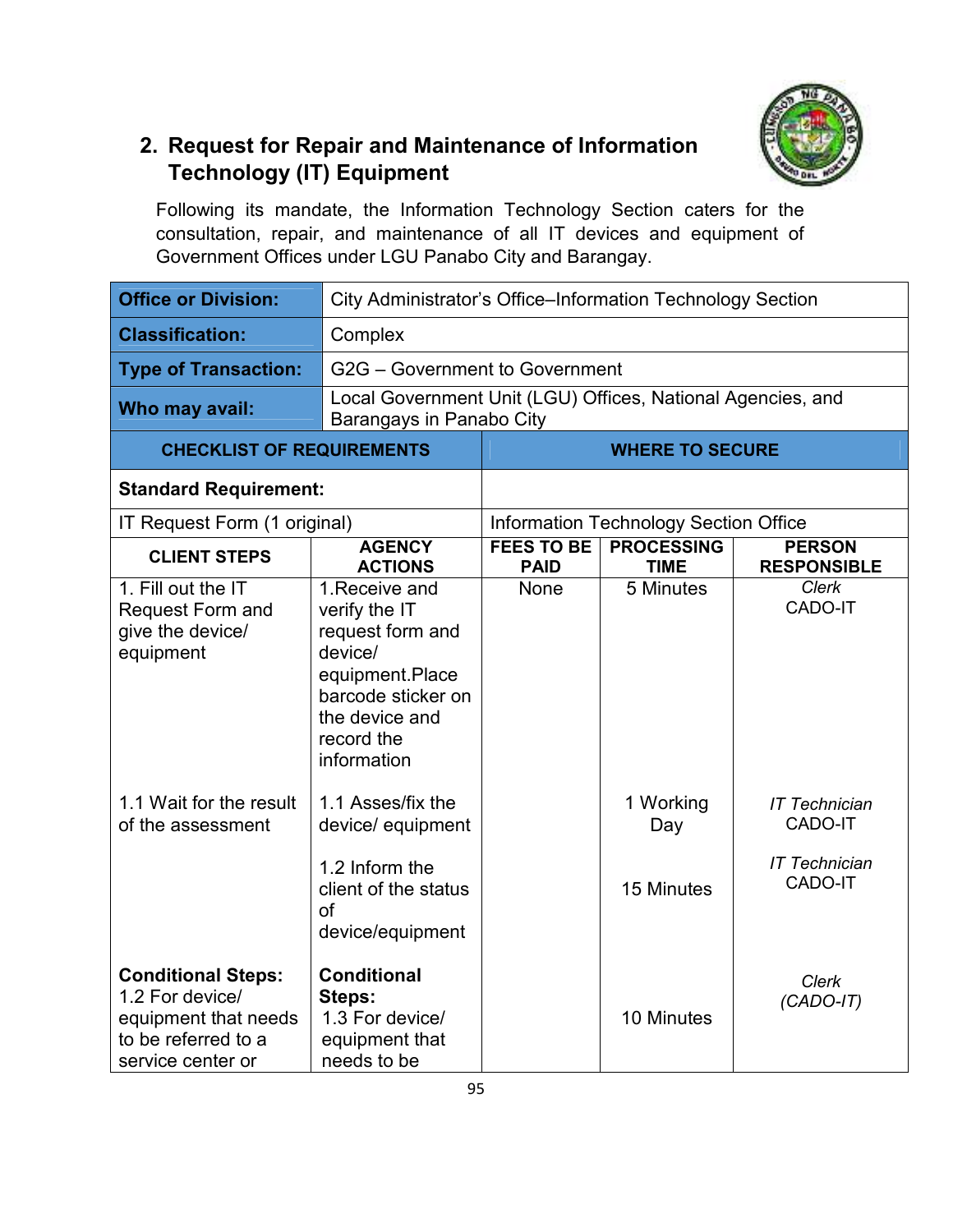

| there is a need to<br>procure a part/s for<br>replacement, receive<br>the Pre-Inspection<br>Report and the<br>device/ equipment | referred to a<br>service center or<br>there is a need to<br>procure a part/s<br>for replacement,<br>issue a Pre-<br><b>Inspection Report</b><br>and return the<br>device/ equipment             |             |                                |                                     |
|---------------------------------------------------------------------------------------------------------------------------------|-------------------------------------------------------------------------------------------------------------------------------------------------------------------------------------------------|-------------|--------------------------------|-------------------------------------|
| 2. Receive the<br>repaired device/<br>equipment and sign<br>the logbook                                                         | 2. Release the<br>repaired device/<br>equipment and<br>update the record                                                                                                                        | None        | 5 Minutes                      | <b>Clerk</b><br>$(CADO-IT)$         |
|                                                                                                                                 | <b>Conditional</b><br>Steps:<br>2.1 For device/<br>equipment that<br>was referred to a<br>service center or<br>procured a part/s<br>for replacement,<br>issue Post-<br><b>Inspection Report</b> |             | 15 Minutes                     | <b>IT Technician</b><br>$(CADO-IT)$ |
|                                                                                                                                 | <b>TOTAL:</b>                                                                                                                                                                                   | <b>None</b> | 1 Day and 50<br><b>Minutes</b> |                                     |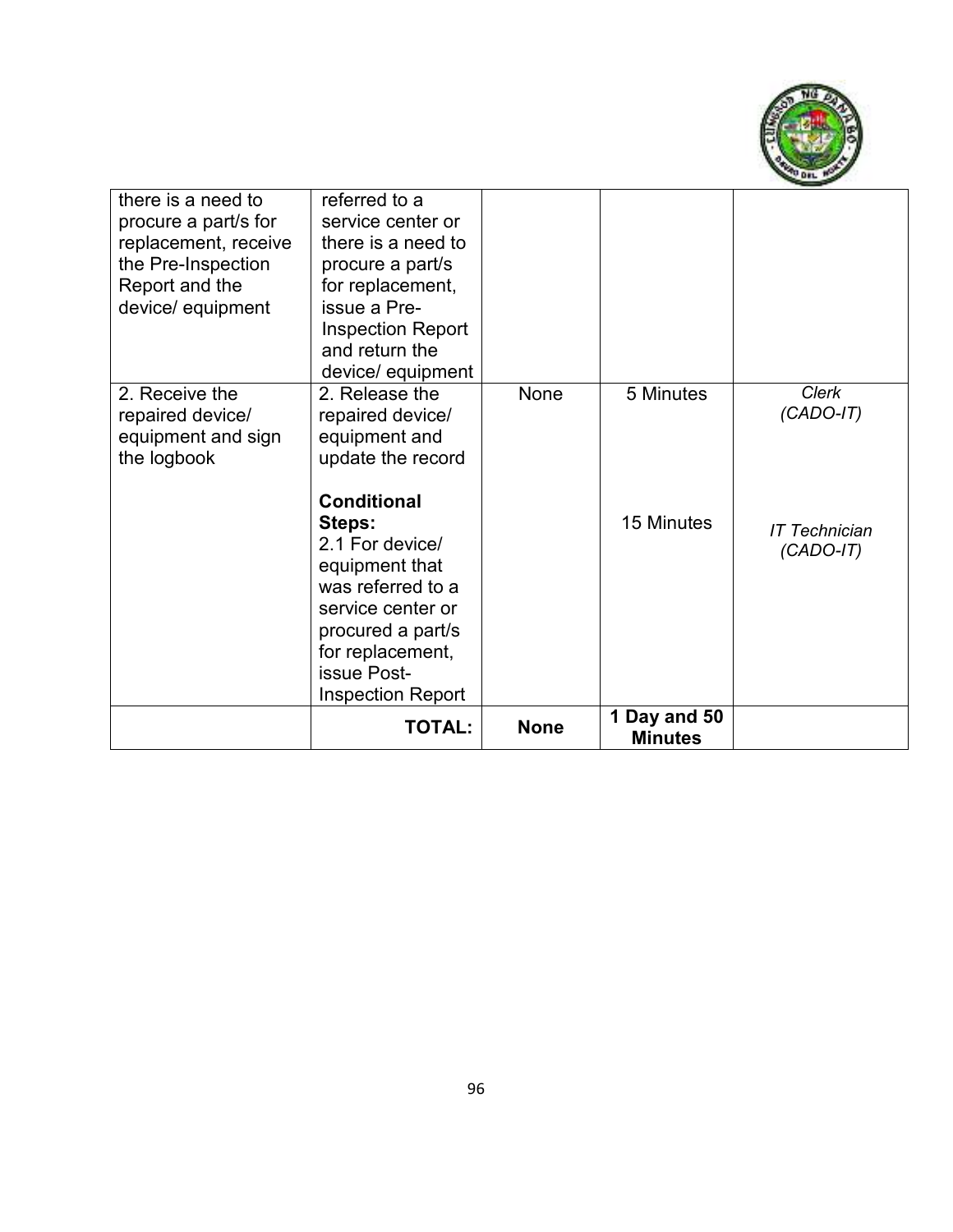

#### **3. Request for Software Development and Maintenance**

Following its mandate, the Information Technology Section caters for the consultation, repair, and maintenance of all IT devices and equipment of Government Offices under LGU Panabo City and Barangay.

| <b>Office or Division:</b>                                                                                    |                                                                                                                                                                                             | City Administrator's Office-Information Technology Section |                                  |                                                                                      |  |
|---------------------------------------------------------------------------------------------------------------|---------------------------------------------------------------------------------------------------------------------------------------------------------------------------------------------|------------------------------------------------------------|----------------------------------|--------------------------------------------------------------------------------------|--|
| <b>Classification:</b>                                                                                        | Simple                                                                                                                                                                                      |                                                            |                                  |                                                                                      |  |
| <b>Type of Transaction:</b>                                                                                   |                                                                                                                                                                                             | G2G - Government to Government                             |                                  |                                                                                      |  |
| Who may avail:                                                                                                | LGU Offices, National Agencies and barangays in Panabo City                                                                                                                                 |                                                            |                                  |                                                                                      |  |
| <b>CHECKLIST OF REQUIREMENTS</b>                                                                              |                                                                                                                                                                                             |                                                            | <b>WHERE TO SECURE</b>           |                                                                                      |  |
| <b>Standard Requirement:</b>                                                                                  |                                                                                                                                                                                             |                                                            |                                  |                                                                                      |  |
| Request Letter (1 original)                                                                                   |                                                                                                                                                                                             | <b>Requesting Office</b>                                   |                                  |                                                                                      |  |
| <b>CLIENT STEPS</b>                                                                                           | <b>AGENCY</b><br><b>ACTIONS</b>                                                                                                                                                             | <b>FEES TO BE</b><br><b>PAID</b>                           | <b>PROCESSING</b><br><b>TIME</b> | <b>PERSON</b><br><b>RESPONSIBLE</b>                                                  |  |
| 1. Submit the request<br>letter and prepare for<br>the initial interview for<br>the overview of the<br>System | 1. Receive and<br>verify the request<br>letter and record<br>the information in<br>the ELogBook<br>System<br>1.1 Conduct initial<br>interview and set<br>schedule for initial<br>assessment | None                                                       | 5 Minutes<br>30 Minutes          | Clerk<br>CADO - IT Section<br><b>IT Officer</b><br><b>Clerk</b><br>CADO - IT Section |  |
| 2. Prepare for the<br>initial assessment<br>2.1 Receive<br><b>Confirmation Request</b><br>Letter              | 2. Conducts initial<br>assessment of the<br>requestor<br>2.1 Prepare and<br>send a letter to<br>the client<br>informing of the                                                              | None                                                       | 2 Hours<br>15 Minutes            | <b>IT Officer</b><br>CADO-IT<br>Section<br><b>IT Officer</b><br>CADO-IT<br>Section   |  |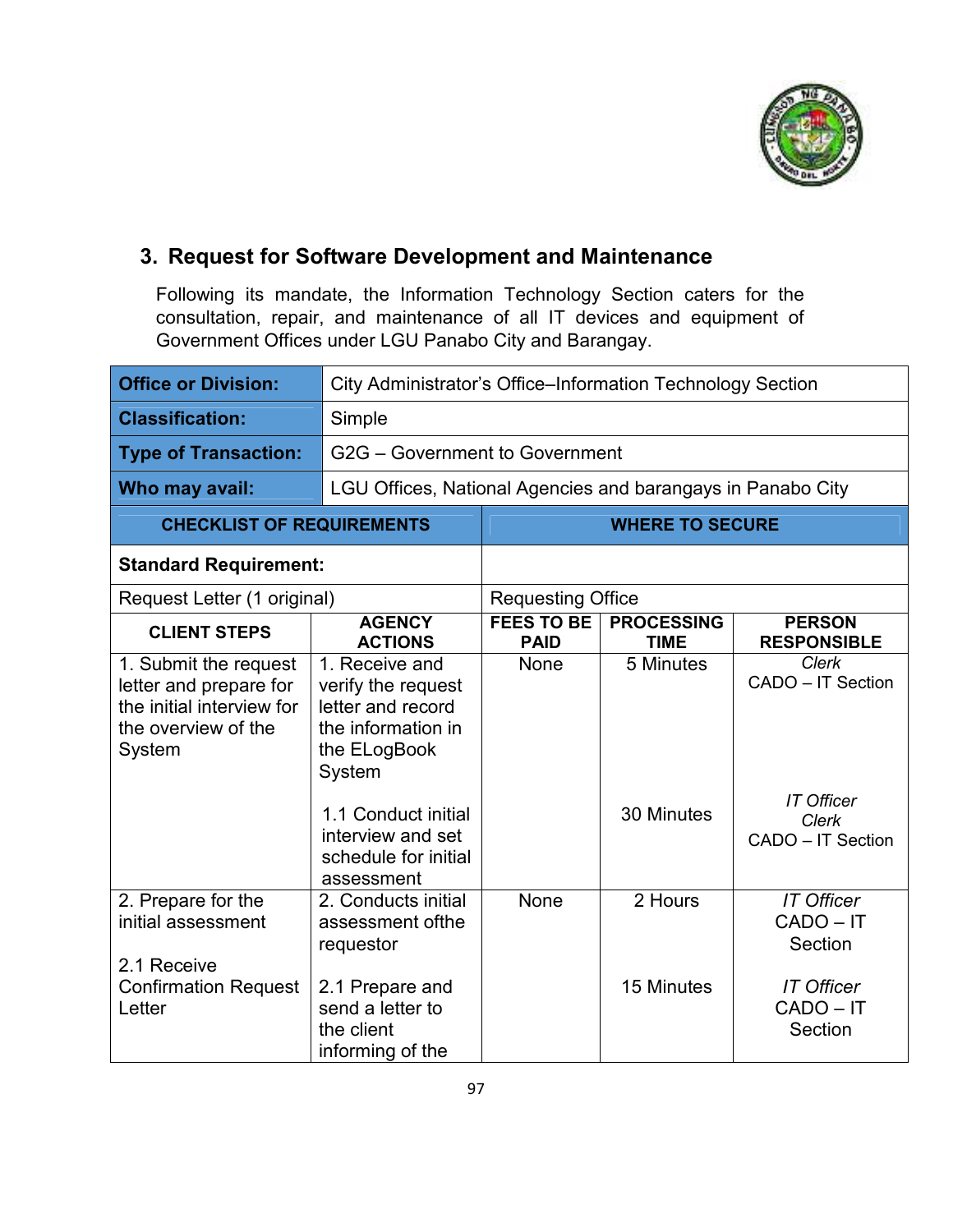

| feasibility of the<br>request and sets<br>the system study<br>and development<br>schedule                                                                              |             |            |  |
|------------------------------------------------------------------------------------------------------------------------------------------------------------------------|-------------|------------|--|
| <b>Conditional</b><br>Step:<br>If the request is<br>not feasible, issue<br>a letter to the<br>client informing<br>that the requested<br>application is not<br>feasible |             | 10 Minutes |  |
| <b>TOTAL:</b>                                                                                                                                                          | <b>None</b> | 3 Hours    |  |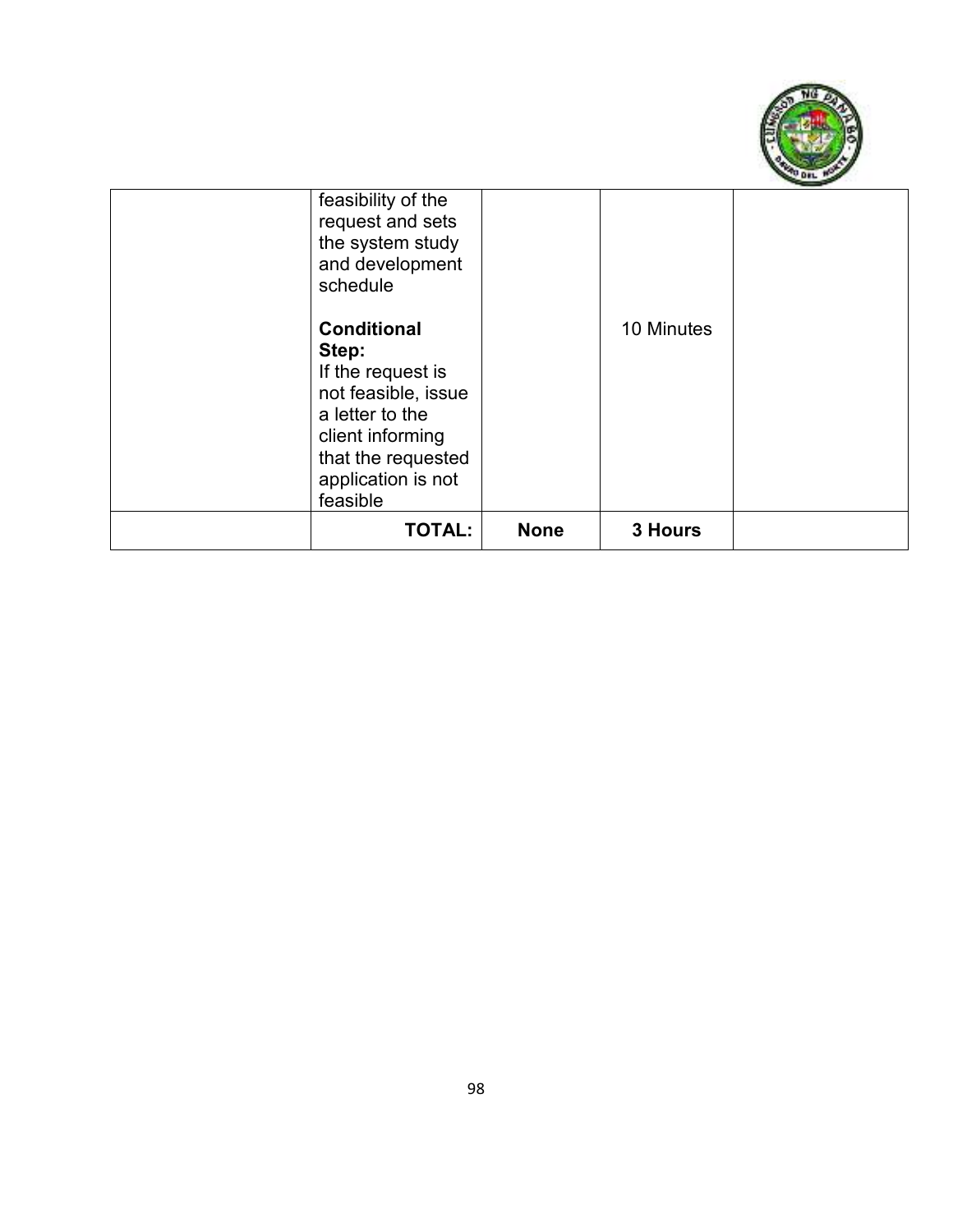

#### **4. Investor Assistance Services**

Following its mandate, the Panabo City Investment Promotion Center caters to all investment-related queries of the business sector and all other potential investors in the city. The office aims to act as a one stop information center to all investors.

| <b>Office or Division:</b>                                                                              | City Administrator's Office - Panabo City Investment Promotion<br>Center                                                                                                                                                                                                                   |                                                                                                             |                                         |                                                            |
|---------------------------------------------------------------------------------------------------------|--------------------------------------------------------------------------------------------------------------------------------------------------------------------------------------------------------------------------------------------------------------------------------------------|-------------------------------------------------------------------------------------------------------------|-----------------------------------------|------------------------------------------------------------|
| <b>Classification:</b>                                                                                  | Simple                                                                                                                                                                                                                                                                                     |                                                                                                             |                                         |                                                            |
| <b>Type of Transaction:</b>                                                                             | G2C - Government to Citizen<br>G2B - Government to Business                                                                                                                                                                                                                                |                                                                                                             |                                         |                                                            |
| Who may avail:                                                                                          | Investors, Micro Small Medium Enterprises, other interested clients<br>in starting a business in the city                                                                                                                                                                                  |                                                                                                             |                                         |                                                            |
| <b>CHECKLIST OF REQUIREMENTS</b>                                                                        |                                                                                                                                                                                                                                                                                            |                                                                                                             | <b>WHERE TO SECURE</b>                  |                                                            |
| <b>Standard Requirement:</b>                                                                            |                                                                                                                                                                                                                                                                                            |                                                                                                             |                                         |                                                            |
| Intake Form (original)                                                                                  |                                                                                                                                                                                                                                                                                            |                                                                                                             | Panabo City Investment Promotion Center |                                                            |
| <b>CLIENT STEPS</b>                                                                                     | <b>AGENCY</b><br><b>ACTIONS</b>                                                                                                                                                                                                                                                            | <b>FEES TO BE</b><br><b>PROCESSING</b><br><b>PERSON</b><br><b>RESPONSIBLE</b><br><b>PAID</b><br><b>TIME</b> |                                         |                                                            |
| 1. Fill out the intake<br>form and submit it at<br>Panabo City<br><b>Investment Promotion</b><br>Center | 1. Receive and<br>verify the fill out<br><b>Intake Form</b><br>1.1 Process the<br>request Data<br>-Data on Cost of<br><b>Doing Business</b><br>-Socio-Economic<br>Profile<br>-Real Property<br>Registry<br>*generation of<br>data was based<br>on the previous<br>year and current<br>year | <b>None</b>                                                                                                 | 5 Minutes<br>15 Minutes                 | Project<br>Development<br>Officer I<br><b>CADO - PCIPC</b> |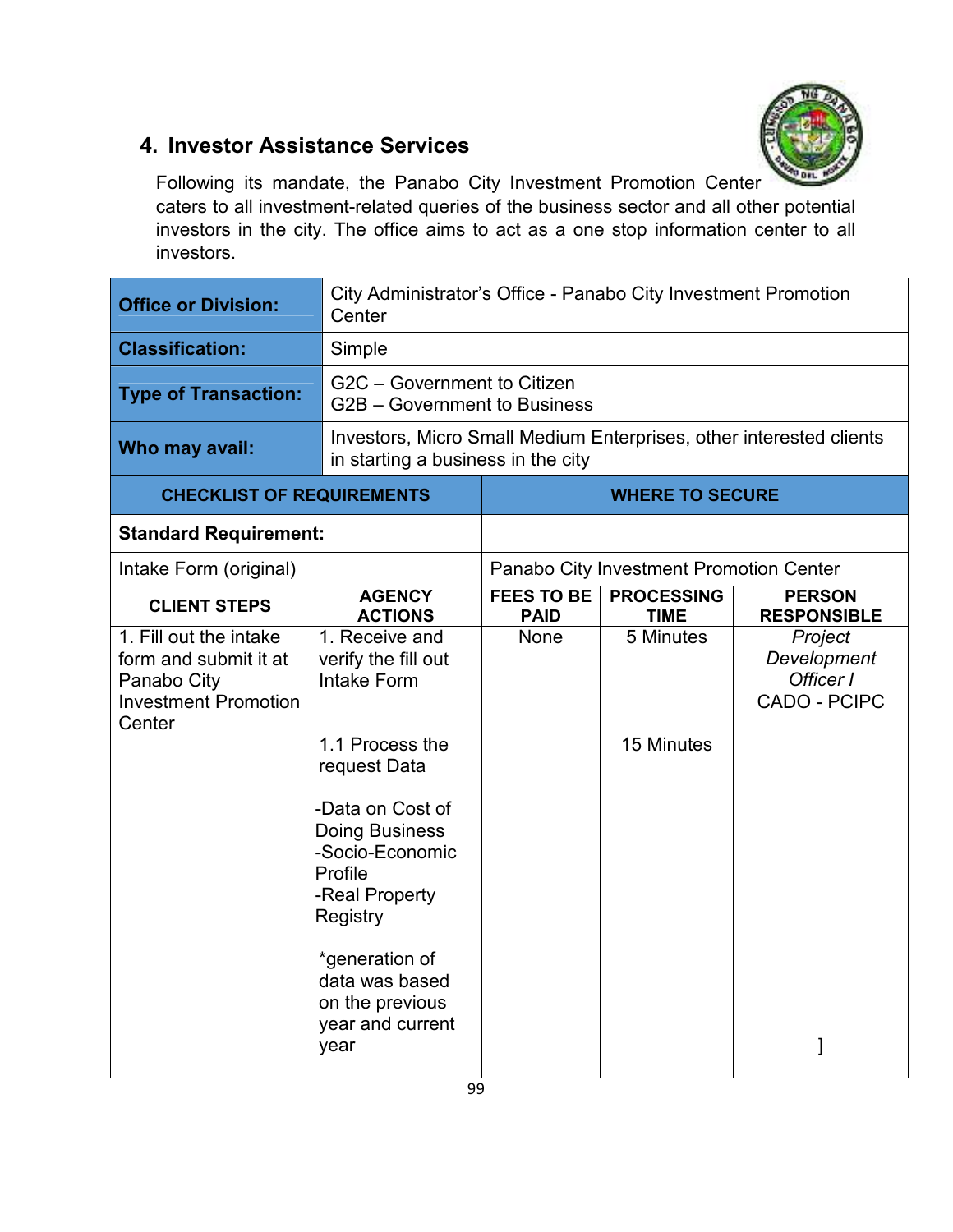

|                                                                                                                                     | 1.2 Endorse<br>generated data                                   |             | 2 Minutes         | Project<br>Development<br>Officer I<br>CADO - PCIPC        |
|-------------------------------------------------------------------------------------------------------------------------------------|-----------------------------------------------------------------|-------------|-------------------|------------------------------------------------------------|
|                                                                                                                                     | 1.3 Review and<br>approve the<br>requested<br>information       |             | 5 Minutes         | Project<br>Development<br>Officer II<br>CADO - PCIPC       |
|                                                                                                                                     | 1.4 Provide<br>consultation to the<br>investor, if<br>necessary |             | 15 Minutes        |                                                            |
| 2. Receive the<br>requested information<br>and sign the client's<br>logbook at Panabo<br>City Investment<br><b>Promotion Center</b> | 2. Release the<br>requested<br>information                      | None        | 3 Minutes         | Project<br>Development<br>Officer I<br><b>CADO - PCIPC</b> |
|                                                                                                                                     | <b>TOTAL:</b>                                                   | <b>None</b> | <b>45 Minutes</b> |                                                            |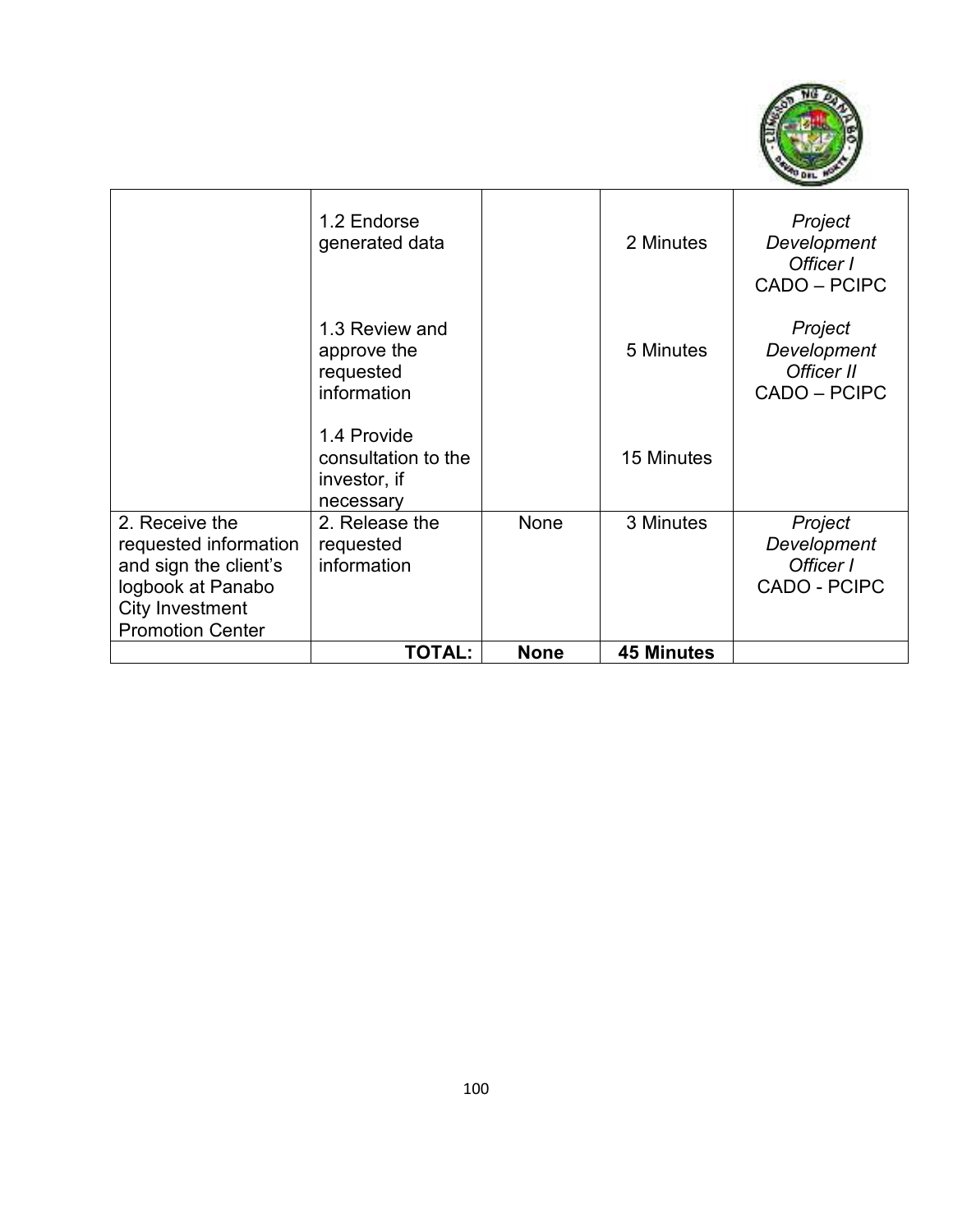

## **5. Application for Tax Incentives**

This is a program of the city under the Revised Investment and Incentive Code of 2017. This program may allow a new and existing enterprise to avail and enjoy tax exemption offered by the city after satisfying the eligibility and documentary requirements.

| <b>Office or Division:</b>                                                                  | City Administrator's Office - Panabo City Investment Promotion<br>Center |                                                      |  |  |
|---------------------------------------------------------------------------------------------|--------------------------------------------------------------------------|------------------------------------------------------|--|--|
| <b>Classification:</b>                                                                      | <b>Highly Technical</b>                                                  |                                                      |  |  |
| <b>Type of Transaction:</b>                                                                 | G2B - Government to Business                                             |                                                      |  |  |
| Who may avail:                                                                              |                                                                          | New and Existing Small, Medium and Large Enterprises |  |  |
| <b>CHECKLIST OF REQUIREMENTS</b>                                                            |                                                                          | <b>WHERE TO SECURE</b>                               |  |  |
| <b>Standard Requirements:</b>                                                               |                                                                          |                                                      |  |  |
| Application Form (3 original)                                                               |                                                                          | Panabo City Investment Promotion Center              |  |  |
| By-Laws (1 photocopy)                                                                       |                                                                          | Securities and Exchange Commission (SEC)             |  |  |
| <b>Business Permit (1 photocopy)</b>                                                        |                                                                          | <b>Business Permit and Licensing Office</b>          |  |  |
| Proof of ownership, lease or any other<br>arrangements of the project site<br>(1 photocopy) |                                                                          | <b>Requesting Applicant</b>                          |  |  |
| Project Profile/Proposal or Feasibility<br>Study (1 photocopy)                              |                                                                          | <b>Requesting Applicant</b>                          |  |  |
| <b>For Single Proprietorship</b>                                                            |                                                                          |                                                      |  |  |
| Certificate of Registration (1 original<br>certified true copy)                             |                                                                          | Department of Trade and Industry (DTI)               |  |  |
| <b>For Partnership</b>                                                                      |                                                                          |                                                      |  |  |
| Partnership                                                                                 |                                                                          | Securities and Exchange Commission(SEC)              |  |  |
| Certificate of Registration (1 original<br>certified true copy)                             |                                                                          | Securities and Exchange Commission(SEC)              |  |  |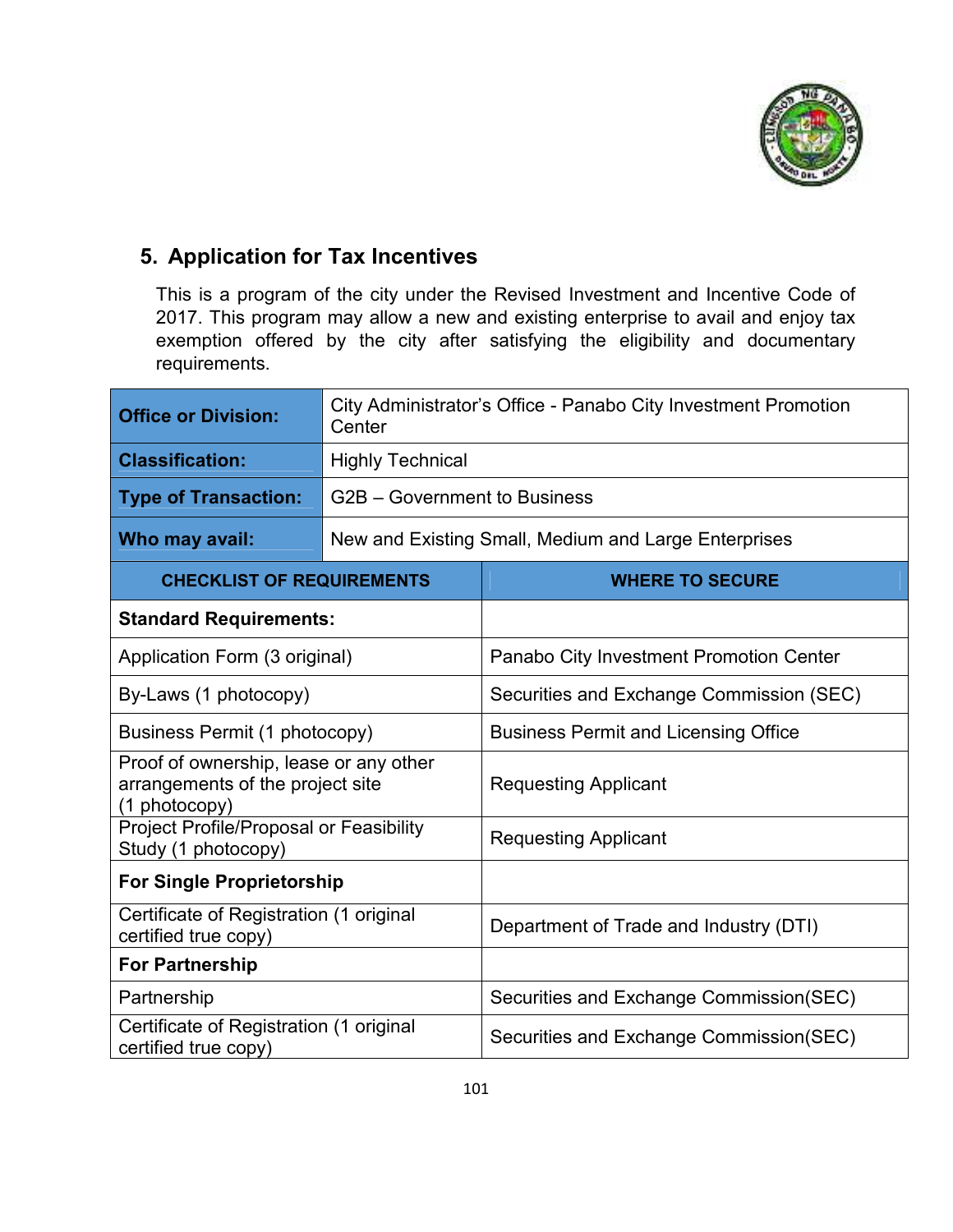

| <b>For Corporation</b>                                                                                                                                                                            |                                                                                                                                                                                                                                        |                                                                         |                                         |                                                                                                                |
|---------------------------------------------------------------------------------------------------------------------------------------------------------------------------------------------------|----------------------------------------------------------------------------------------------------------------------------------------------------------------------------------------------------------------------------------------|-------------------------------------------------------------------------|-----------------------------------------|----------------------------------------------------------------------------------------------------------------|
| Approved Articles of Incorporation                                                                                                                                                                |                                                                                                                                                                                                                                        | Securities and Exchange Commission(SEC)                                 |                                         |                                                                                                                |
| Certificate of Registration (1 original<br>certified true copy)                                                                                                                                   |                                                                                                                                                                                                                                        |                                                                         | Securities and Exchange Commission(SEC) |                                                                                                                |
| Board Resolution authorizing the filing of<br>the application (1 original)                                                                                                                        |                                                                                                                                                                                                                                        | <b>Requesting Applicant</b>                                             |                                         |                                                                                                                |
| <b>For Cooperative</b>                                                                                                                                                                            |                                                                                                                                                                                                                                        |                                                                         |                                         |                                                                                                                |
| Cooperation                                                                                                                                                                                       |                                                                                                                                                                                                                                        |                                                                         | Securities and Exchange Commission      |                                                                                                                |
| Certificate of Registration (1 original<br>certified true copy)                                                                                                                                   |                                                                                                                                                                                                                                        |                                                                         | Securities and Exchange Commission      |                                                                                                                |
| Board Resolution authorizing the filing of<br>the application (1 original)                                                                                                                        |                                                                                                                                                                                                                                        | <b>Requesting Applicant</b>                                             |                                         |                                                                                                                |
| <b>Situational Requirements:</b>                                                                                                                                                                  |                                                                                                                                                                                                                                        |                                                                         |                                         |                                                                                                                |
| <b>For Existing Enterprise</b>                                                                                                                                                                    |                                                                                                                                                                                                                                        |                                                                         |                                         |                                                                                                                |
| Audited Financial Statement for the last 3<br>years                                                                                                                                               |                                                                                                                                                                                                                                        | Accountant/ Bookkeeper of Requesting Applicant                          |                                         |                                                                                                                |
| <b>For Environmentally Critical Projects</b>                                                                                                                                                      |                                                                                                                                                                                                                                        |                                                                         |                                         |                                                                                                                |
| Environmental Compliance Certificate (1<br>photocopy)                                                                                                                                             |                                                                                                                                                                                                                                        | Department of Environment and Natural<br><b>Resources Office (DENR)</b> |                                         |                                                                                                                |
| <b>CLIENT STEPS</b>                                                                                                                                                                               | <b>AGENCY</b><br><b>ACTIONS</b>                                                                                                                                                                                                        | <b>FEES TO BE</b><br><b>PAID</b>                                        | <b>PROCESSING</b><br><b>TIME</b>        | <b>PERSON</b><br><b>RESPONSIBLE</b>                                                                            |
| 1. Submit the<br>complete<br>documentary<br>requirements at the<br>Panabo City<br><b>Investment Promotion</b><br>Center<br>*Make sure to secure<br><b>Order of Payment</b><br>that will be issued | 1. Receive and<br>verify the<br>submitted<br>documents<br>1.2 Issue Order of<br>Payment along<br>with the submitted<br>documentary<br>requirements<br>1.2 Direct the<br>client to the City<br><b>Treasurer's Office</b><br>for payment | None                                                                    | 20 Minutes<br>5 Minutes                 | Project<br><b>Development Officer</b><br>CADO - PCIPC<br>Project<br><b>Development Officer</b><br>CADO - PCIPC |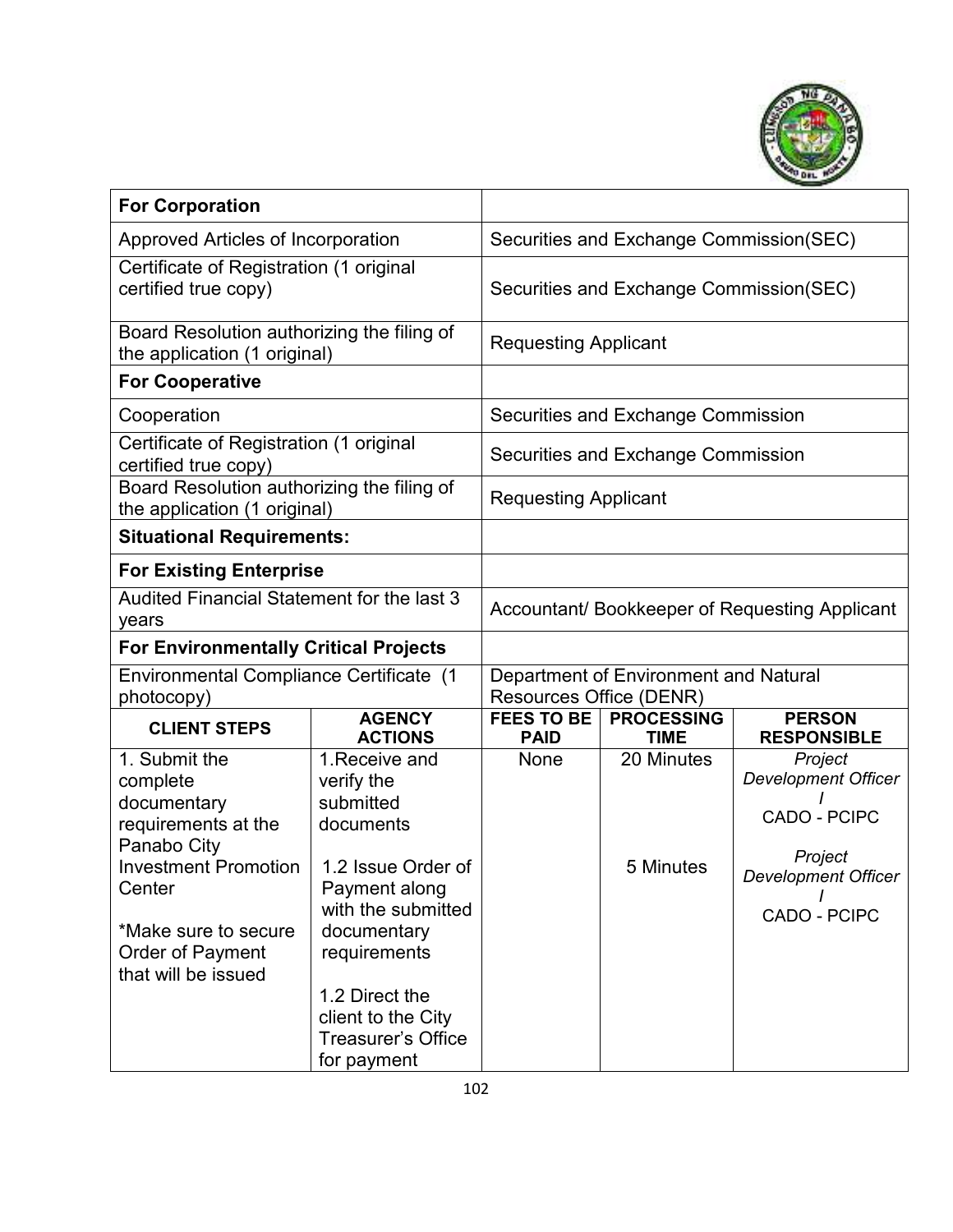

| 2. Go to the City            | 2. Provide priority             | Application  | 4 Hours       | Clerk                                      |
|------------------------------|---------------------------------|--------------|---------------|--------------------------------------------|
| Treasurer's Office -         | number from the                 | Fee          |               | <b>CTO</b>                                 |
| Window 1,2,3, secure         | queuing                         | PHP 3,000    |               |                                            |
| priority number at           | machine                         | (small       |               |                                            |
| queuing machine and          |                                 | enterprise)/ |               |                                            |
| wait for the number to       | 2.1 Accept                      | PHP 5,000    |               | <b>Revenue Collection</b><br>Clerk/Officer |
| be called to pay             | payment based on                | (medium      |               | <b>CTO</b>                                 |
| assigned fee                 | the Order of                    | enterprise)/ |               |                                            |
|                              | payment                         | PHP 10,000   |               |                                            |
| *Make sure to secure         |                                 | (large       |               |                                            |
| <b>Official Receipt that</b> | 2.2 Issue the                   | enterprise)  |               |                                            |
| will be issued upon          | <b>Official Receipt</b>         |              |               |                                            |
| payment                      |                                 |              |               |                                            |
| 3. Submit the Official       | 3. Receive and                  | None         | 15 Minutes    | Project                                    |
| Receipt and attach           | verify the Official             |              |               | <b>Development Officer</b>                 |
| complete                     | Receipt and                     |              |               |                                            |
| documentary                  | attach complete                 |              |               | CADO - PCIPC                               |
| requirements at              | documentary                     |              |               |                                            |
| Panabo City                  | requirements                    |              |               |                                            |
| <b>Investment Promotion</b>  |                                 |              |               | Project                                    |
| Center                       | 3.1 Evaluate the                |              | 1 Day         | <b>Development Officer</b>                 |
|                              | application                     |              |               | $^{\prime\prime}$                          |
|                              | documents                       |              |               | <b>CADO - PCIPC</b>                        |
|                              |                                 |              |               |                                            |
|                              |                                 |              |               | <b>PCIPC Team</b>                          |
|                              | 3.2 Conduct site                |              | 4 Days        |                                            |
|                              | inspection                      |              |               |                                            |
|                              |                                 |              |               | Project                                    |
|                              | 3.3 Prepare report<br>on office |              | 1 Day         | <b>Development Officer</b>                 |
|                              | evaluation and                  |              |               |                                            |
|                              | recommendation                  |              |               | CADO - PCIPC                               |
|                              |                                 |              |               |                                            |
|                              |                                 |              |               |                                            |
|                              | 3.4 Endorse                     |              | 15 Days       | Project                                    |
|                              | application with                |              | *2017 revised | <b>Development Officer</b>                 |
|                              | the evaluation and              |              | Investment    | $\mathcal{H}$                              |
|                              | recommendation                  |              | and Incentive | <b>CADO - PCIPC</b>                        |
|                              | form to the PCII                |              | Code of       |                                            |
|                              | Board for                       |              | Panabo City   |                                            |
|                              | evaluation and                  |              |               |                                            |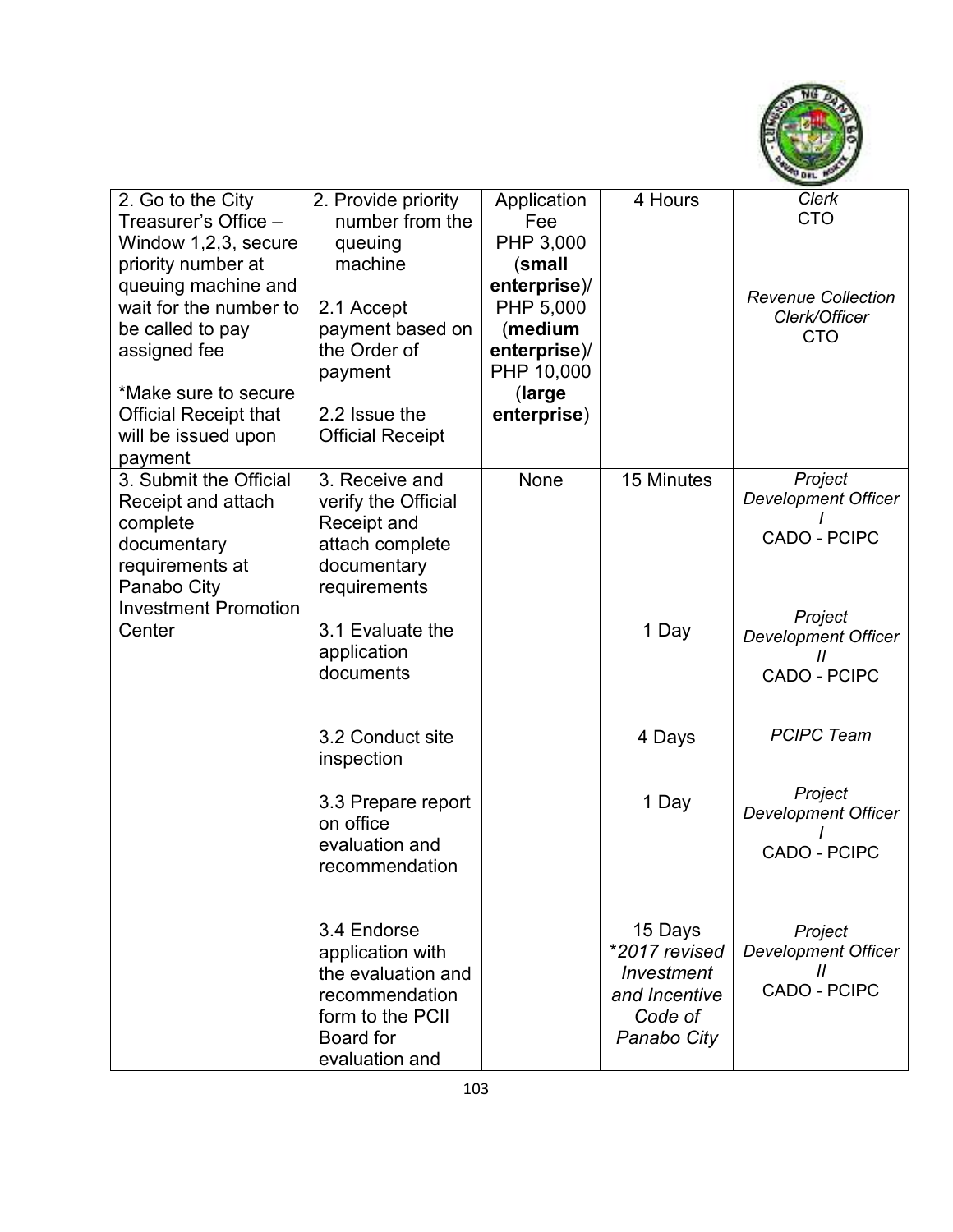

| <b>TOTAL:</b>                                                                                                                        | <b>Application</b><br>Fee<br><b>PHP 3,000</b><br>(small<br>enterprise)<br><b>PHP 5,000</b><br>(medium<br>enterprise)<br>PHP 10,000<br>(large<br>enterprise) | 23 Days, 5<br><b>Hours And 5</b><br><b>Minutes</b> |                                                                           |
|--------------------------------------------------------------------------------------------------------------------------------------|-------------------------------------------------------------------------------------------------------------------------------------------------------------|----------------------------------------------------|---------------------------------------------------------------------------|
| 3.6 Sign the<br>Certificate of<br>Registration or<br>Notice of<br>Disapproval to the<br><b>PCIIB</b><br>Chairperson for<br>signature |                                                                                                                                                             | 2 Days                                             | Panabo City<br>Investment and<br>Incentive<br>Chairperson<br><b>PCIIB</b> |
| For disapproved<br>applications,<br>prepare the Notice<br>of Disapproval<br>(Form IIC-04)                                            |                                                                                                                                                             |                                                    |                                                                           |
| 3.5 For qualified<br>applications,<br>Prepare the<br>Certificate of<br>Registration<br>(Form IIC-03)                                 |                                                                                                                                                             | 20 Minutes                                         | Project<br><b>Development Officer</b><br>$\mathcal{U}$<br>CADO - PCIPC    |
| approval                                                                                                                             |                                                                                                                                                             |                                                    |                                                                           |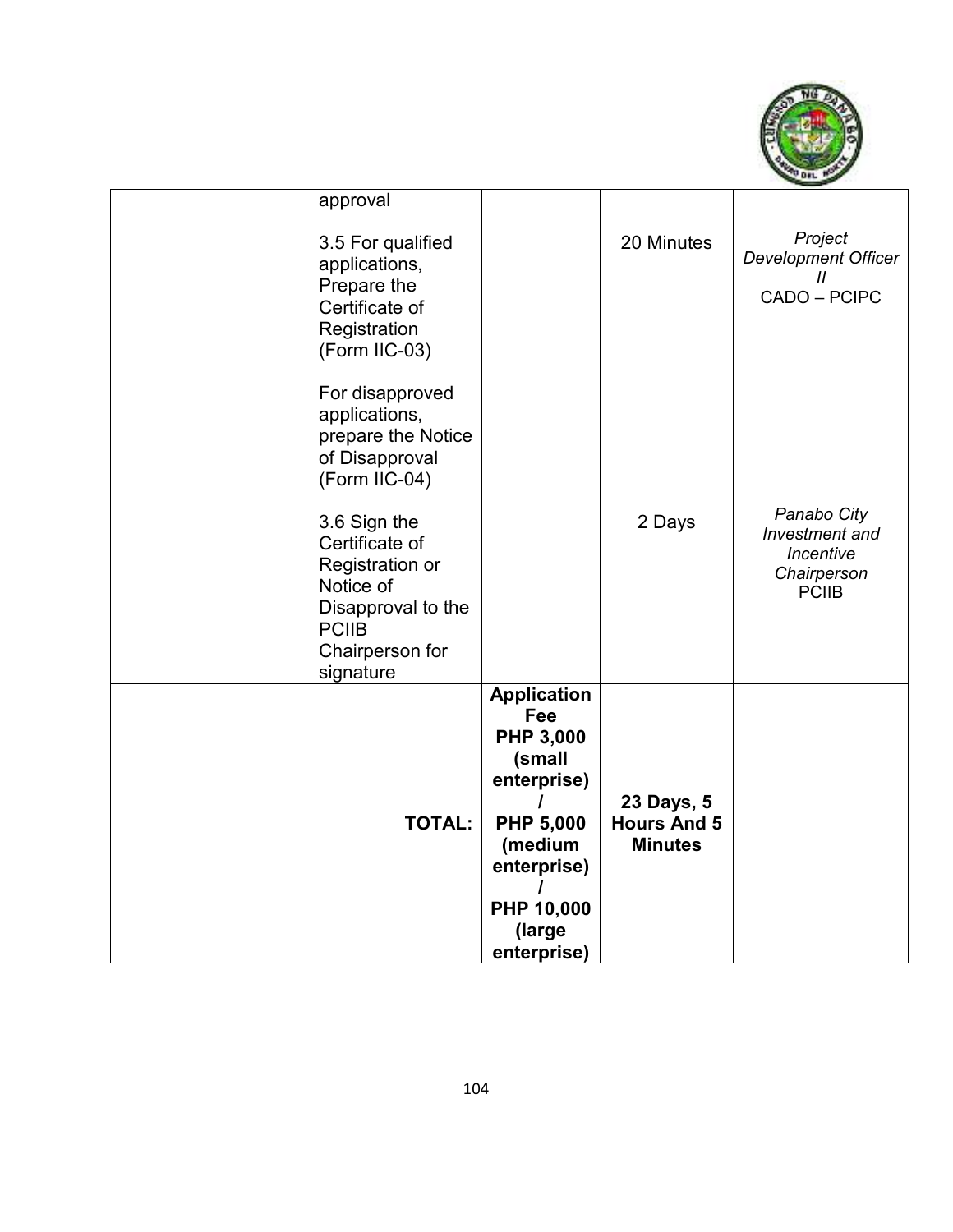

## **6. Availment of Local and Overseas Employment**

Bringing local and overseas job opportunities to jobseekers by providing them with adequate idea on employment and labor market information.

| <b>Office or Division:</b>                                                                                                                                                                                    | City Administration Office - Public Employment Service Office                                                                                            |                                   |                                  |                                       |  |
|---------------------------------------------------------------------------------------------------------------------------------------------------------------------------------------------------------------|----------------------------------------------------------------------------------------------------------------------------------------------------------|-----------------------------------|----------------------------------|---------------------------------------|--|
| <b>Classification:</b>                                                                                                                                                                                        | Complex                                                                                                                                                  |                                   |                                  |                                       |  |
| <b>Type of Transaction:</b>                                                                                                                                                                                   | G2C - Government to Citizen                                                                                                                              |                                   |                                  |                                       |  |
| Who may avail:                                                                                                                                                                                                |                                                                                                                                                          | 18 years old and above job seeker |                                  |                                       |  |
| <b>CHECKLIST OF REQUIREMENTS</b>                                                                                                                                                                              |                                                                                                                                                          |                                   | <b>WHERE TO SECURE</b>           |                                       |  |
| <b>Standard Requirements:</b>                                                                                                                                                                                 |                                                                                                                                                          |                                   |                                  |                                       |  |
| Application Letter (1 original copy)                                                                                                                                                                          |                                                                                                                                                          | Client                            |                                  |                                       |  |
| Resume or Bio-Data (1 original copy)                                                                                                                                                                          |                                                                                                                                                          | Client                            |                                  |                                       |  |
| <b>School Credentials:</b><br>For Highschool<br>Form 137 or Diploma<br>(1 photocopy)<br>For College Graduate or level<br>Transcript of Records (TOR) for<br><b>College Graduate or Level</b><br>(1 photocopy) |                                                                                                                                                          | <b>Educational Institution</b>    |                                  |                                       |  |
| Certificate of Employment (1 photocopy)                                                                                                                                                                       |                                                                                                                                                          | Company                           |                                  |                                       |  |
| Certificate of trainings and seminars<br>attended (1 photocopy)                                                                                                                                               |                                                                                                                                                          | Issuing agency                    |                                  |                                       |  |
| <b>CLIENT STEPS</b>                                                                                                                                                                                           | <b>AGENCY</b><br><b>ACTIONS</b>                                                                                                                          | <b>FEES TO BE</b><br><b>PAID</b>  | <b>PROCESSING</b><br><b>TIME</b> | <b>PERSON</b><br><b>RESPONSIBLE</b>   |  |
| 1. Proceed to PESO<br><b>Information Desk and</b><br>sign log sheet                                                                                                                                           | 1. Assist client in<br>signing the Log<br><b>Sheet</b><br>1.1 Provide Client<br><b>National Skills</b><br>Registry<br>Program(NSRP)<br>form for Fill-out | <b>None</b>                       | 5 Minutes                        | <b>Information Clerk</b><br>CADO-PESO |  |
| 2. Fill out National<br><b>Skills Registry</b>                                                                                                                                                                | 2. Receive and<br>review the filled                                                                                                                      | None                              | 10 Minutes                       | <b>Employment Focal</b><br>CADO-PESO  |  |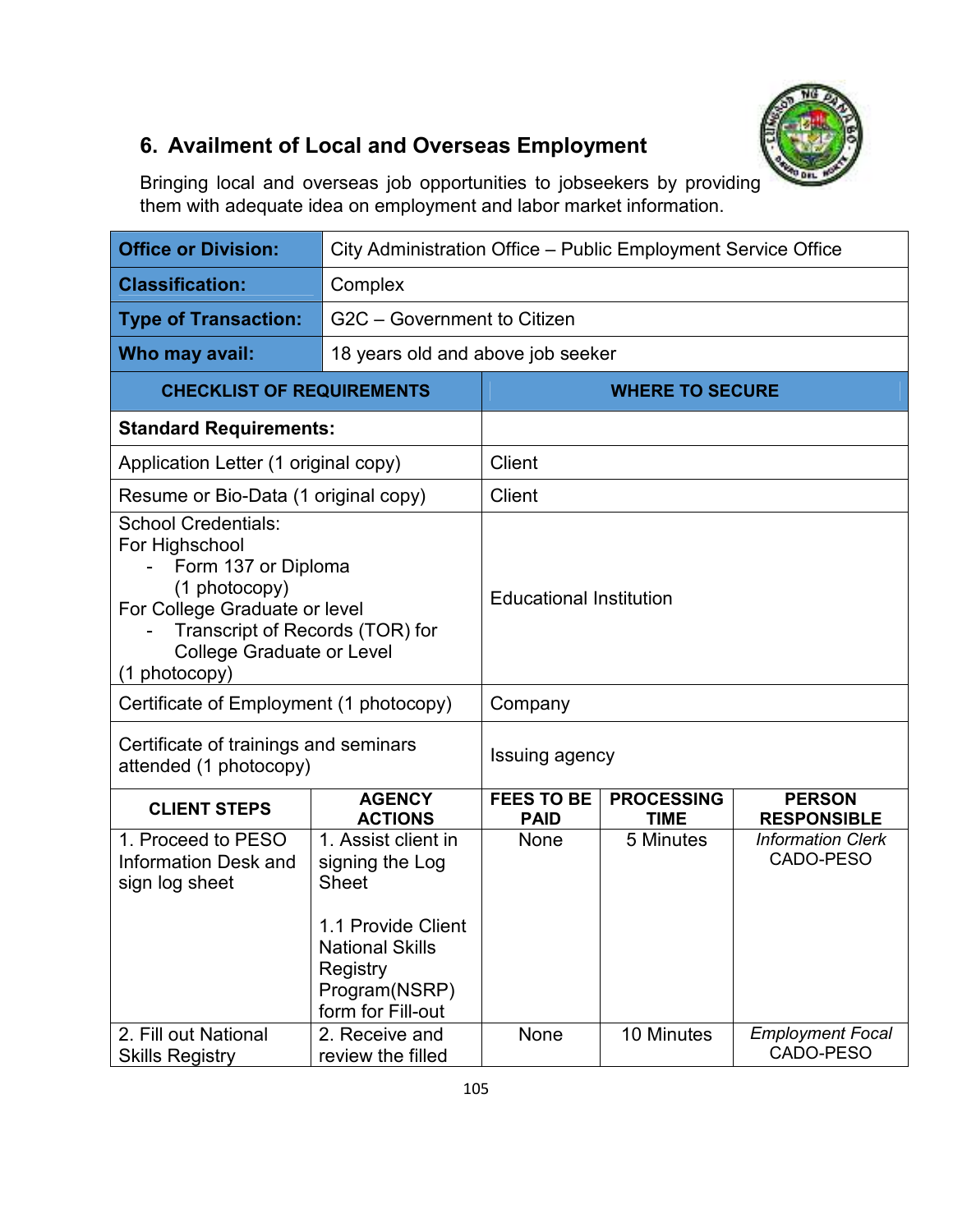

| Program (NSRP)<br>form and submit to<br><b>Employment Focal</b>           | out National Skills<br>Registry<br>Program(NSRP)<br>form<br>2.1 Conduct brief<br>Interview and<br>Orientation and<br>inform client of the<br>PESLA - Pre-<br>Employment<br><b>Seminar for Local</b><br>Applicants |      | Every<br>Tuesday/Thur<br>sday |                                                                                                                                             |
|---------------------------------------------------------------------------|-------------------------------------------------------------------------------------------------------------------------------------------------------------------------------------------------------------------|------|-------------------------------|---------------------------------------------------------------------------------------------------------------------------------------------|
| 3. Attend Pre-<br><b>Employment Seminar</b>                               | 3. Conduct Pre-<br>Employment<br>Seminar<br>3.1 Provide Job<br><b>Shopping List</b><br>Form and Job<br>Vacancies list to<br>applicant                                                                             | None | 2 Hours                       | PESO Manager/<br><b>Employment Focal</b><br>CADO-PESO<br><b>PESO Employment</b><br><b>Information System</b><br>(PEIS) Encoder<br>CADO-PESO |
| 4. Submit the fill out<br>job shopping list with<br>preferred job vacancy | 4. Receive the fill<br>out and verify<br>shopping list                                                                                                                                                            | None | 5 Minutes                     | <b>PESO Employment</b><br><b>Information System</b><br>(PEIS) Encoder<br>CADO-PESO                                                          |
|                                                                           | 4.1 Conduct<br>Assessment on<br>client capacities<br>and skills vis-à-vis<br>company's<br>qualification<br>requirement for<br>job matching                                                                        |      | 10 Minutes                    | <b>Employment Focal</b><br>CADO-PESO                                                                                                        |
|                                                                           | 4.2 Prepare<br>referral letter                                                                                                                                                                                    |      | 5 Minutes                     | <b>PESO Employment</b><br><b>Information System</b><br>(PEIS) Encoder<br>CADO-PESO                                                          |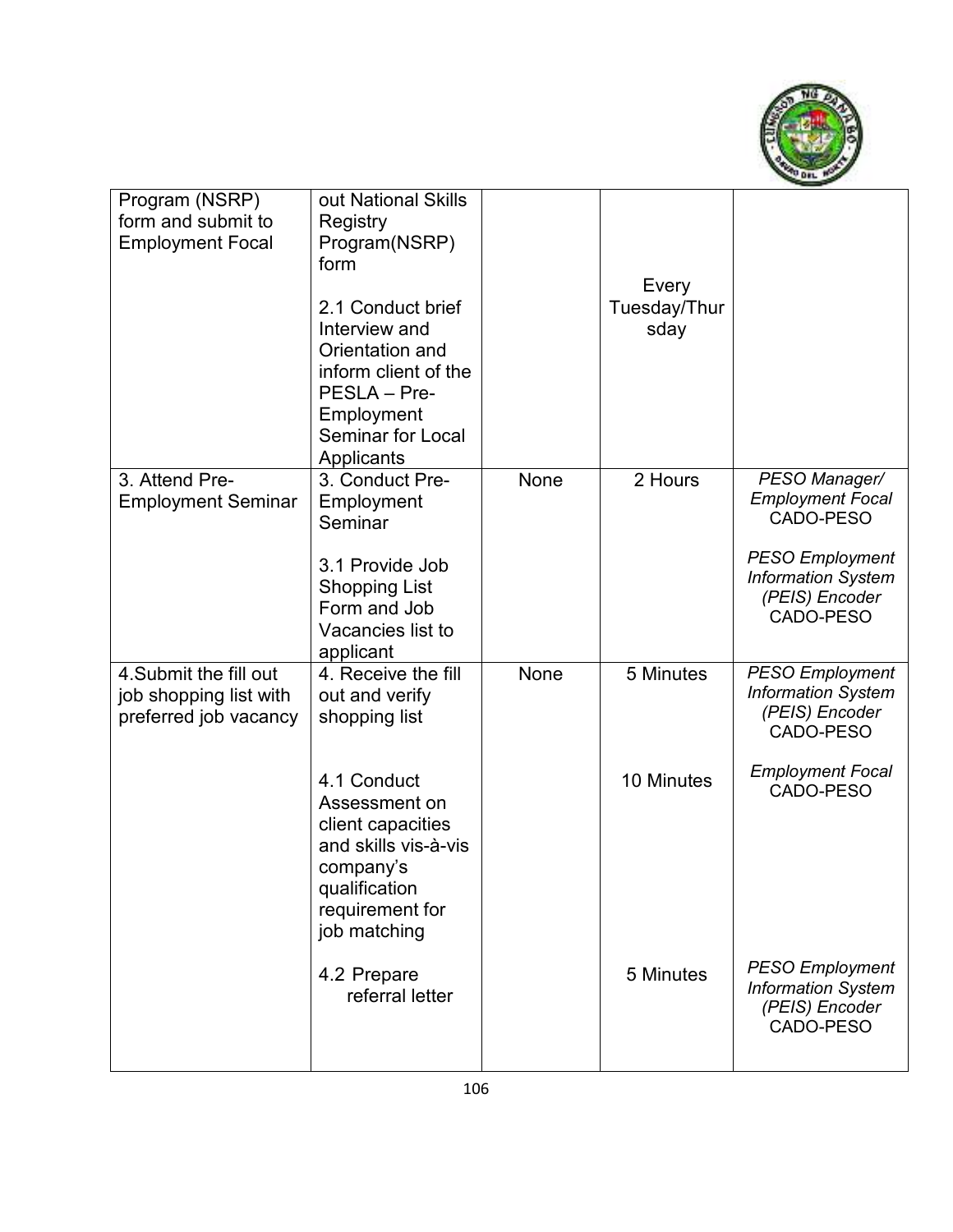

|                                                                                                                          | 4.3 Review and<br>approved<br>referral letter |             | 15 Minutes                    | PESO Manager                          |
|--------------------------------------------------------------------------------------------------------------------------|-----------------------------------------------|-------------|-------------------------------|---------------------------------------|
| 5. Receive referral<br>letter and sign referral<br>release log-book<br>*wait for the<br>notification from the<br>company | 5. Release referral<br>letter                 | None        | 5 Minutes                     | <b>Information Clerk</b><br>CADO-PESO |
|                                                                                                                          | <b>TOTAL:</b>                                 | <b>None</b> | 2 Hours, 55<br><b>Minutes</b> |                                       |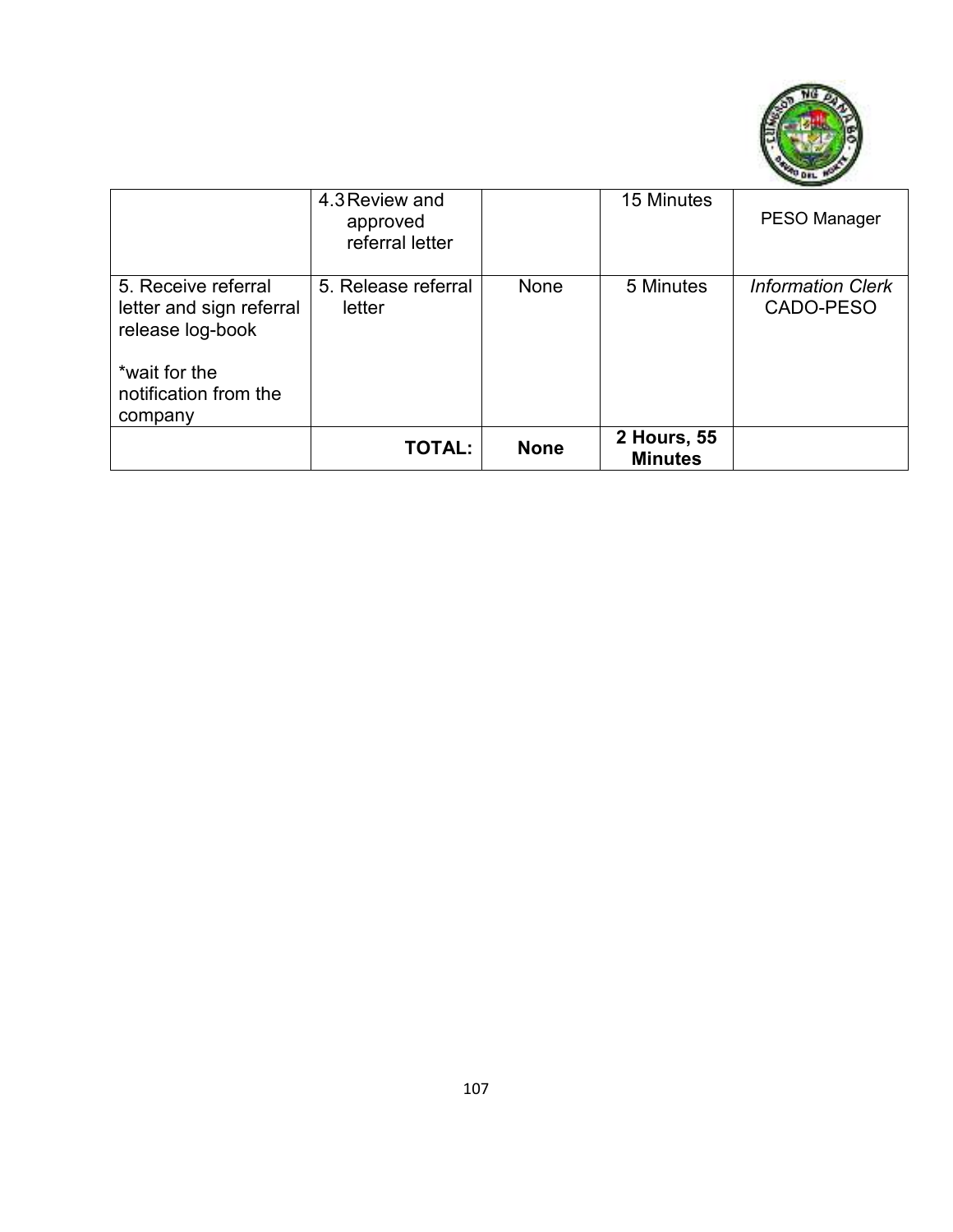

## **7. Application for Government Internship Program (GIP)**

Aims to provide opportunities and engage young workers to serve general public and government agencies/entities, projects and programs in the community.

| <b>Office or Division:</b>                                                                                                                                                                                        | City Administration Office - Public Employment Service Office       |                                                                                                             |                                   |                                               |
|-------------------------------------------------------------------------------------------------------------------------------------------------------------------------------------------------------------------|---------------------------------------------------------------------|-------------------------------------------------------------------------------------------------------------|-----------------------------------|-----------------------------------------------|
| <b>Classification:</b>                                                                                                                                                                                            | Complex                                                             |                                                                                                             |                                   |                                               |
| <b>Type of Transaction:</b>                                                                                                                                                                                       | G2C - Government to Citizen                                         |                                                                                                             |                                   |                                               |
| Who may avail:                                                                                                                                                                                                    | 18 to 30 years old at least 2 years in college/senior high graduate |                                                                                                             |                                   |                                               |
| <b>CHECKLIST OF REQUIREMENTS</b>                                                                                                                                                                                  |                                                                     |                                                                                                             | <b>WHERE TO SECURE</b>            |                                               |
| <b>Standard Requirements:</b>                                                                                                                                                                                     |                                                                     |                                                                                                             |                                   |                                               |
| Resume with 2x2 ID Picture (2 original)                                                                                                                                                                           |                                                                     | Client                                                                                                      |                                   |                                               |
| Online Registration Forms (2 original A4<br>size)                                                                                                                                                                 |                                                                     | <b>Service Office</b>                                                                                       |                                   | City Administrator Office - Public Employment |
| Birth Certificate (1 photocopy)                                                                                                                                                                                   |                                                                     | <b>Philippine Statistics Office</b>                                                                         |                                   |                                               |
| <b>Barangay Certification (1 original)</b>                                                                                                                                                                        |                                                                     | <b>Barangay Hall</b>                                                                                        |                                   |                                               |
| Landbank Account (1 photocopy)                                                                                                                                                                                    |                                                                     | Land Bank of the Philippines                                                                                |                                   |                                               |
| Barangay Certification of Low Income<br>(1 original)                                                                                                                                                              |                                                                     | Barangay Hall                                                                                               |                                   |                                               |
| School Credentials, any of the following: --<br>-Transcript of Record (TOR)<br>(1 photocopy),<br>-Technical Education and Skills<br><b>Development Authority National Certificate</b><br>(TESDA-NC) (1 photocopy) |                                                                     | <b>Educational Institution</b>                                                                              |                                   |                                               |
| <b>Situational Requirement:</b>                                                                                                                                                                                   |                                                                     |                                                                                                             |                                   |                                               |
| If Hired:<br>Accident Insurance Policy (1 photocopy                                                                                                                                                               |                                                                     |                                                                                                             | <b>Security/Insurance Company</b> |                                               |
| <b>CLIENT STEPS</b>                                                                                                                                                                                               | <b>AGENCY</b><br><b>ACTIONS</b>                                     | <b>FEES TO BE</b><br><b>PROCESSING</b><br><b>PERSON</b><br><b>PAID</b><br><b>TIME</b><br><b>RESPONSIBLE</b> |                                   |                                               |
| 1. Proceed to PESO<br><b>Information Desk and</b><br>sign Log Sheet                                                                                                                                               | 1. Assist client in<br>signing the Log<br><b>Sheet</b>              | None                                                                                                        | 5 Minutes                         | <b>Information Clerk</b><br>CADO-PESO         |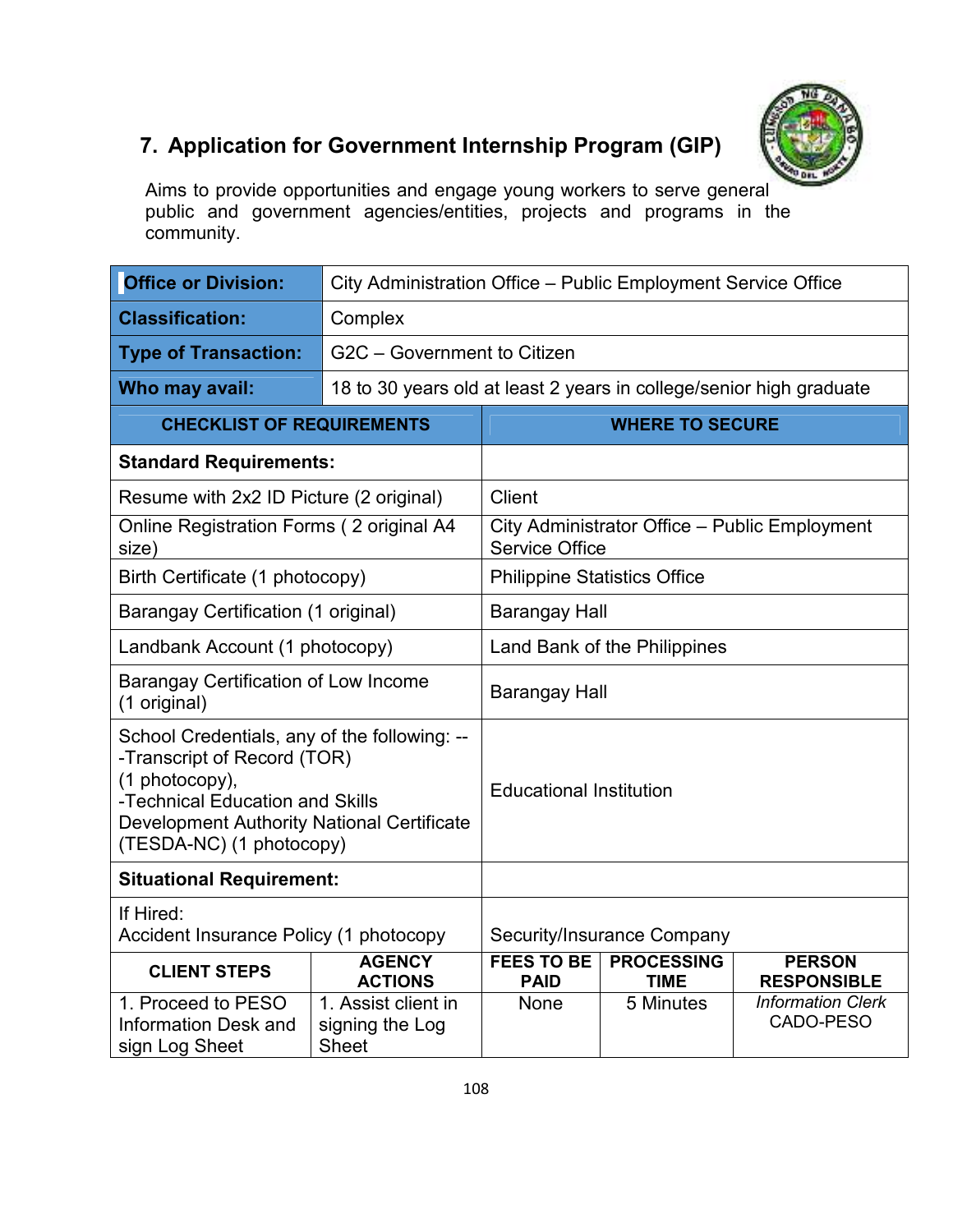

|                                                                                                                   | 1.1 Provide Client<br><b>National Skills</b><br><b>Registry Program</b><br>(NSRP) form for<br>Fill-out                         |             |            |                               |
|-------------------------------------------------------------------------------------------------------------------|--------------------------------------------------------------------------------------------------------------------------------|-------------|------------|-------------------------------|
| 2. Fill out National<br><b>Skills Registry</b><br>Program (NSRP)<br>form and submit to<br><b>Employment Focal</b> | 2. Receive and<br><b>Review filled-out</b><br><b>National Skills</b><br>Registry<br>Program(NSRP)<br>form                      | None        | 10 Minutes | <b>GIP Focal</b><br>CADO-PESO |
|                                                                                                                   | 2.1 Conduct brief<br>Interview and<br>Orientation and<br>notify client of the<br>schedule of<br><b>PESLA thru</b><br>text/call |             |            |                               |
| 3. Attend general<br>orientation and<br>Interview                                                                 | 3. Conduct<br>orientation and<br>Pre-Employment<br><b>Seminar for Local</b><br>Applicants<br>(PESLA)                           | None        | 1 hour     | <b>GIP Focal</b><br>CADO-PESO |
|                                                                                                                   | 3.1 Conduct Final<br>Interview                                                                                                 |             | 10 minutes | <b>GIP Focal</b><br>DOLE/PESO |
|                                                                                                                   | 3.2 Inform client<br>that he/she will be<br>notify if he/she is<br>hired and advise<br>to secure<br>insurance policy           |             | 5 minutes  | <b>GIP Focal</b><br>CADO-PESO |
| 4. Return to PESO<br>and submit Insurance                                                                         | 4. Receive the<br>Insurance policy                                                                                             | <b>None</b> | 5 minutes  | <b>GIP Focal</b><br>CADO-PESO |
| Policy                                                                                                            | 4.1 Prepare<br>endorsement                                                                                                     |             | 5 minutes  | <b>GIP Focal</b><br>CADO-PESO |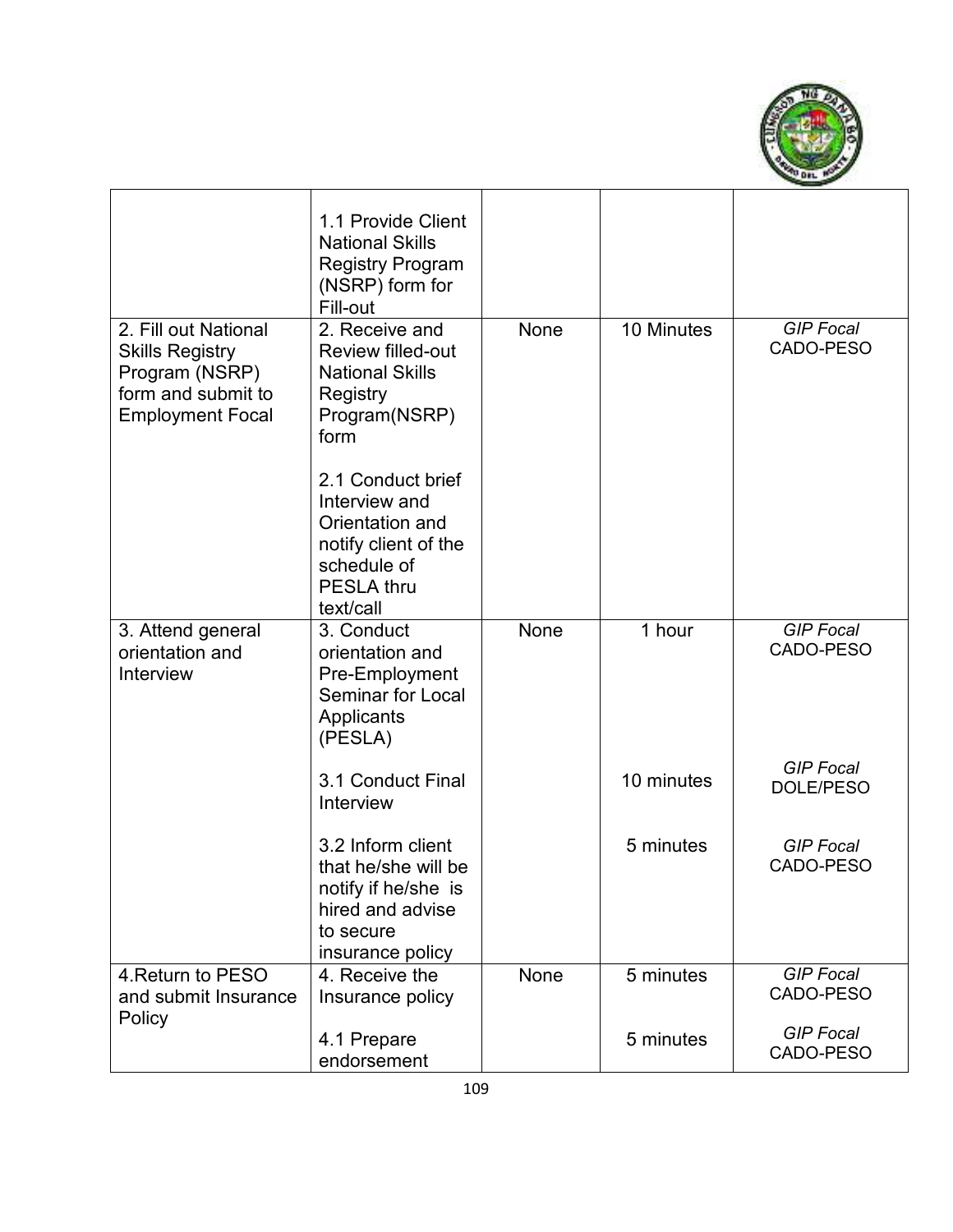

|                                                                   | letter for<br>deployment                             |             |                              |                                       |
|-------------------------------------------------------------------|------------------------------------------------------|-------------|------------------------------|---------------------------------------|
| 5. Receive<br>endorsement letter<br>address to assigned<br>office | 5.Release<br>endorsement<br>letter for<br>deployment | None        | 5 minutes                    | <b>Information Clerk</b><br>CADO-PESO |
|                                                                   | <b>TOTAL:</b>                                        | <b>None</b> | 1 Hour, 45<br><b>Minutes</b> |                                       |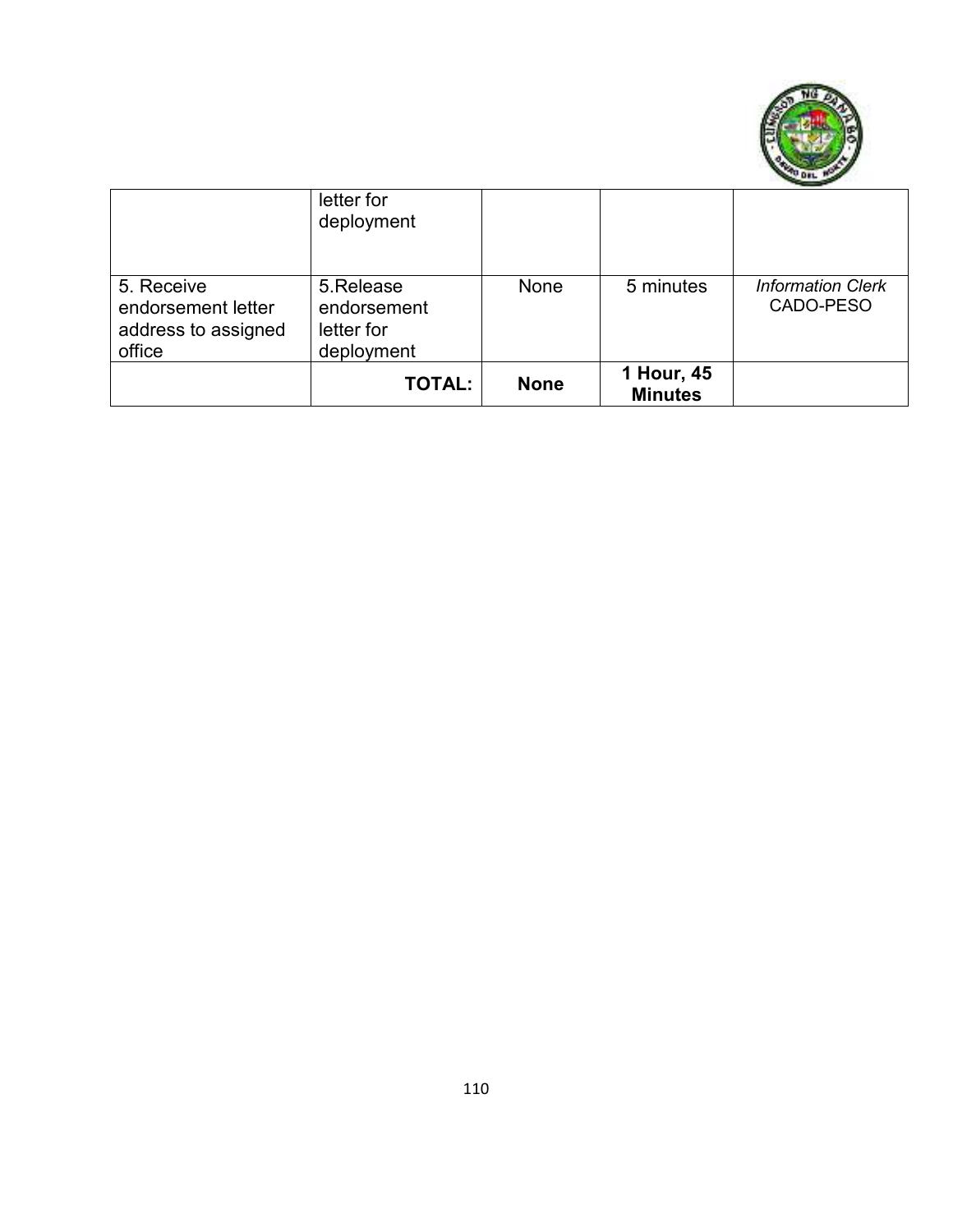

#### **8. Availment of Special Program for Employment of Students (SPES)**

To help poor but deserving students pursue their education by encouraging their employment during summer and/Christmas vacation through incentives granted to employers, allowing them to pay only 60 per centum of their salaries or wages and the 40 per centum through Education vouchers to be paid by the government.

| <b>Office or Division:</b>                                                                           |                                                             | City Administration Office - Public Employment Service Office          |  |  |  |
|------------------------------------------------------------------------------------------------------|-------------------------------------------------------------|------------------------------------------------------------------------|--|--|--|
| <b>Classification:</b>                                                                               | Complex                                                     |                                                                        |  |  |  |
| <b>Type of Transaction:</b>                                                                          | G2C - Government to Citizen<br>G2B - Government to Business |                                                                        |  |  |  |
| Who may avail:                                                                                       |                                                             | 15 - 30 years old Students and Out of School Youth (OSY)               |  |  |  |
| <b>CHECKLIST OF REQUIREMENTS</b>                                                                     |                                                             | <b>WHERE TO SECURE</b>                                                 |  |  |  |
| <b>Standard Requirements:</b>                                                                        |                                                             |                                                                        |  |  |  |
| <b>Online Registration Form</b><br>(2 original A4 Size)                                              |                                                             | City Administrator Office - Public Employment<br><b>Service Office</b> |  |  |  |
| Birth Certificate (1 photocopy)                                                                      |                                                             | Client                                                                 |  |  |  |
| Passport Size ID Picture (2 original)                                                                |                                                             | <b>Client</b>                                                          |  |  |  |
| Average Grade Certified True Copy of<br>Form 138, Certificate of Rating (1 original)                 |                                                             | <b>Educational Institution</b>                                         |  |  |  |
| For unemployed and self-employed<br>parents<br>-Barangay Certification of Low Income<br>(1 original) |                                                             | <b>Barangay Hall</b>                                                   |  |  |  |
| <b>For Employed Parents</b><br>-Income Tax Return (1 photocopy)                                      |                                                             | Bureau of Internal Revenue/Company                                     |  |  |  |
| <b>For Out of School Youth</b><br>-Barangay Certification of OSY (1 original)                        |                                                             | <b>Barangay Hall</b>                                                   |  |  |  |
| <b>Situational Requirements:</b>                                                                     |                                                             |                                                                        |  |  |  |
| If Hired<br>-Accident Insurance Policy: (1 photocopy)                                                |                                                             | <b>Security/Insurance Company</b>                                      |  |  |  |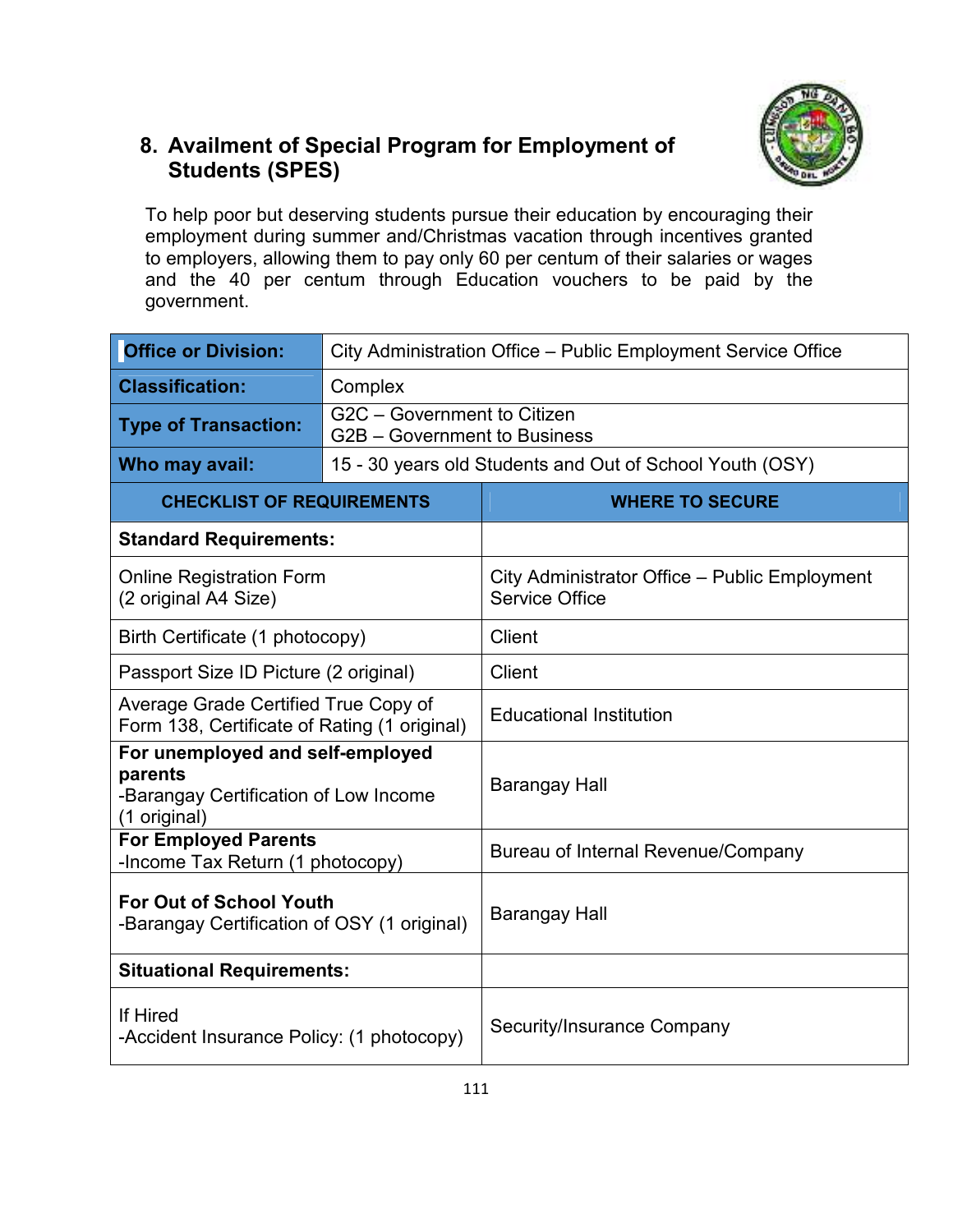

| <b>CLIENT STEPS</b>                      | <b>AGENCY</b>                       | <b>FEES TO BE</b> | <b>PROCESSING</b> | <b>PERSON</b>                             |
|------------------------------------------|-------------------------------------|-------------------|-------------------|-------------------------------------------|
|                                          | <b>ACTIONS</b>                      | <b>PAID</b>       | <b>TIME</b>       | <b>RESPONSIBLE</b>                        |
| 1. Proceed at PESO                       | 1. Assist client in                 | None              | 5 Minutes         | <b>Information Clerk</b>                  |
| <b>Information Desk and</b>              | signing the Log                     |                   |                   | CADO-PESO                                 |
| sign log sheet                           | <b>Sheet</b>                        |                   |                   |                                           |
|                                          | 1.1 Provide Client                  |                   | 5 Minutes         | <b>Information Clerk</b>                  |
|                                          | <b>National Skills</b>              |                   |                   | CADO-PESO                                 |
|                                          | <b>Registry Program</b>             |                   |                   |                                           |
|                                          | (NSRP) form for                     |                   |                   |                                           |
|                                          | fill out                            |                   |                   |                                           |
| 2. Fill out National                     | 2. Receive and<br>Review filled-out | None              | 5 Minutes         | <b>SPES Focal</b><br>CADO-PESO            |
| <b>Skills Registry</b><br>Program (NSRP) | <b>National Skills</b>              |                   |                   |                                           |
| form and submit to                       | Registry                            |                   |                   |                                           |
| <b>Employment Focal</b>                  | Program(NSRP)                       |                   |                   |                                           |
|                                          | form                                |                   |                   |                                           |
|                                          |                                     |                   |                   |                                           |
|                                          | 2.1 Conduct brief<br>Interview and  |                   | 10 Minutes        |                                           |
|                                          | Orientation                         |                   |                   |                                           |
| 3. Submit complete                       | 3. Receive and                      | None              | 5 Minutes         | <b>SPES Focal</b>                         |
| documentary                              | validate the                        |                   |                   | CADO-PESO                                 |
| requirements                             | submitted                           |                   |                   |                                           |
|                                          | documentary<br>requirement          |                   |                   |                                           |
|                                          |                                     |                   |                   |                                           |
|                                          | 3.1 Inform SPES                     |                   | 5 Minutes         | <b>SPES Focal</b><br>CADO-PESO            |
|                                          | applicant for the                   |                   |                   |                                           |
|                                          | schedule of Exam                    |                   |                   |                                           |
|                                          | (date, time and<br>venue) thru text |                   |                   |                                           |
|                                          | and call, and FB                    |                   |                   |                                           |
|                                          | page                                |                   |                   |                                           |
| 4. Return to PESO for                    | 4. Conduct                          | None              | 1 Day             | Senior Labor and                          |
| qualifying exam                          | <b>Qualifying Exam</b>              |                   |                   | <b>Employment Officer/</b><br><b>DOLE</b> |
|                                          |                                     |                   |                   | Representative                            |
|                                          |                                     |                   |                   | CADO-PESO/DOLE                            |
|                                          |                                     |                   |                   |                                           |
|                                          | 4.1 Inform                          |                   |                   | <b>SPES Focal</b>                         |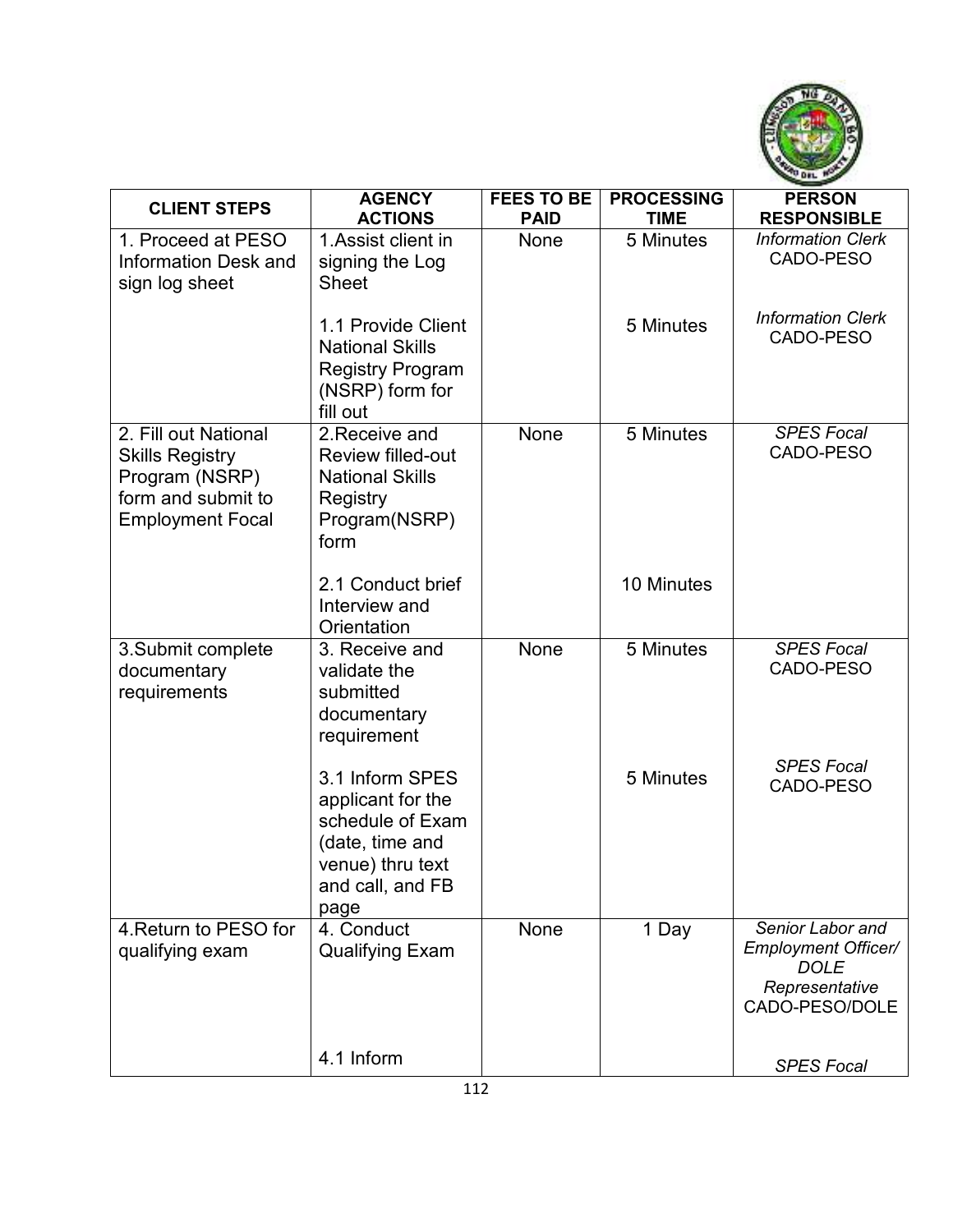

|                                                                                       | applicant on the<br>schedule of<br>posting of the<br>result via Bulletin<br>Board and FB<br>page      |      |           | CADO-PESO                                                                                         |
|---------------------------------------------------------------------------------------|-------------------------------------------------------------------------------------------------------|------|-----------|---------------------------------------------------------------------------------------------------|
|                                                                                       | 4.2 Check and<br>validate the<br>answer sheet of<br>the applicant                                     |      | 5 Days    | Labor &<br><b>Employment Officer</b><br>DOLE-DNFO                                                 |
|                                                                                       | 4.3 Post Exam<br>result at PESO<br><b>Bulletin Board and</b><br><b>PESO Facebook</b><br>Page          |      | 5 Minutes | <b>SPES Focal</b><br>CADO-PESO                                                                    |
|                                                                                       | 4.4 Notify<br>applicant thru text<br>and call if he/she<br>is selected and<br>hired                   |      | 5 Minutes | <b>SPES Focal</b><br>CADO-PESO                                                                    |
|                                                                                       | *for applicants<br>having the same<br>score in ranking<br>will take the tie-<br>breaker exam          |      |           |                                                                                                   |
| 5. Return to PESO<br>and attend General<br>Orientation, Final<br>Interview and submit | 5. Receive<br>Accident<br><b>Insurance Policy</b>                                                     | None | 5 Minutes | <b>SPES Focal</b><br>CADO-PESO                                                                    |
| <b>Accident Insurance</b><br>Policy                                                   | 5.1 Conduct<br>Orientation and<br>Pre-Employment<br><b>Seminar for Local</b><br>Applicants<br>(PESLA) |      | 2 Hours   | Senior Labor and<br><b>Employment Officer/</b><br><b>DOLE</b><br>Representative<br>CADO-PESO/DOLE |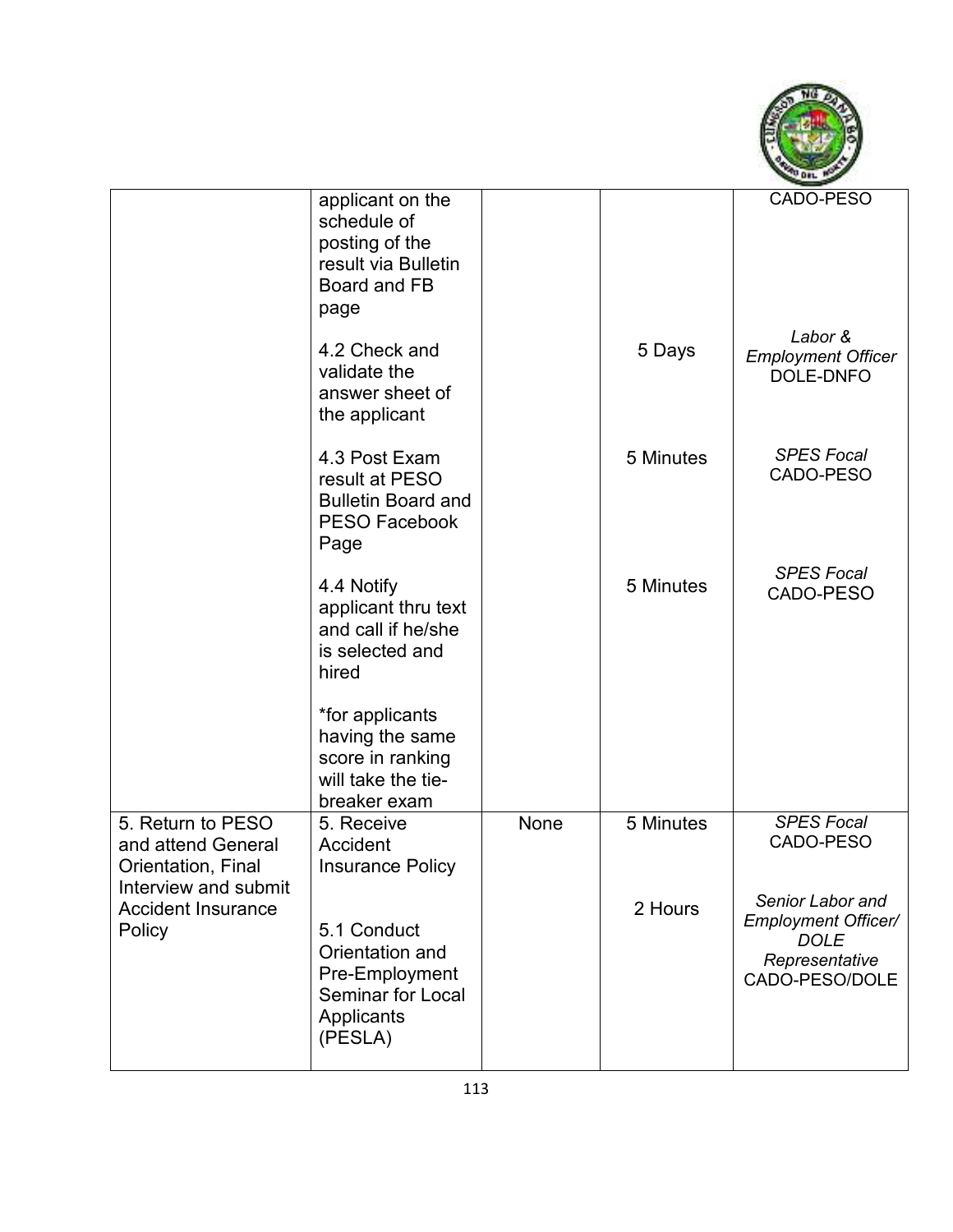

|                                | 5.2 Conduct<br>Interview for job<br>matching<br>5.3 Prepare<br>employment<br>contract                                                | 10 Minutes<br>5 Minutes | Employment<br>Focal/SPES Focal<br>CADO-PESO<br><b>SPES Focal</b><br>CADO-PESO |
|--------------------------------|--------------------------------------------------------------------------------------------------------------------------------------|-------------------------|-------------------------------------------------------------------------------|
| 6. Sign Employment<br>Contract | 6. Assist applicant<br>in signing the<br>Employment<br>Contract for<br>endorsement and<br>review<br>For LGU<br>assigned<br>grantees: | 5 Minutes               | <b>SPES Focal</b><br>CADO-PESO                                                |
|                                | 6.1 Review<br>Employment<br>Contract and<br>endorsed to<br>Mayor's office for<br>signature                                           | 1 Day                   | Legal Officer<br><b>CLO</b>                                                   |
|                                | 6.2 Local Chief<br><b>Executive signs</b><br>Employment<br>Contract                                                                  | 1 Day                   | <b>Local Chief</b><br>Executive<br><b>CMO</b>                                 |
|                                | 6.3 Prepare<br>endorsement<br>letter for<br>deployment to<br>offices                                                                 | 5 Minutes               | <b>SPES Focal</b><br>CADO-PESO                                                |
|                                | <b>For Private</b><br><b>Company/Institut</b><br>ion assigned<br>grantees:                                                           |                         |                                                                               |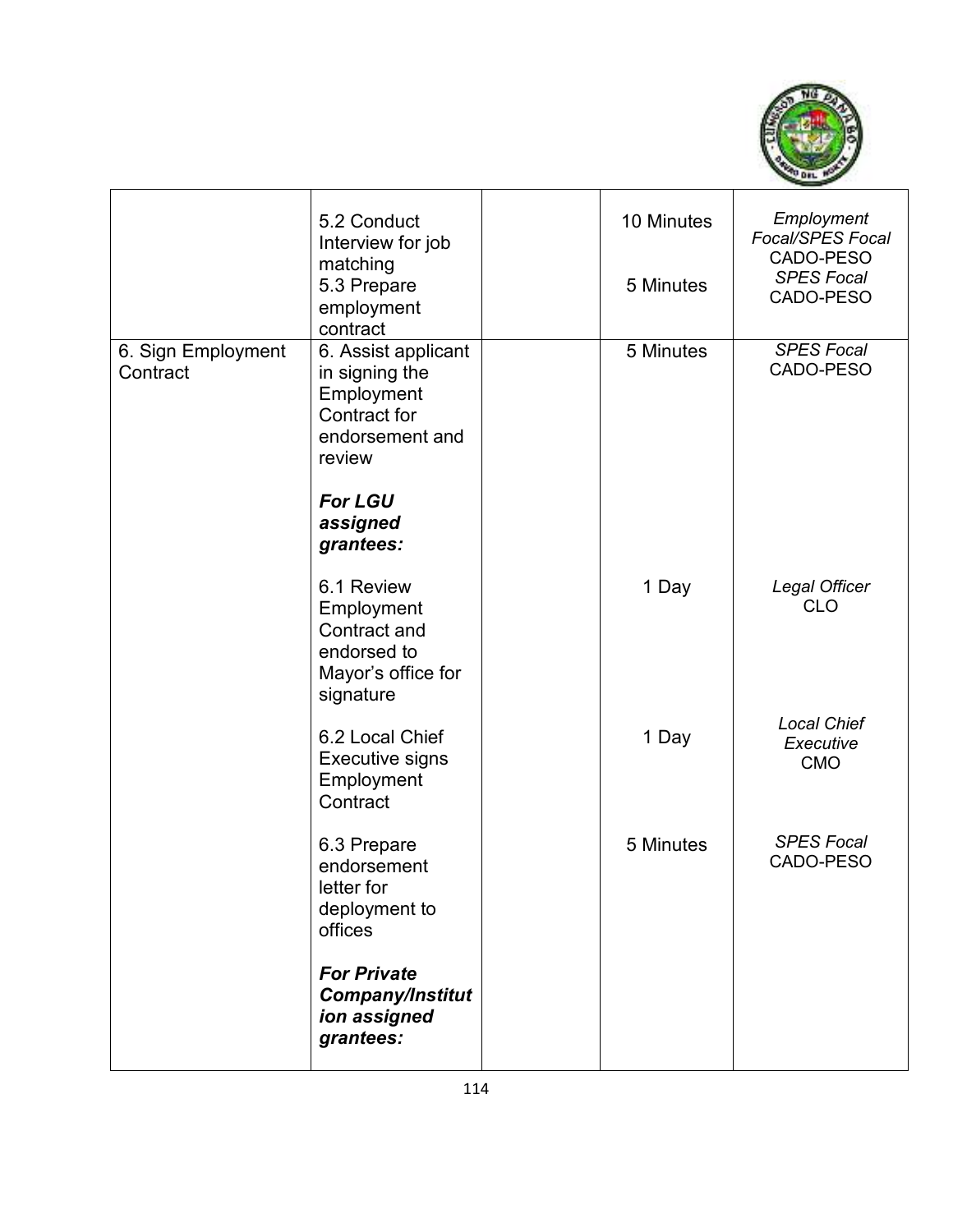

|                                     | 6.1 Review<br>Employment<br>Contract and<br>endorsed to<br>Authorized<br>representative of<br>company |             | 1 Day                                    | <b>HR Manager</b><br><b>Partner Company</b>            |
|-------------------------------------|-------------------------------------------------------------------------------------------------------|-------------|------------------------------------------|--------------------------------------------------------|
|                                     | 6.2 Authorized<br>Representative of<br>Company sign<br>Employment<br>Contract                         |             | 1 Day                                    | Authorized<br>Representative<br><b>Partner Company</b> |
|                                     | 6.3 Prepare<br>endorsement<br>letter for<br>deployment to<br>company                                  |             | 5 Minutes                                | <b>SPES Focal</b><br>CADO-PESO                         |
| 7. Return to PESO for<br>deployment | 7. Conduct brief<br>pre-deployment<br>orientation                                                     | None        | 10 Minutes                               | <b>SPES Focal</b><br>CADO-PESO                         |
|                                     | 7.1 Deploy SPES<br>grantees with a<br>corresponding<br>endorsement<br>letter                          |             | 5 Minutes                                | <b>SPES Focal</b><br>CADO-PESO                         |
|                                     | <b>TOTAL:</b>                                                                                         | <b>None</b> | 8 Days, 3<br>Hours, 35<br><b>Minutes</b> |                                                        |

Availment of Special Program for Employment of Students (SPES) qualified for multistage processing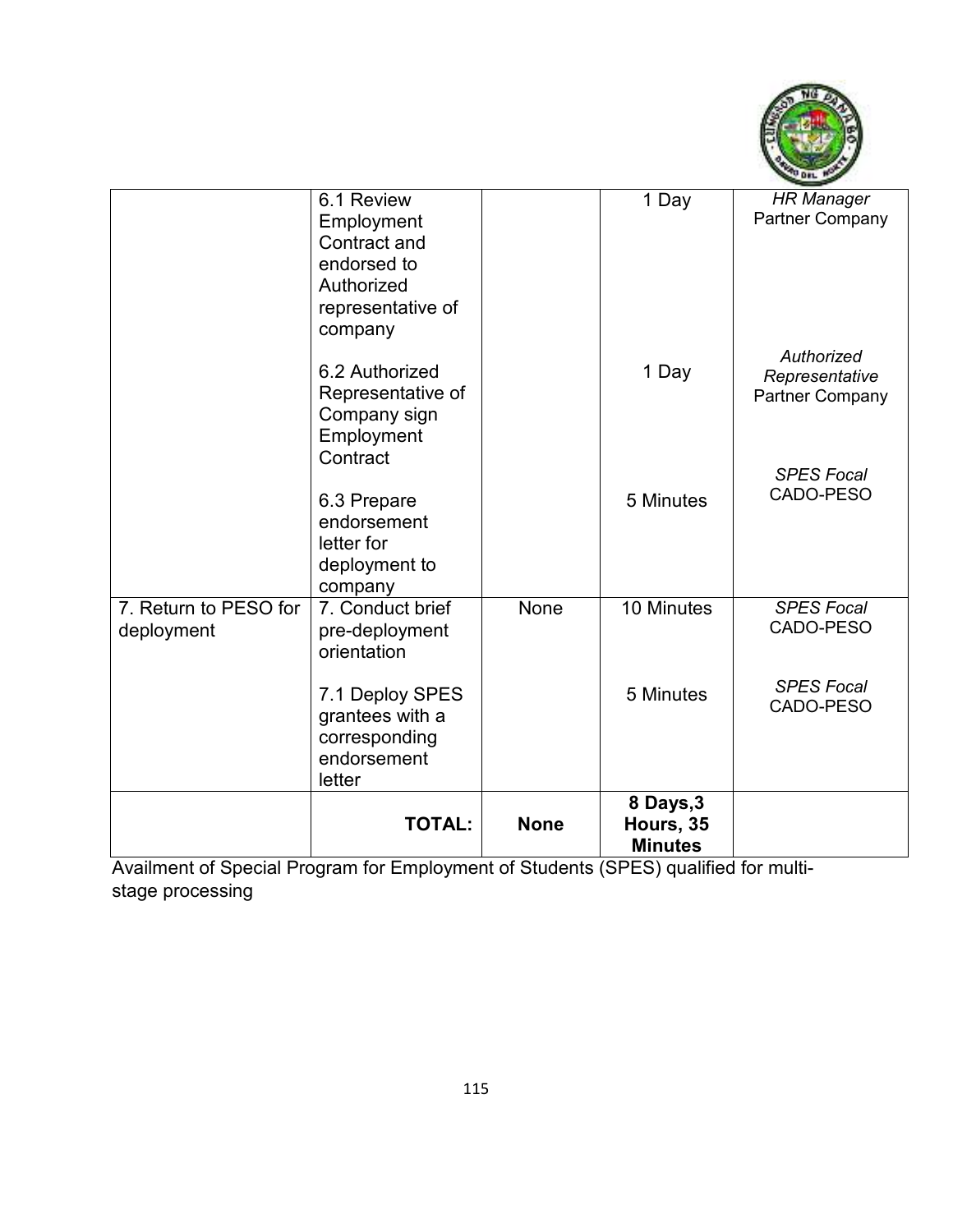## **9. Assistance to Overseas Workers Welfare Administration (OWWA) Help Desk**



Provide reintegration and development assistance services to overseas Filipino workers and to their family.

| <b>Office or Division:</b>                                                                                   | City Administration Office - Public Employment Service Office                                        |                                                      |                                  |                                                                |
|--------------------------------------------------------------------------------------------------------------|------------------------------------------------------------------------------------------------------|------------------------------------------------------|----------------------------------|----------------------------------------------------------------|
| <b>Classification:</b>                                                                                       | Complex                                                                                              |                                                      |                                  |                                                                |
| <b>Type of Transaction:</b>                                                                                  | G2C - Government to Citizen                                                                          |                                                      |                                  |                                                                |
| Who may avail:                                                                                               | <b>Families</b>                                                                                      |                                                      |                                  | Overseas Filipino Worker (OFW), Overseas Filipino Worker (OFW) |
| <b>CHECKLIST OF REQUIREMENTS</b>                                                                             |                                                                                                      |                                                      | <b>WHERE TO SECURE</b>           |                                                                |
| <b>Standard Requirement:</b>                                                                                 |                                                                                                      |                                                      |                                  |                                                                |
| Passport of OFW (1 photocopy)                                                                                |                                                                                                      |                                                      | Department of Foreign Affairs    |                                                                |
| <b>Employment Contract of OFW</b><br>(1 photocopy)                                                           |                                                                                                      | Employer                                             |                                  |                                                                |
| Proof of Relationship for Families of OFW:<br><b>Birth Certificate, Marriage Certificate</b><br>(1 original) |                                                                                                      | Client                                               |                                  |                                                                |
| Overseas Employment Certificate (OEC)<br>(1 photocopy)                                                       |                                                                                                      | <b>Philippine Overseas Employment Administration</b> |                                  |                                                                |
| <b>CLIENT STEPS</b>                                                                                          | <b>AGENCY</b><br><b>ACTIONS</b>                                                                      | <b>FEES TO BE</b><br><b>PAID</b>                     | <b>PROCESSING</b><br><b>TIME</b> | <b>PERSON</b><br><b>RESPONSIBLE</b>                            |
| 1. Submit complete<br>documentary<br>requirement at PESO<br><b>Information Desk and</b><br>sign log sheet    | 1. Receive<br>documentary<br>requirements and<br>assist client in<br>signing the Log<br><b>Sheet</b> |                                                      | 5 Minutes                        | <b>Information Clerk</b><br>CADO-PESO                          |
|                                                                                                              | 1.1 Review the<br>necessary<br>documents for<br>validation                                           |                                                      | 5 Minutes                        | <b>Information Clerk</b><br>CADO-PESO                          |
|                                                                                                              | 1.2 Provide Client                                                                                   |                                                      | 5 Minutes                        | <b>Information Clerk</b><br>CADO-PESO                          |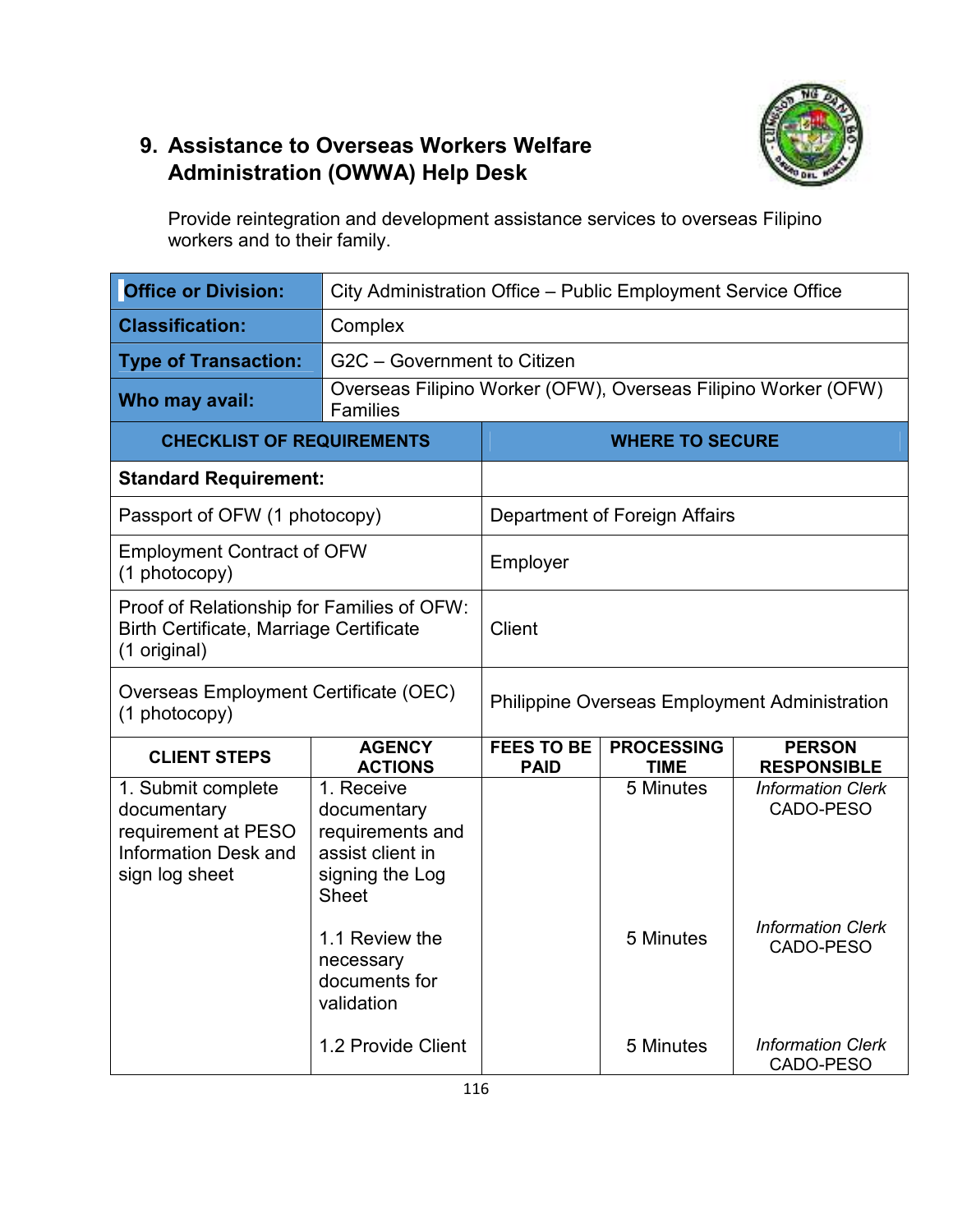

|                                                                                                                                            | <b>National Skills</b><br>Registry<br>Program(NSRP)<br>form and OWWA<br>Request for                                                                  |             |                   |                                             |
|--------------------------------------------------------------------------------------------------------------------------------------------|------------------------------------------------------------------------------------------------------------------------------------------------------|-------------|-------------------|---------------------------------------------|
|                                                                                                                                            | <b>Assistance Form</b><br>for fill out                                                                                                               |             |                   |                                             |
| 2. Submit filled out<br><b>National Skills</b><br><b>Registry Program</b><br>(NSRP) form and<br>OWWA request for<br><b>Assistance Form</b> | 2. Receive and<br>review filled out<br><b>National Skills</b><br>Registry<br>Program(NSRP)<br>form and OWWA<br>Request for<br><b>Assistance Form</b> | None        | 5 minutes         | <b>OWWA Help Desk</b><br>Focal<br>CADO-PESO |
|                                                                                                                                            | 2.1 Validate<br>documents                                                                                                                            |             | 5 minutes         | OWWA Help Desk<br>Focal<br>CADO-PESO        |
| 3. Attend the<br>Interview                                                                                                                 | 3. Conduct<br>interview                                                                                                                              |             | 25 minutes        | <b>PESO Manager</b><br>CADO-PESO            |
|                                                                                                                                            | 3.1 Scan<br>documents for<br>endorsement to<br><b>OWWA Regional</b><br>office through<br>electronic mail                                             |             | 5 minutes         | <b>OWWA Help Desk</b><br>Focal<br>CADO-PESO |
|                                                                                                                                            | 3.2 Evaluate and<br>Validate<br>documents                                                                                                            |             | 2 days            | <b>Help Desk Officer</b><br><b>OWWA</b>     |
|                                                                                                                                            | 3.3 Notify client on<br><b>OWWA</b> reply<br>through call and<br>text                                                                                |             | 5 minutes         | <b>OWWA Help Desk</b><br>Focal<br>CADO-PESO |
|                                                                                                                                            | <b>TOTAL:</b>                                                                                                                                        | <b>None</b> | 2 Days, 1<br>Hour |                                             |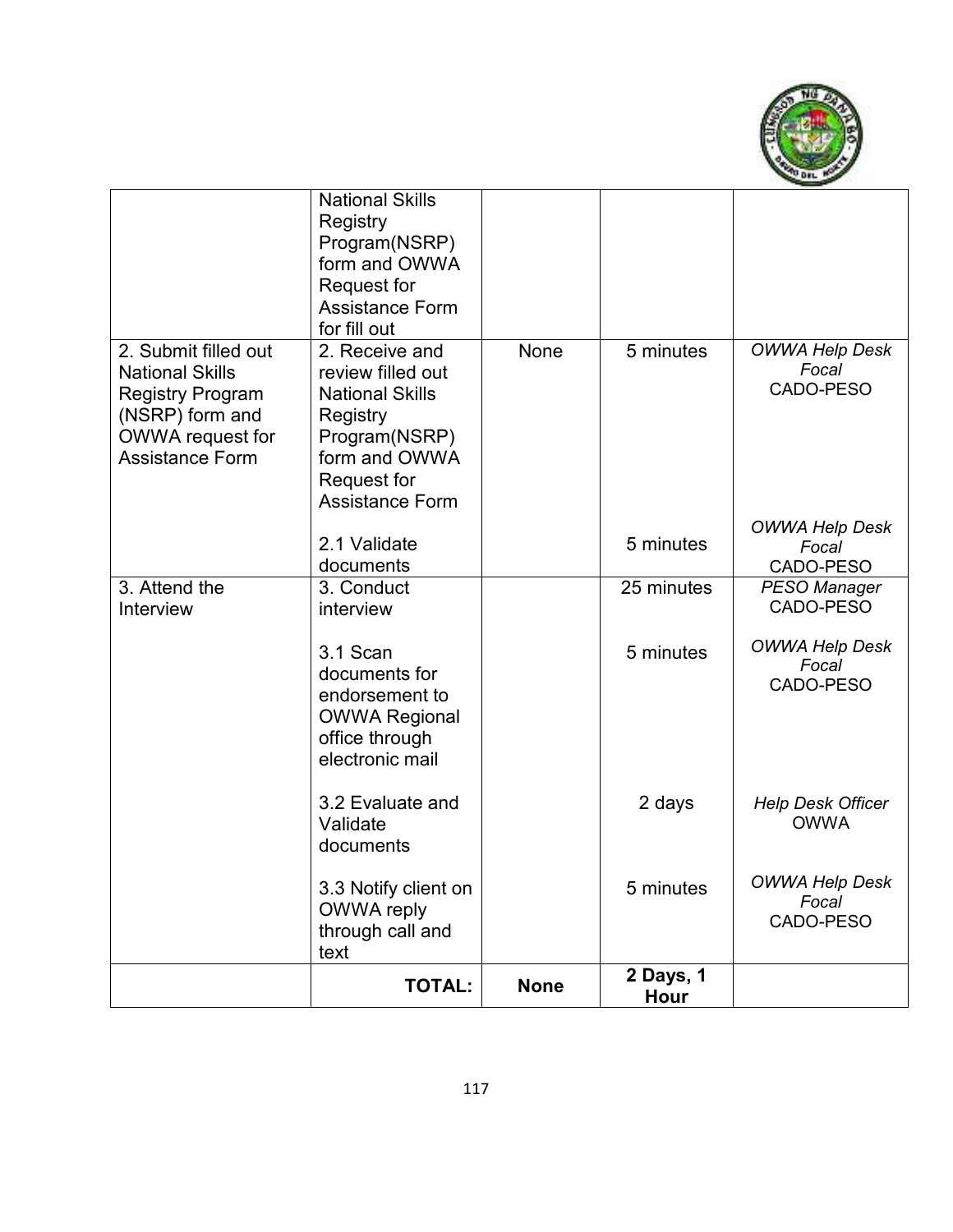

## **10. Availment for Jobstart**

A program which aims to increase the employability of at-risk-youth by providing them with Life skills and Technical training including Internship with the employers.

| <b>Office or Division:</b>                                                                                                                                     |                                                                                                                                     | City Administration Office - Public Employment Service Office |                                    |                                       |  |
|----------------------------------------------------------------------------------------------------------------------------------------------------------------|-------------------------------------------------------------------------------------------------------------------------------------|---------------------------------------------------------------|------------------------------------|---------------------------------------|--|
| <b>Classification:</b>                                                                                                                                         | Complex                                                                                                                             |                                                               |                                    |                                       |  |
| <b>Type of Transaction:</b>                                                                                                                                    | G2C - Government to Citizen                                                                                                         |                                                               |                                    |                                       |  |
| Who may avail:                                                                                                                                                 | 18-24 years old, High School level or College level or College<br>Graduate jobseekers with no work experience                       |                                                               |                                    |                                       |  |
| <b>CHECKLIST OF REQUIREMENTS</b>                                                                                                                               |                                                                                                                                     |                                                               | <b>WHERE TO SECURE</b>             |                                       |  |
| <b>Standard Requirements:</b>                                                                                                                                  |                                                                                                                                     |                                                               |                                    |                                       |  |
| Resume (1 original)                                                                                                                                            |                                                                                                                                     | <b>Client</b>                                                 |                                    |                                       |  |
| Birth Certificate (1 photocopy)                                                                                                                                |                                                                                                                                     | <b>Philippine Statistics Office</b>                           |                                    |                                       |  |
| <b>Residence Certificate</b>                                                                                                                                   |                                                                                                                                     | <b>Barangay Hall</b>                                          |                                    |                                       |  |
| <b>School Credentials:</b><br>-High School/College Diploma<br>For Highschool<br>- Form 138(1 photocopy)<br>For College<br>-Transcript of Records (1 photocopy) |                                                                                                                                     |                                                               |                                    |                                       |  |
| <b>Situational Requirements:</b>                                                                                                                               |                                                                                                                                     |                                                               |                                    |                                       |  |
| If available,<br><b>Training Certificates/National Certificates</b><br>(1 photocopy)                                                                           |                                                                                                                                     | <b>Issuing Agency</b>                                         |                                    |                                       |  |
| <b>Participation Agreement</b>                                                                                                                                 |                                                                                                                                     |                                                               | Department of Labor and Employment |                                       |  |
| <b>CLIENT STEPS</b>                                                                                                                                            | <b>AGENCY</b><br><b>ACTIONS</b>                                                                                                     | <b>FEES TO BE</b><br><b>PAID</b>                              | <b>PROCESSING</b><br><b>TIME</b>   | <b>PERSON</b><br><b>RESPONSIBLE</b>   |  |
| 1. Proceed at PESO<br><b>Information Desk and</b><br>sign log sheet                                                                                            | 1. Assist client in<br>signing the Log<br><b>Sheet</b><br>1.1 Provide Client<br><b>National Skills</b><br>Registry<br>Program(NSRP) | None                                                          | 5 Minutes                          | <b>Information Clerk</b><br>CADO-PESO |  |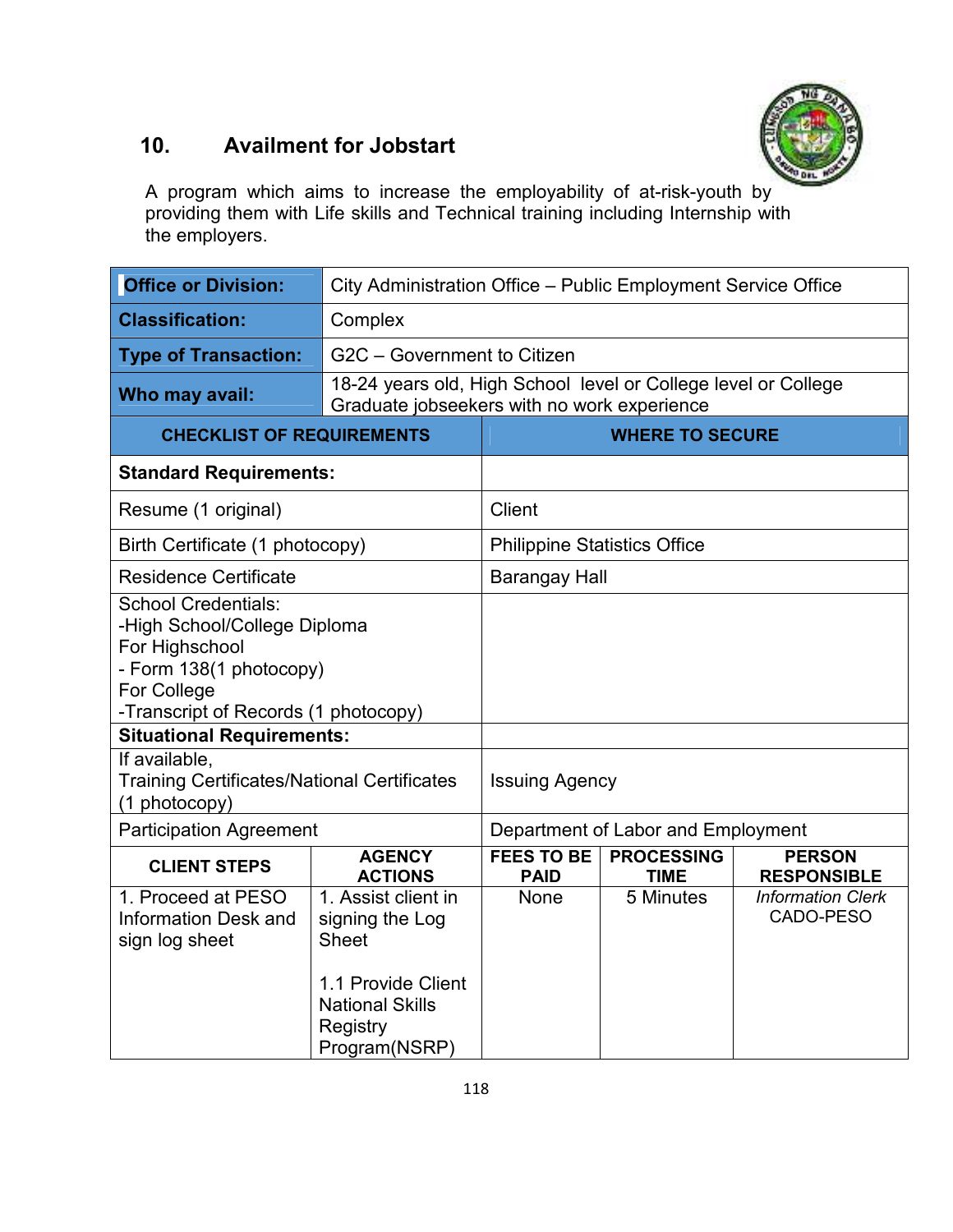

|                                                                                      | form for fill out                                                                                                                                                  |      |            |                                                                   |
|--------------------------------------------------------------------------------------|--------------------------------------------------------------------------------------------------------------------------------------------------------------------|------|------------|-------------------------------------------------------------------|
| 2. Submit filled out<br><b>National Skills</b><br><b>Registry Program</b><br>(NSRP)  | 2. Receive and<br>review filled out<br><b>NSRP</b> form                                                                                                            | None | 5 Minutes  | Labor &<br>Employment<br>Assistant/Jobstart<br>Focal<br>CADO-PESO |
| Receive the<br>documents and wait<br>for the PESO<br>notification                    | 2.1 Conduct brief<br>orientation<br>regarding the<br>program                                                                                                       |      | 5 Minutes  |                                                                   |
|                                                                                      | 2.2 Endorse the<br>reviewed<br>requirements and<br>inform client that<br>they will be notify<br>of the schedule of<br>General<br>Orientation thru<br>call and text |      | 5 Minutes  |                                                                   |
| 3. Attend the General<br>Orientation and<br>Interview then submit<br>the documentary | 3. Conduct<br>General<br>Orientation                                                                                                                               | None | 1 Hour     | Labor &<br>Employment<br>Assistant<br>CADO-PESO                   |
| requirements                                                                         | 3.1 Conduct<br>Interview                                                                                                                                           |      | 15 Minutes | Jobstart Focal<br>CADO-PESO                                       |
|                                                                                      | 3.2 Review<br>required<br>documents                                                                                                                                |      | 5 Minutes  | Jobstart Focal<br>CADO-PESO                                       |
|                                                                                      | 3.3 Inform client<br>for the schedule of<br>signing of<br>Participation<br>Agreement                                                                               |      | 5 Minutes  | Jobstart Focal<br>CADO-PESO                                       |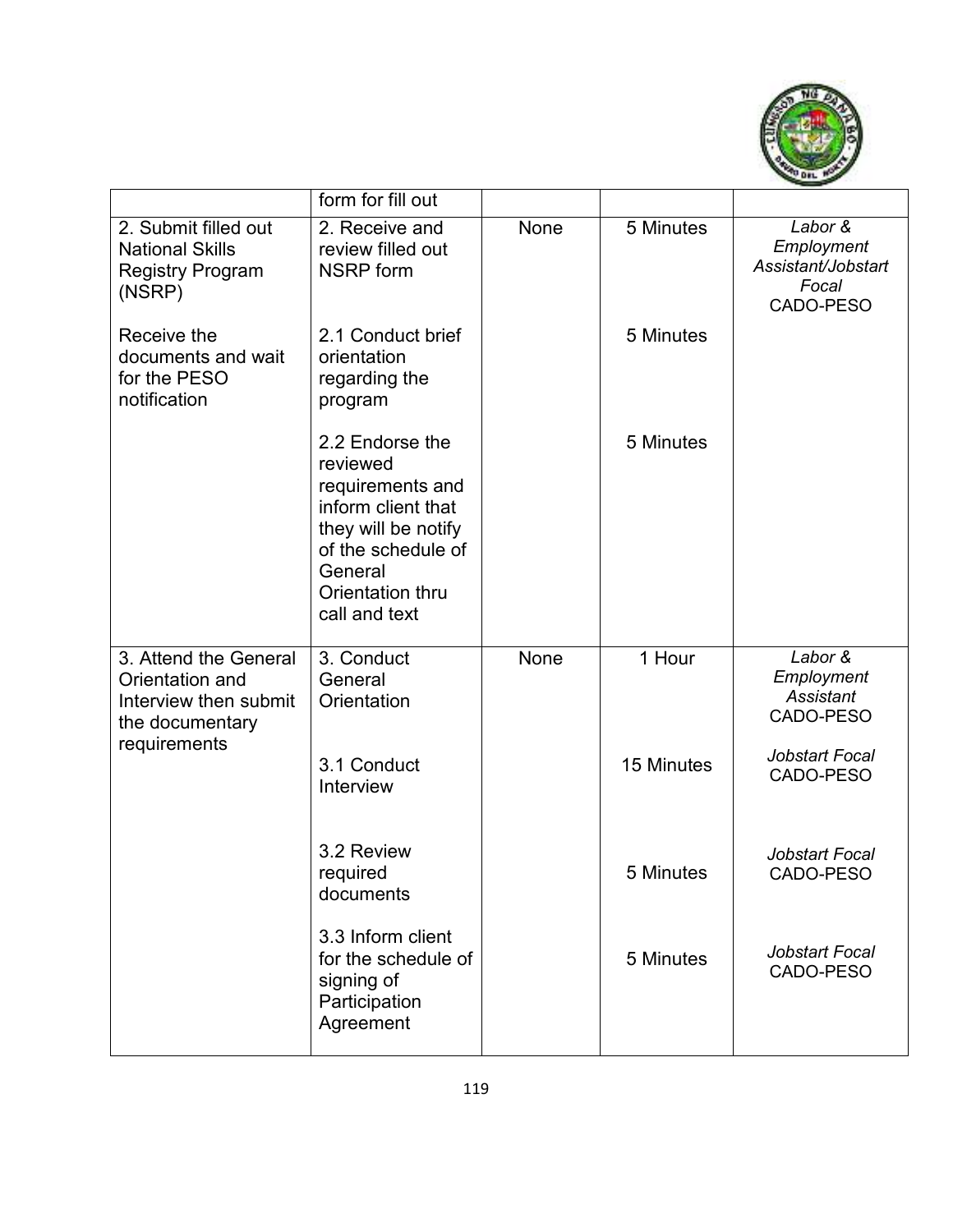

| 4. Sign the   | 4. Assist client in | None        | 5 Minutes      | Jobstart Focal |
|---------------|---------------------|-------------|----------------|----------------|
| Participation | signing of          |             |                | CADO-PESO      |
| Agreement     | Participation       |             |                |                |
|               | Agreement           |             |                |                |
|               | 4.1 Record          |             |                |                |
|               | Participation       |             |                |                |
|               | Agreement           |             |                |                |
|               | <b>TOTAL:</b>       | <b>None</b> | 1 Hour, 50     |                |
|               |                     |             | <b>Minutes</b> |                |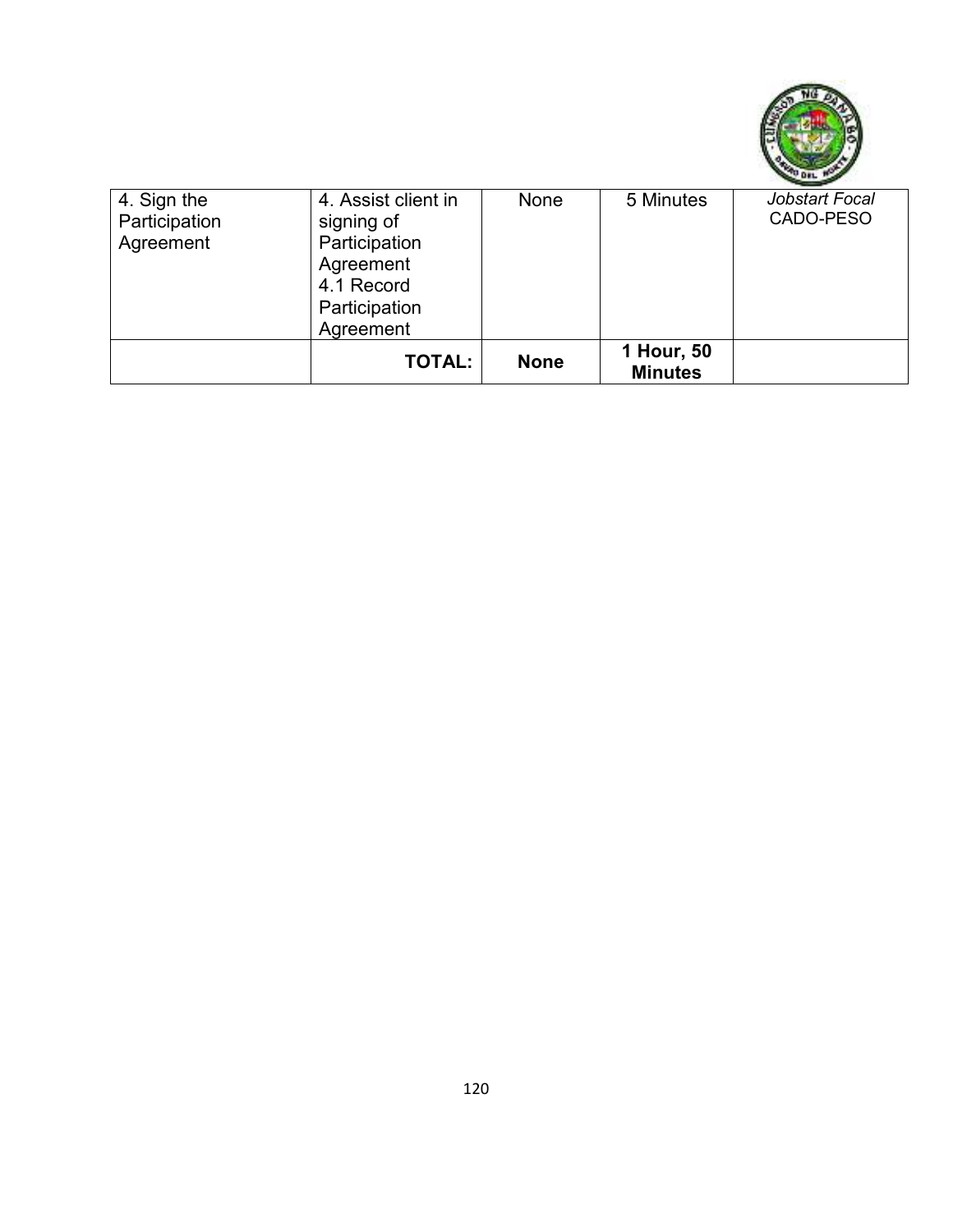

## **11. Application for On-the-Job Training (OJT)/Work Immersion**

To acquaint the student formally to a real-life workplace environment that will help them to explore the relationship between the knowledge and skills acquired in College/SHS with those required in the working situations.

| <b>Office or Division:</b>                                                                      | City Administration Office - Public Employment Service Office                                          |                                                                        |                        |                                       |  |
|-------------------------------------------------------------------------------------------------|--------------------------------------------------------------------------------------------------------|------------------------------------------------------------------------|------------------------|---------------------------------------|--|
| <b>Classification:</b>                                                                          | Complex                                                                                                |                                                                        |                        |                                       |  |
| <b>Type of Transaction:</b>                                                                     | G2C - Government to Citizen                                                                            |                                                                        |                        |                                       |  |
| Who may avail:                                                                                  |                                                                                                        | Students endorsed by the School                                        |                        |                                       |  |
| <b>CHECKLIST OF REQUIREMENTS</b>                                                                |                                                                                                        |                                                                        | <b>WHERE TO SECURE</b> |                                       |  |
| <b>Standard Requirements:</b>                                                                   |                                                                                                        |                                                                        |                        |                                       |  |
| Application Letter (2 original)                                                                 |                                                                                                        | <b>Client</b>                                                          |                        |                                       |  |
| Resume (2 original)                                                                             |                                                                                                        | Client                                                                 |                        |                                       |  |
| <b>Endorsement Letter from School</b><br>(1 original)                                           |                                                                                                        | <b>Educational Institution</b>                                         |                        |                                       |  |
| Performance Evaluation Sheet (1 original)                                                       |                                                                                                        | <b>Educational Institution</b>                                         |                        |                                       |  |
| Waiver (3 original)                                                                             |                                                                                                        | City Administrator Office - Public Employment<br><b>Service Office</b> |                        |                                       |  |
| <b>Situational Requirements:</b>                                                                |                                                                                                        |                                                                        |                        |                                       |  |
| Daily Time Record (3 original)                                                                  |                                                                                                        | <b>Client</b>                                                          |                        |                                       |  |
| Memorandum Of Agreement (between<br>school and the city) (1 photocopy)                          |                                                                                                        | City Administrator Office - Public Employment<br><b>Service Office</b> |                        |                                       |  |
| <b>CLIENT STEPS</b>                                                                             | <b>AGENCY</b>                                                                                          | <b>FEES TO BE</b>                                                      | <b>PROCESSING</b>      | <b>PERSON</b>                         |  |
|                                                                                                 | <b>ACTIONS</b>                                                                                         | <b>PAID</b>                                                            | <b>TIME</b>            | <b>RESPONSIBLE</b>                    |  |
| 1. Submit the<br>documentary<br>requirements at<br><b>PESO Information</b><br>Desk and sign log | 1. Receive the<br>requirements and<br>assist client in<br>signing the Log<br><b>Sheet</b>              | None                                                                   | 5 Minutes              | <b>Information Clerk</b><br>CADO-PESO |  |
| sheet                                                                                           | 1.1 Provide Client<br><b>National Skills</b><br><b>Registry Program</b><br>(NSRP) form for<br>fill out |                                                                        | 5 Minutes              | <b>Information Clerk</b><br>CADO-PESO |  |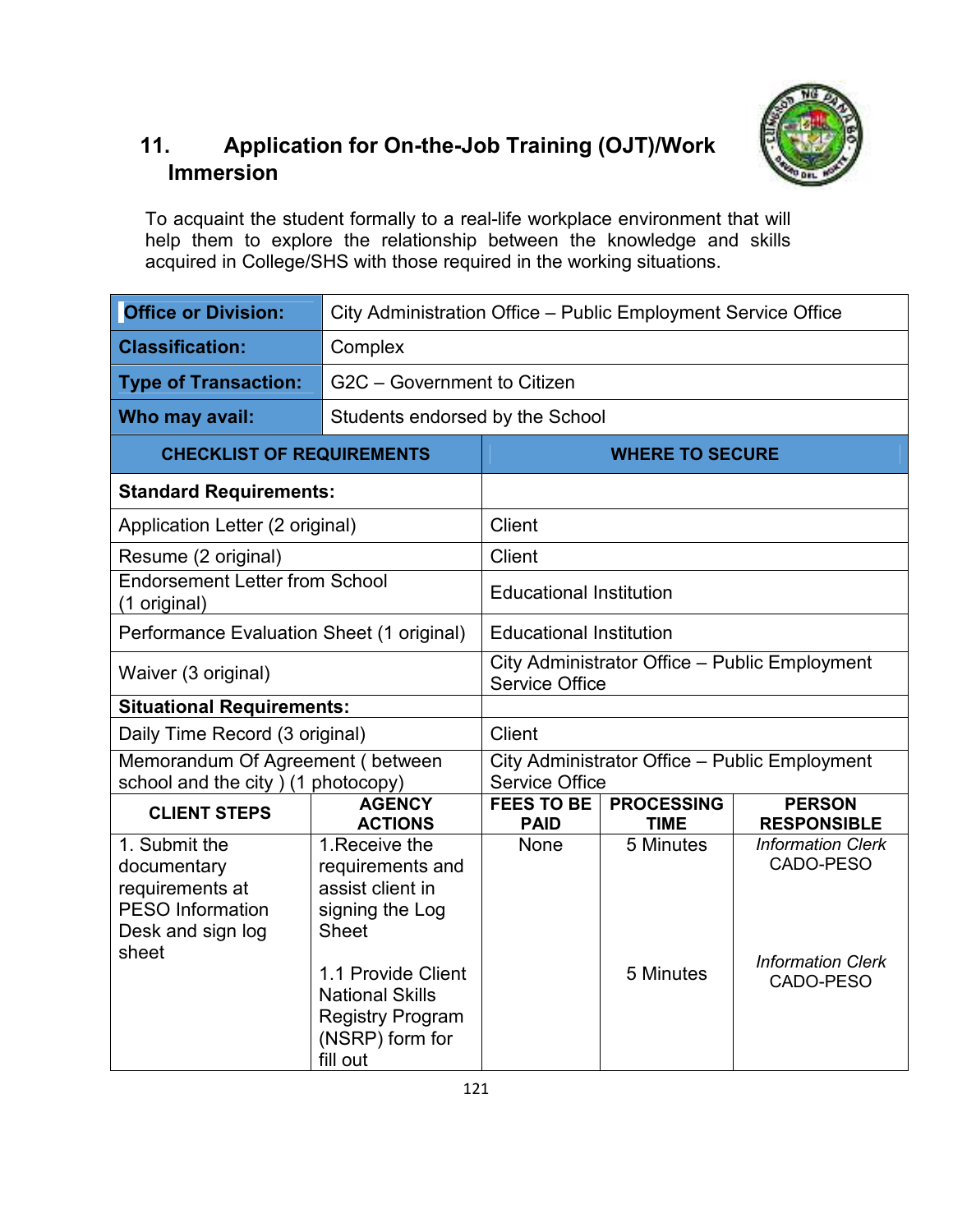

| 2. Submit the filled<br>out National Skills                              | 2. Receive and<br>review the filled                                                                                                                                     | None | 5 minutes  | Labor &<br>Employment                                     |
|--------------------------------------------------------------------------|-------------------------------------------------------------------------------------------------------------------------------------------------------------------------|------|------------|-----------------------------------------------------------|
| <b>Registry Program</b><br>(NSRP)                                        | out NSRP form                                                                                                                                                           |      |            | Assistant<br>CADO-PESO                                    |
|                                                                          | 2.1 Conduct brief<br>orientation<br>regarding the<br>program                                                                                                            |      | 10 minutes | Labor &<br>Employment<br><b>Assistant</b><br>CADO-PESO    |
|                                                                          | 2.2 Provide client<br>copy of MOA and<br>Waiver form for<br>notarial                                                                                                    |      | 5 minutes  | Labor &<br>Employment<br>Assistant<br>CADO-PESO           |
|                                                                          | 2.3 Endorse the<br>reviewed<br>requirements and<br>inform client that<br>they will be<br>notified on the<br>schedule of the<br>General<br>Orientation thru<br>text/call |      | 5 minutes  | Labor &<br>Employment<br><b>Assistant</b><br>CADO-PESO    |
| 3. Attend general<br>orientation and<br>interview; submit<br>documentary | 3. Receive and<br>review<br>documentary<br>requirements                                                                                                                 | None | 5 Minutes  | Labor &<br>Employment<br>Assistant<br>CADO-PESO           |
| requirements                                                             | 3.1 Conduct<br>General<br>Orientation                                                                                                                                   |      | 1 Hour     | Senior LEOLabor &<br>Employment<br>Assistant<br>CADO-PESO |
|                                                                          | 3.2 Conduct<br>Interview for job<br>matching                                                                                                                            |      | 15 Minutes | Labor &<br>Employment<br>Assistant<br>CADO-PESO           |
|                                                                          |                                                                                                                                                                         |      |            |                                                           |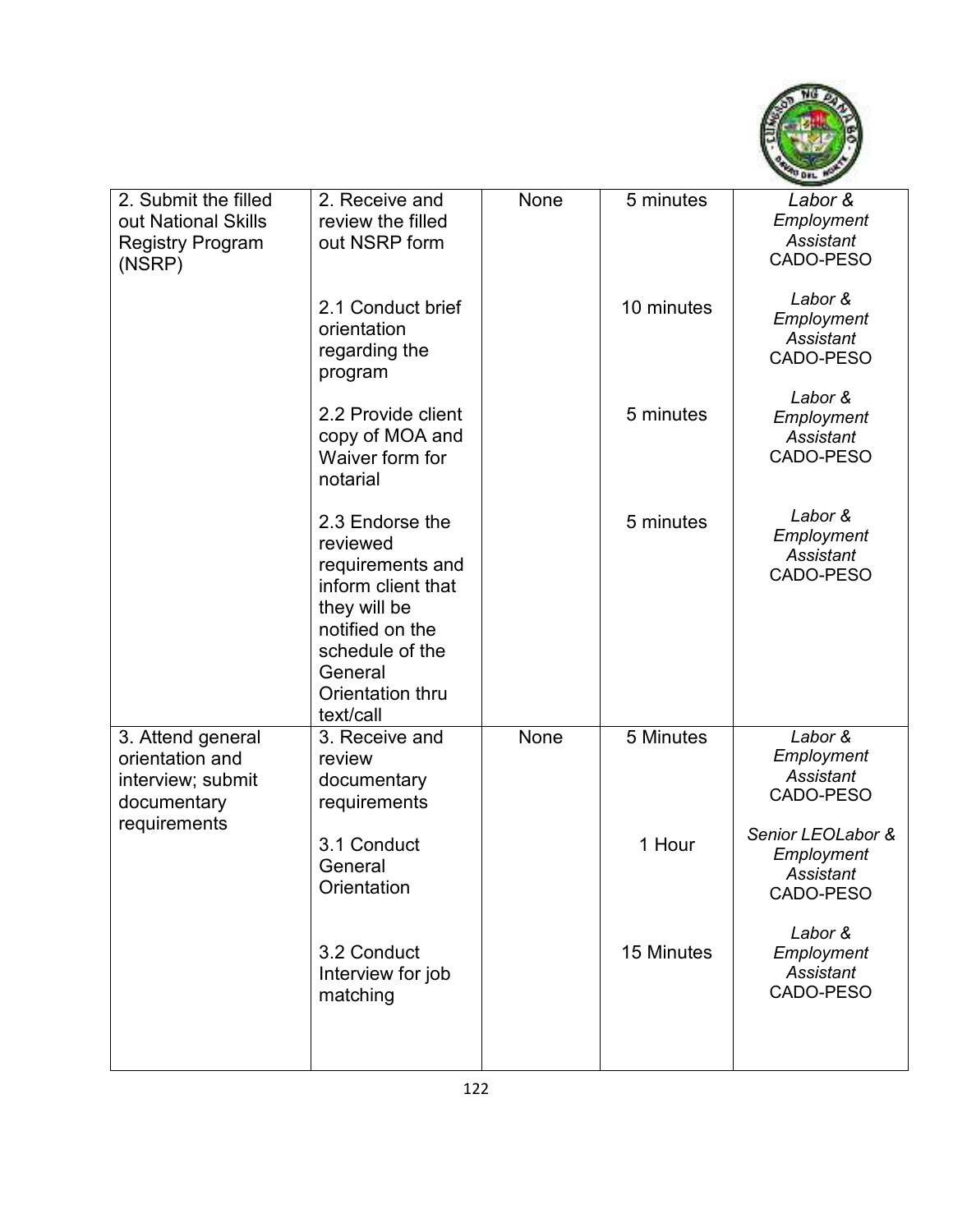

|                                             | <b>TOTAL:</b>                                                                                                 | <b>None</b> | 2 Hours, 5<br><b>Minutes</b> |                                                                |
|---------------------------------------------|---------------------------------------------------------------------------------------------------------------|-------------|------------------------------|----------------------------------------------------------------|
| 4. Receive<br>Endorsement for<br>Deployment | deployment<br>4. Deploy<br>OJT/Work<br>Immersion<br>applicants with<br>corresponding<br>endorsement<br>letter | None        | 5 Minutes                    | Assistant<br>CADO-PESO<br><b>Employment Focal</b><br>CADO-PESO |
|                                             | 3.3 Prepare<br>endorsement for                                                                                |             | 5 Minutes                    | Labor &<br>Employment                                          |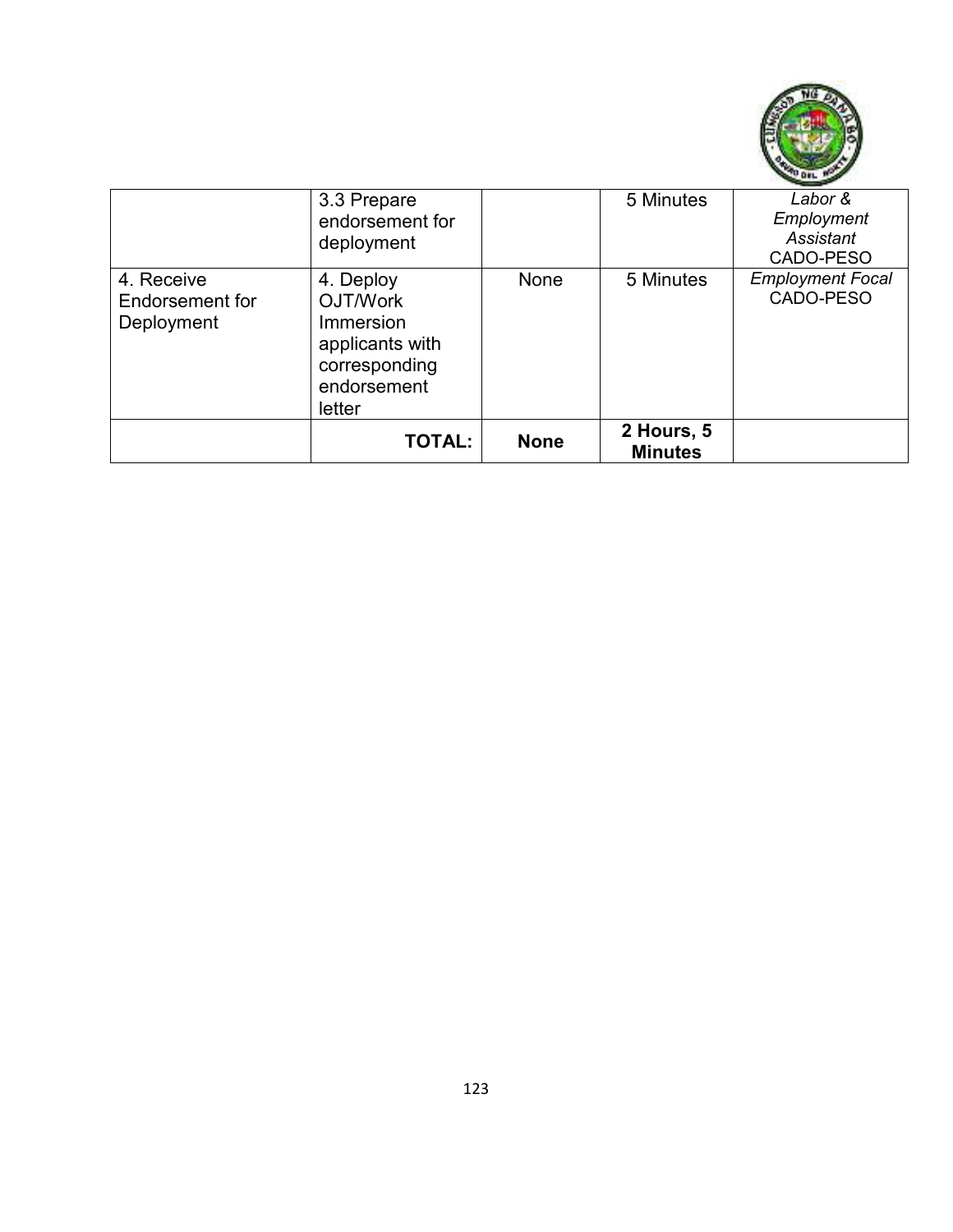

## **12. Conduct of Local/Special Recruitment Activity (LRA/SRA)**

An activity at PESO conducted at PESO or other venue provided with the presence of PESO Personnel wherein Overseas Licensed agencies with approved Jobs Orders will conduct overseas and local recruitment to skilled and qualified workers as per scheduled.

| <b>Office or Division:</b>                                                                                                    | City Administration Office - Public Employment Service Office |                                                                |  |  |
|-------------------------------------------------------------------------------------------------------------------------------|---------------------------------------------------------------|----------------------------------------------------------------|--|--|
| <b>Classification:</b>                                                                                                        | Complex                                                       |                                                                |  |  |
| <b>Type of Transaction:</b>                                                                                                   | G2B - Government to Business                                  |                                                                |  |  |
| Who may avail:                                                                                                                |                                                               | Local Companies/Overseas Agencies                              |  |  |
| <b>CHECKLIST OF REQUIREMENTS</b>                                                                                              |                                                               | <b>WHERE TO SECURE</b>                                         |  |  |
| <b>Special Recruitment Activity</b>                                                                                           |                                                               |                                                                |  |  |
| Letter of Intent to conduct of Special<br>Recruitment Activity (1 original)                                                   |                                                               | Client                                                         |  |  |
| Certificate of Renewal of License (1<br>photocopy)                                                                            |                                                               | <b>Client</b>                                                  |  |  |
| Approved Job Orders by Philippine<br>Overseas Employment (1 photocopy)                                                        |                                                               | <b>Client</b>                                                  |  |  |
| Authority to operate (Branch Office and<br>Main Office) (1 photocopy)                                                         |                                                               | Client                                                         |  |  |
| Affidavit of Undertaking received by<br><b>Philippine Overseas Employment</b><br>Administration (POEA) (1 photocopy)          |                                                               | <b>Client</b>                                                  |  |  |
| <b>Business Permit certified by the Business</b><br>and Licensing Bureau where the<br>Agency/Company is located (1 photocopy) |                                                               | <b>Client</b>                                                  |  |  |
| <b>Philippine Overseas Employment</b><br>Administration(POEA) Advisory #09 (1<br>photocopy)                                   |                                                               | <b>Philippine Overseas Employment Administration</b><br>(POEA) |  |  |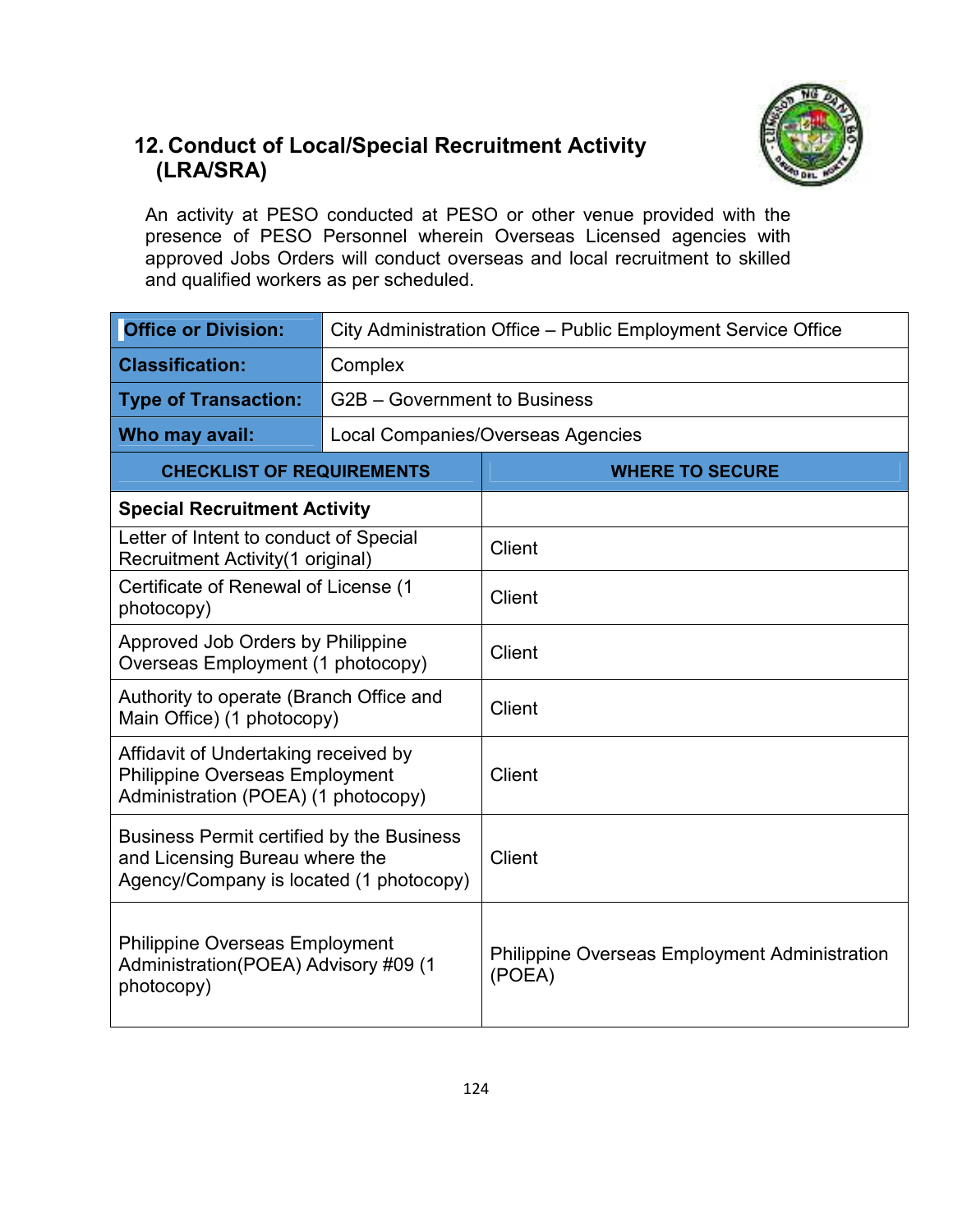

| <b>SRA Authority</b>                                                                                                                |                                                                   | (POEA)                             |                                                                               | <b>Philippine Overseas Employment Administration</b> |  |
|-------------------------------------------------------------------------------------------------------------------------------------|-------------------------------------------------------------------|------------------------------------|-------------------------------------------------------------------------------|------------------------------------------------------|--|
| <b>Local Recruitment Activity (LRA)</b>                                                                                             |                                                                   |                                    |                                                                               |                                                      |  |
| Letter of Intent to conduct of Local<br>Recruitment Activity (1 original)                                                           |                                                                   | Client                             |                                                                               |                                                      |  |
| <b>Business Permit certified by the Business</b><br>and Licensing Bureau where the<br>Agency/Company is located (1 photocopy)       |                                                                   | Client                             |                                                                               |                                                      |  |
| Securities and Exchange<br>Commission(SEC) Certificate (1<br>photocopy)                                                             |                                                                   | Securities and Exchange Commission |                                                                               |                                                      |  |
| <b>Philippine Economic Zone</b><br>Authority(PEZA) Certificate for Business<br>Process Outsourcing (BPO) companies (1<br>photocopy) |                                                                   |                                    | <b>Philippine Economic Zone Authority</b>                                     |                                                      |  |
| <b>Philjobnet Registration</b>                                                                                                      |                                                                   |                                    | Department of Labor and Employment/Public<br><b>Employment Service Office</b> |                                                      |  |
| Affidavit of Undertaking                                                                                                            |                                                                   | <b>Client</b>                      |                                                                               |                                                      |  |
| List of Available Job Vacancies with<br>Qualification                                                                               |                                                                   | Client                             |                                                                               |                                                      |  |
| <b>CLIENT STEPS</b>                                                                                                                 | <b>AGENCY</b><br><b>ACTIONS</b>                                   | <b>FEES TO BE</b><br><b>PAID</b>   | <b>PROCESSING</b><br><b>TIME</b>                                              | <b>PERSON</b><br><b>RESPONSIBLE</b>                  |  |
| 1. Submit complete<br>documentary<br>requirements at                                                                                | 1. Assist client in<br>signing the Log<br><b>Sheet</b>            | None                               | 5 minutes                                                                     | <b>Information Clerk</b><br>CADO-PESO                |  |
| <b>PESO Information</b><br>Desk and sign in log<br>sheet                                                                            | 1.1 Receive and<br>review<br>requirements and<br>confirm schedule |                                    | 10 minutes                                                                    | <b>SRA/LRA Focal</b><br>CADO-PESO                    |  |
|                                                                                                                                     | <b>Conditional</b><br>Steps:<br>For SRA:                          |                                    |                                                                               |                                                      |  |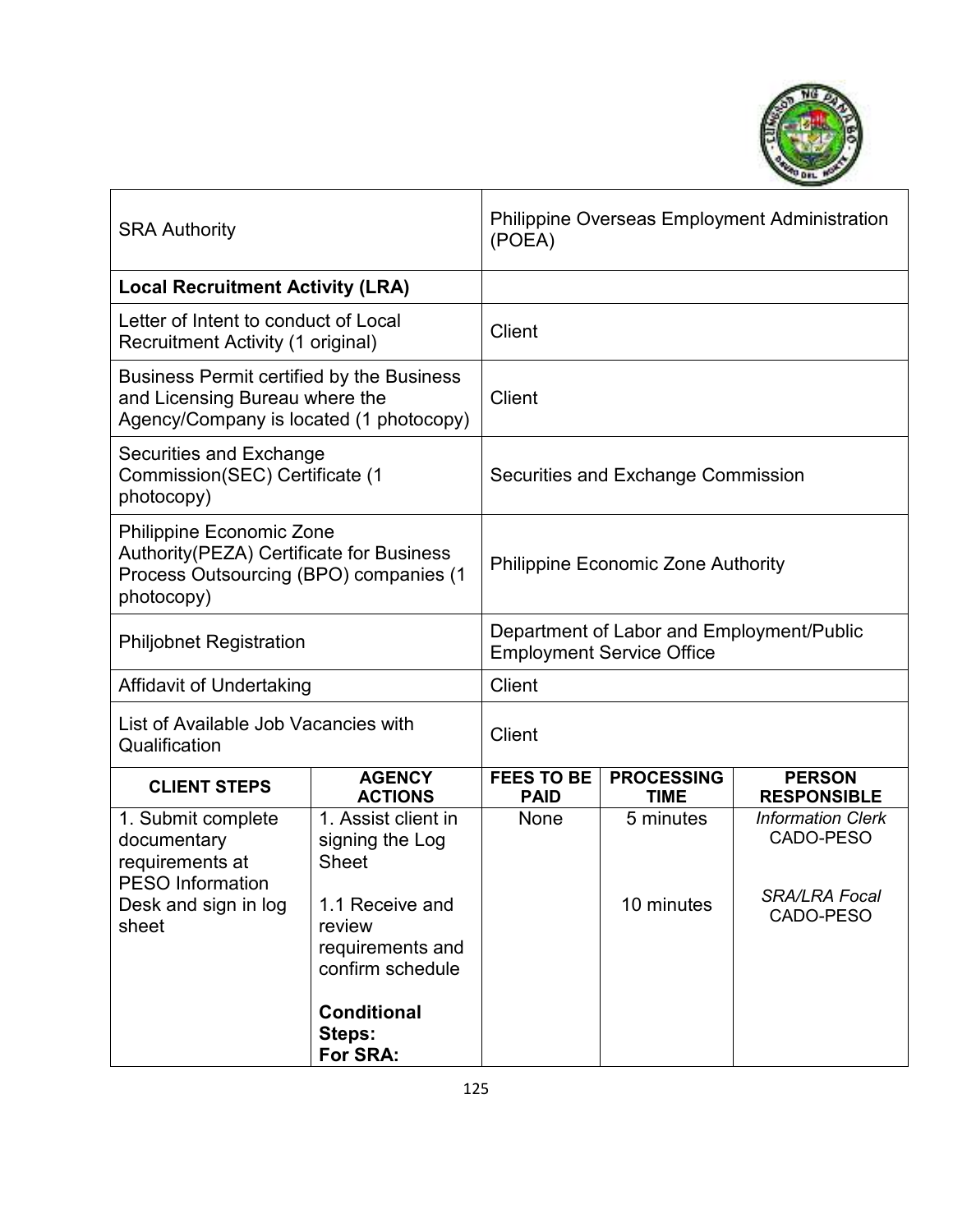

|                                                                               | 1.2 Prepare No<br>Objection<br>Certificate (NOC)                                                                                            |      | 5 minutes  | <b>SRA/LRA Focal</b><br>CADO-PESO        |
|-------------------------------------------------------------------------------|---------------------------------------------------------------------------------------------------------------------------------------------|------|------------|------------------------------------------|
|                                                                               | 1.3 Endorse to<br><b>City Administrator</b><br>for approval of<br><b>NOC</b>                                                                |      | 1 day      | <b>City Administrator</b><br><b>CADO</b> |
|                                                                               | 1.4 Scan and<br><b>Email the</b><br>approved NOC to<br>requesting agency<br>and wait for POEA<br>to issue SRA<br>Authority within 5<br>days |      | 5 minutes  | <b>SRA/LRA Focal</b><br>CADO-PESO        |
|                                                                               | *wait for POEA to<br>issue SRA<br>Authority                                                                                                 |      |            |                                          |
| 2. For SRA, submit<br><b>SRA Authority</b><br>For LRA, submit<br>Affidavit of | 2. For SRA,<br>receive and<br>validate SRA<br>Authority                                                                                     | None | 5 Minutes  | SRA/LRA Focal<br>CADO-PESO               |
| Undertaking                                                                   | For LRA, receive<br>and validate<br>Affidavit of<br>Undertaking                                                                             |      | 5 Minutes  | <b>SRA/LRA Focal</b><br>CADO-PESO        |
|                                                                               | <b>Backroom</b><br><b>Activities:</b>                                                                                                       |      |            |                                          |
|                                                                               | a. Endorse to<br>Legal Office for<br>review                                                                                                 |      | 1 Day      | <b>City Legal Officer</b><br><b>CLO</b>  |
|                                                                               | b. Endorse to<br><b>Business and</b><br>Licensing                                                                                           |      | 10 Minutes | Administrative Aide I<br><b>CMO-BPLS</b> |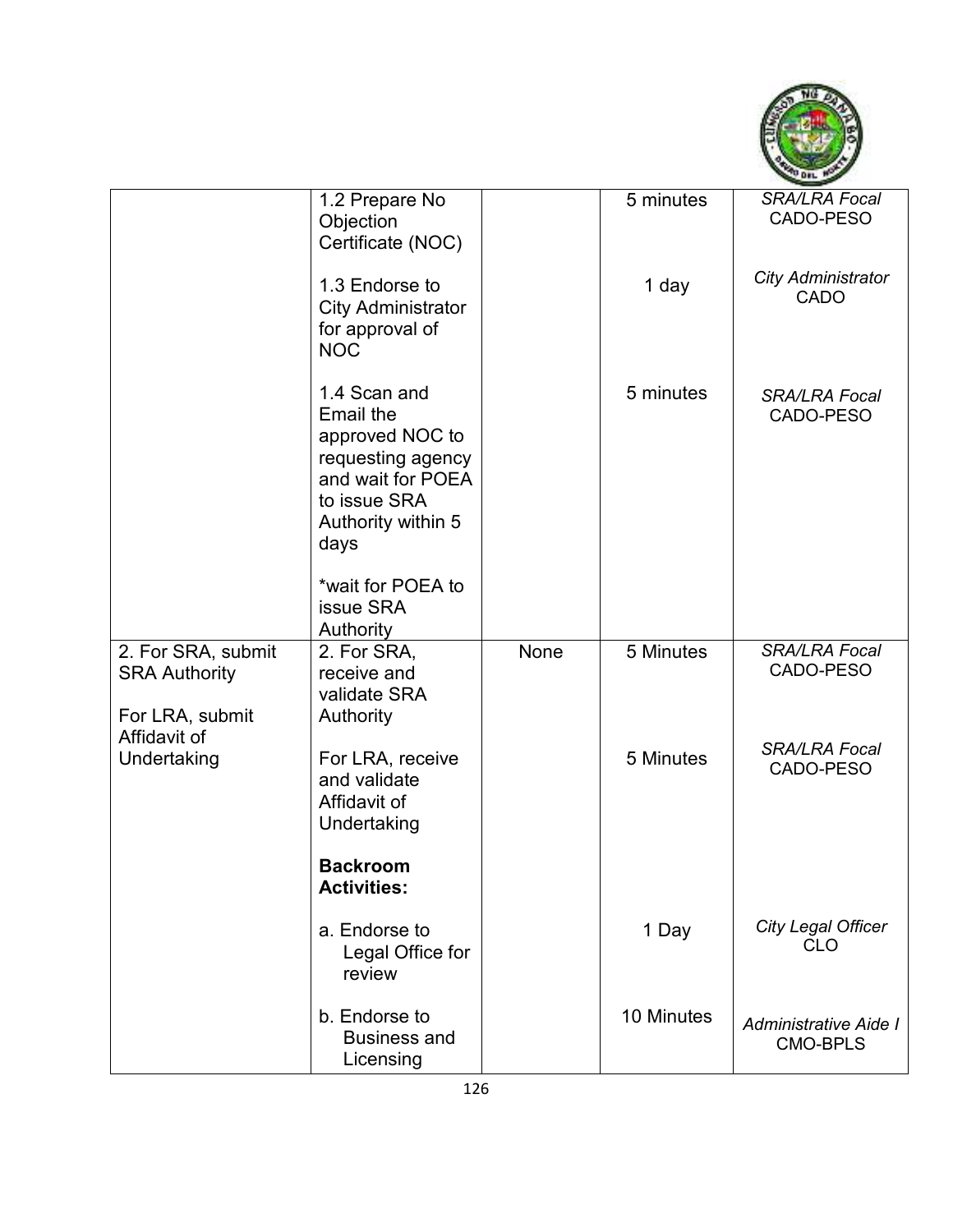

|                                                 | Section for                        |            |            |                           |
|-------------------------------------------------|------------------------------------|------------|------------|---------------------------|
|                                                 | Issuance of                        |            |            |                           |
|                                                 | Mayor's Permit                     |            |            |                           |
|                                                 |                                    |            |            | Administrative Aide I     |
|                                                 | c. Issues order of                 | PhP 200.00 | 5 Minutes  | <b>CMO-BPLS</b>           |
|                                                 | payment                            |            |            | Administrative Aide I     |
| 3. Proceed to the City<br>Treasurer's Office to | 3. Provide priority<br>number from | None       | 5 minutes  | <b>CTO</b>                |
|                                                 |                                    |            |            |                           |
| secure priority<br>number at queuing            | the queuing<br>machine             |            |            |                           |
| machine and wait for                            |                                    |            |            |                           |
| the number to be                                | 3.1 Accept                         |            | 35 minutes | <b>Revenue Collection</b> |
| called to pay                                   | payment based on                   |            |            | Clerk III                 |
| assigned fees                                   | the order of                       |            |            | <b>CTO</b>                |
| *Make sure to secure                            | payment and                        |            |            |                           |
| official receipt that will                      | issue Official                     |            |            |                           |
| be issued upon                                  | Receipt                            |            |            |                           |
| payment                                         |                                    |            |            |                           |
| 3.1 Proceed to BPLS                             | 3.2 Issues claim                   |            | 5 minutes  | Administrative Aide I     |
| for issuance of claim                           | stub for the                       |            |            | <b>CMO-BPLS</b>           |
| stub for approval of                            | Mayor's Permit                     |            |            |                           |
| Mayor's Permit                                  |                                    |            |            |                           |
|                                                 | 3.3 Prepares the                   |            | 2 hours    |                           |
|                                                 | Mayor's Permit                     |            |            |                           |
|                                                 | the forward to                     |            |            |                           |
|                                                 | same to the City                   |            |            |                           |
|                                                 | Mayor's Office for                 |            |            |                           |
|                                                 | approval                           |            |            |                           |
| 4. Return to PESO for                           | 4. Receive and                     | None       | 5 minutes  | <b>SRA/LRA Focal</b>      |
| the scheduled date                              | record Mayor's                     |            |            | CADO-PESO                 |
| and present Mayor's                             | Permit and                         |            |            |                           |
| Permit                                          | facilitate SRA/LRA                 |            |            |                           |
|                                                 | <b>TOTAL (Special</b>              |            | 2 days, 3  |                           |
|                                                 | <b>Recruitment</b>                 | Php 200.00 | hours, 35  |                           |
|                                                 | <b>Activity):</b>                  |            | minutes    |                           |
|                                                 | <b>TOTAL (Local</b>                |            | 2 days, 3  |                           |
|                                                 | <b>Recruitment</b>                 | Php 200.00 | hours,35   |                           |
|                                                 | <b>Activity):</b>                  |            | minutes    |                           |

Conduct of Local/Special Recruitment Activity (LRA/SRA) qualified for multi-stage processing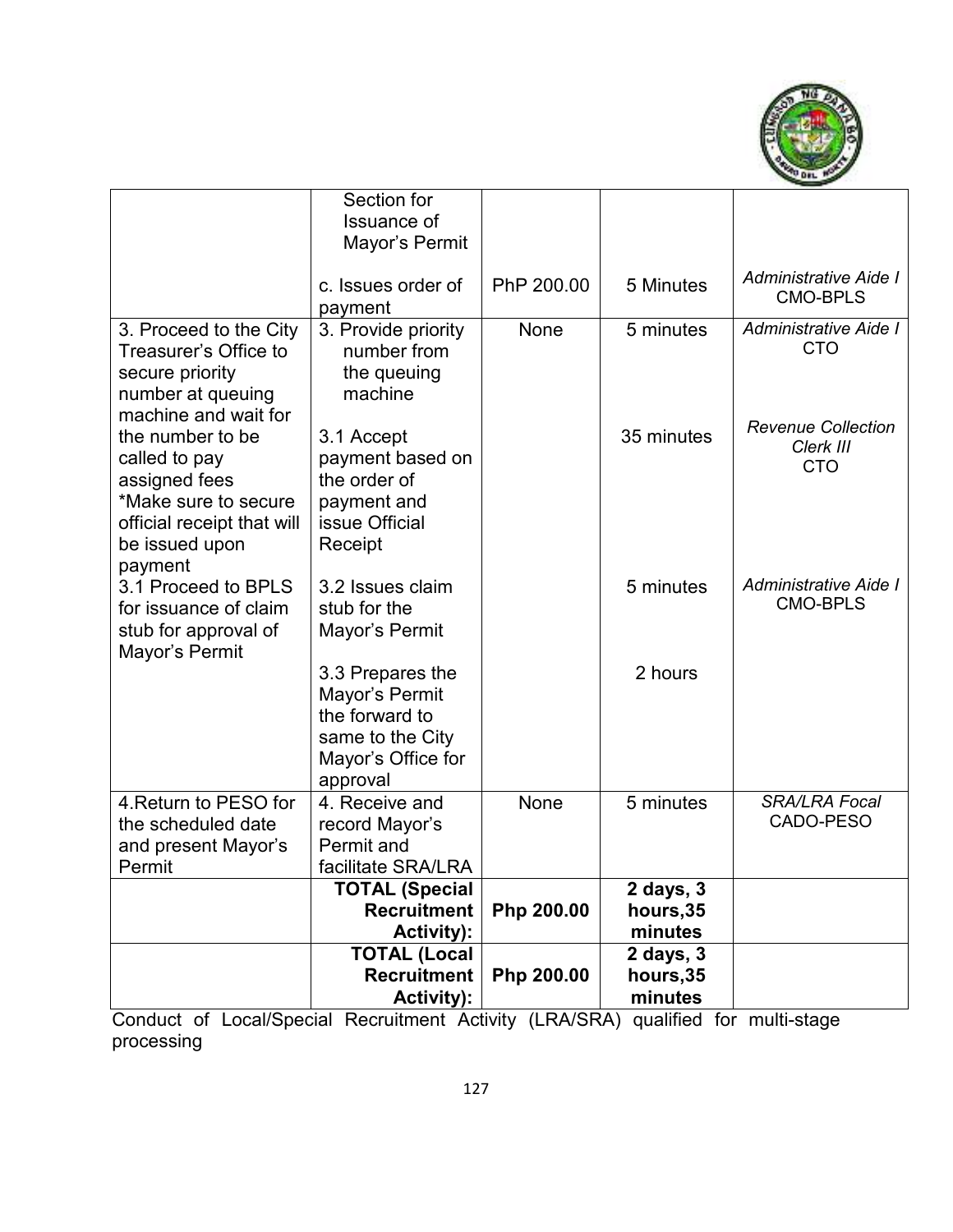

#### **13. Availment of Community Skills Training-Livelihood and Entrepreneurship**

The Community Skills Training -Livelihood and Entrepreneurship Program (CSTEP) through PESO is designed to battle the increasing number of job mismatch by providing skills training particularly to those skills needed in the labor market. Further, the program will provide livelihood skills trainings to the different barangays which will be benefited by the housewives, single parents, out of school youths, displaced overseas workers and unemployed residents.

| <b>Office or Division:</b>                                                                                                                                                                                                                  | City Administration Office - Public Employment Service Office |                                                                                                             |                                              |                                       |  |
|---------------------------------------------------------------------------------------------------------------------------------------------------------------------------------------------------------------------------------------------|---------------------------------------------------------------|-------------------------------------------------------------------------------------------------------------|----------------------------------------------|---------------------------------------|--|
| <b>Classification:</b>                                                                                                                                                                                                                      | Complex                                                       |                                                                                                             |                                              |                                       |  |
| <b>Type of Transaction:</b>                                                                                                                                                                                                                 |                                                               | G2C - Government to Citizen                                                                                 |                                              |                                       |  |
| Who may avail:                                                                                                                                                                                                                              | 15 years old and above                                        |                                                                                                             |                                              |                                       |  |
| <b>CHECKLIST OF REQUIREMENTS</b>                                                                                                                                                                                                            |                                                               | <b>WHERE TO SECURE</b>                                                                                      |                                              |                                       |  |
| <b>Standard Requirements</b>                                                                                                                                                                                                                |                                                               |                                                                                                             |                                              |                                       |  |
| PSA Birth Certificate (1 photocopy)                                                                                                                                                                                                         |                                                               |                                                                                                             | <b>Philippine Statistics Authority (PSA)</b> |                                       |  |
| Passport Size ID Picture, white<br>background with collar (3 original)                                                                                                                                                                      |                                                               | <b>Client</b>                                                                                               |                                              |                                       |  |
| <b>Barangay Certification of Indigence/Low</b><br>Income (1 original)                                                                                                                                                                       |                                                               | Barangay Hall                                                                                               |                                              |                                       |  |
| Waiver Form (3 original copies)                                                                                                                                                                                                             |                                                               | City Administrator Office - Public Employment<br><b>Service Office</b>                                      |                                              |                                       |  |
| School Records:<br>For High School Graduate or High School<br>Level<br>-Report Card/Form 137-A/Diploma,<br>For College level/Technical-Vocational<br><b>Education &amp; Training (TVET) Graduate</b><br>-Transcript of Record (1 photocopy) |                                                               | <b>Educational Institution</b>                                                                              |                                              |                                       |  |
| <b>CLIENT STEPS</b>                                                                                                                                                                                                                         | <b>AGENCY</b><br><b>ACTIONS</b>                               | <b>FEES TO BE</b><br><b>PROCESSING</b><br><b>PERSON</b><br><b>PAID</b><br><b>TIME</b><br><b>RESPONSIBLE</b> |                                              |                                       |  |
| 1. Proceed at PESO<br><b>Information Desk and</b><br>sign log sheet                                                                                                                                                                         | 1. Assist client in<br>signing the Log<br><b>Sheet</b>        | <b>None</b>                                                                                                 | 5 Minutes                                    | <b>Information Clerk</b><br>CADO-PESO |  |
|                                                                                                                                                                                                                                             | <b>Provide Client</b>                                         |                                                                                                             | 5 Minutes                                    | <b>Information Clerk</b>              |  |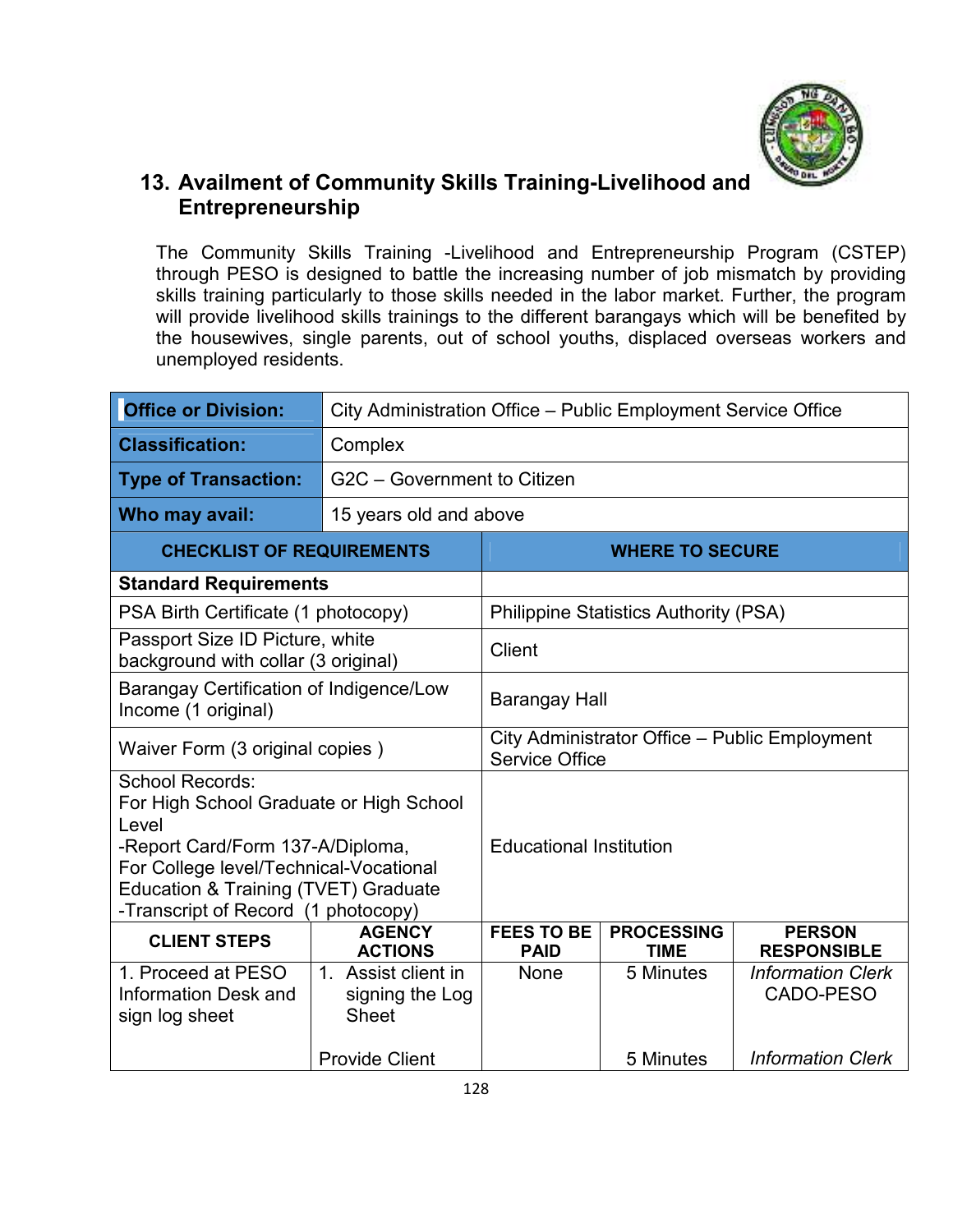

|                            | <b>National Skills</b>              |             |                | CADO-PESO                       |
|----------------------------|-------------------------------------|-------------|----------------|---------------------------------|
|                            | <b>Registry Program</b>             |             |                |                                 |
|                            | (NSRP) form for                     |             |                |                                 |
|                            | fill out                            |             |                |                                 |
| 2. Submit the filled       | 2. Receive and                      | None        | 5 Minutes      | <b>CSTEP Focal</b>              |
| out National Skills        | review the filled                   |             |                | CADO-PESO                       |
| <b>Registry Program</b>    | out NSRP form                       |             |                |                                 |
| (NSRP) form at the         |                                     |             |                |                                 |
| <b>CSTEP Focal</b>         | 2.1 Conduct brief                   |             |                |                                 |
|                            | orientation                         |             |                |                                 |
|                            | regarding the                       |             | 10 Minutes     | <b>CSTEP Focal</b><br>CADO-PESO |
|                            | program                             |             |                |                                 |
|                            | 2.2 Conduct                         |             |                |                                 |
|                            | <b>Training Needs</b>               |             | 5 Minutes      | <b>CSTEP Focal</b>              |
|                            | Assessment                          |             |                | CADO-PESO                       |
|                            |                                     |             |                |                                 |
|                            | 2.3 Inform client                   |             |                |                                 |
|                            | that they will be                   |             | 5 Minutes      | <b>CSTEP Focal</b>              |
|                            | notified for the                    |             |                | CADO-PESO                       |
|                            | schedule of                         |             |                |                                 |
|                            | <b>Training Induction</b>           |             |                |                                 |
|                            | Program (TIP)<br>thru call and text |             |                |                                 |
| 3. Attend Training         | 3. Conduct                          | None        | 4 Hours        | <b>CSTEP Focal</b>              |
| <b>Induction Program</b>   | <b>Training Induction</b>           |             |                | CADO-PESO                       |
| (TIP) and submit           | Program                             |             |                |                                 |
| documentary                |                                     |             | 5 Minutes      | <b>CSTEP Focal</b>              |
| requirements               | 3.1 Review                          |             |                | CADO-PESO                       |
|                            | submitted                           |             |                |                                 |
| For Institution            | requirements for                    |             |                |                                 |
| enrolled, it will be       | validation                          |             | 5 Minutes      | <b>CSTEP Focal</b>              |
| held at the partner        |                                     |             |                | CADO-PESO                       |
| <b>Tech-Voc Institute</b>  | 3.2 Inform client                   |             |                |                                 |
| <b>For Training Center</b> | for the schedule of<br>training     |             |                |                                 |
| enrolled, it will be       |                                     |             |                |                                 |
| held at the Training       |                                     |             |                |                                 |
| Center                     |                                     |             |                |                                 |
|                            | <b>TOTAL:</b>                       | <b>None</b> | 4 Hours, 45    |                                 |
|                            |                                     |             | <b>Minutes</b> |                                 |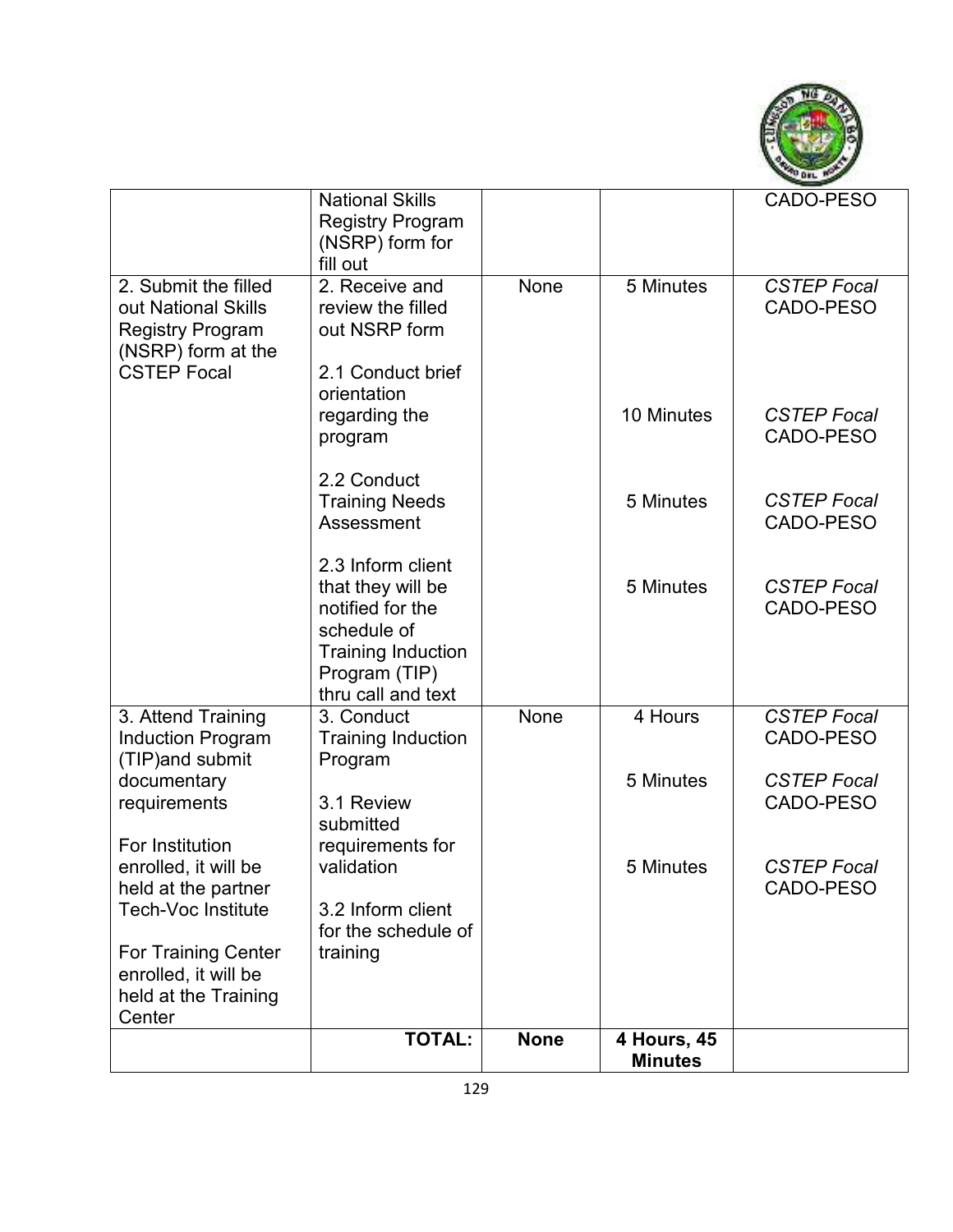

## **14. Availment of Livelihood Loan Assistance for the Informal Sectors**

Loan Assistance program that will provide job creation and poverty reduction through the creation of micro credit and technical assistance.

| <b>Office or Division:</b>                                                                                                                                                                                                            | City Administration Office - Public Employment Service Office |                                                                        |  |  |  |
|---------------------------------------------------------------------------------------------------------------------------------------------------------------------------------------------------------------------------------------|---------------------------------------------------------------|------------------------------------------------------------------------|--|--|--|
| <b>Classification:</b>                                                                                                                                                                                                                | Complex                                                       |                                                                        |  |  |  |
| <b>Type of Transaction:</b>                                                                                                                                                                                                           |                                                               | G2C - Government to Citizen                                            |  |  |  |
| Who may avail:                                                                                                                                                                                                                        |                                                               | 18-65 years old (Micro Entrepreneurs)                                  |  |  |  |
| <b>CHECKLIST OF REQUIREMENTS</b>                                                                                                                                                                                                      |                                                               | <b>WHERE TO SECURE</b>                                                 |  |  |  |
| <b>Standard Requirements</b>                                                                                                                                                                                                          |                                                               |                                                                        |  |  |  |
| Application Form (2 copies) original                                                                                                                                                                                                  |                                                               | City Administrator Office - Public Employment<br><b>Service Office</b> |  |  |  |
| 2x2 ID Picture (2 copies)                                                                                                                                                                                                             |                                                               | Client                                                                 |  |  |  |
| Letter of Intent (2 copies)                                                                                                                                                                                                           |                                                               | City Administrator Office - Public Employment<br>Service Office        |  |  |  |
| Project Proposal (2 copies)                                                                                                                                                                                                           |                                                               | City Administrator Office - Public Employment<br><b>Service Office</b> |  |  |  |
| Residential Sketch (2 copies)                                                                                                                                                                                                         |                                                               | <b>Client</b>                                                          |  |  |  |
| <b>Situational Requirements:</b><br>(For Loan is Approval)                                                                                                                                                                            |                                                               |                                                                        |  |  |  |
| Community Tax Certificate (2 photocopies)                                                                                                                                                                                             |                                                               | Barangay Treasurer or City Treasurer's Office                          |  |  |  |
| Photocopy of any of the following<br>Government Issued ID's (2 photocopies):<br><b>SSSID</b><br>$\bullet$<br><b>Driver's License</b><br><b>Voters ID</b><br><b>TIN Card</b><br><b>Barangay ID</b><br>Passport<br><b>NBI Clearance</b> |                                                               | <b>Concerned Local/National Agencies</b>                               |  |  |  |
| Barangay Certification (2 photocopies)                                                                                                                                                                                                |                                                               | <b>Barangay Hall</b>                                                   |  |  |  |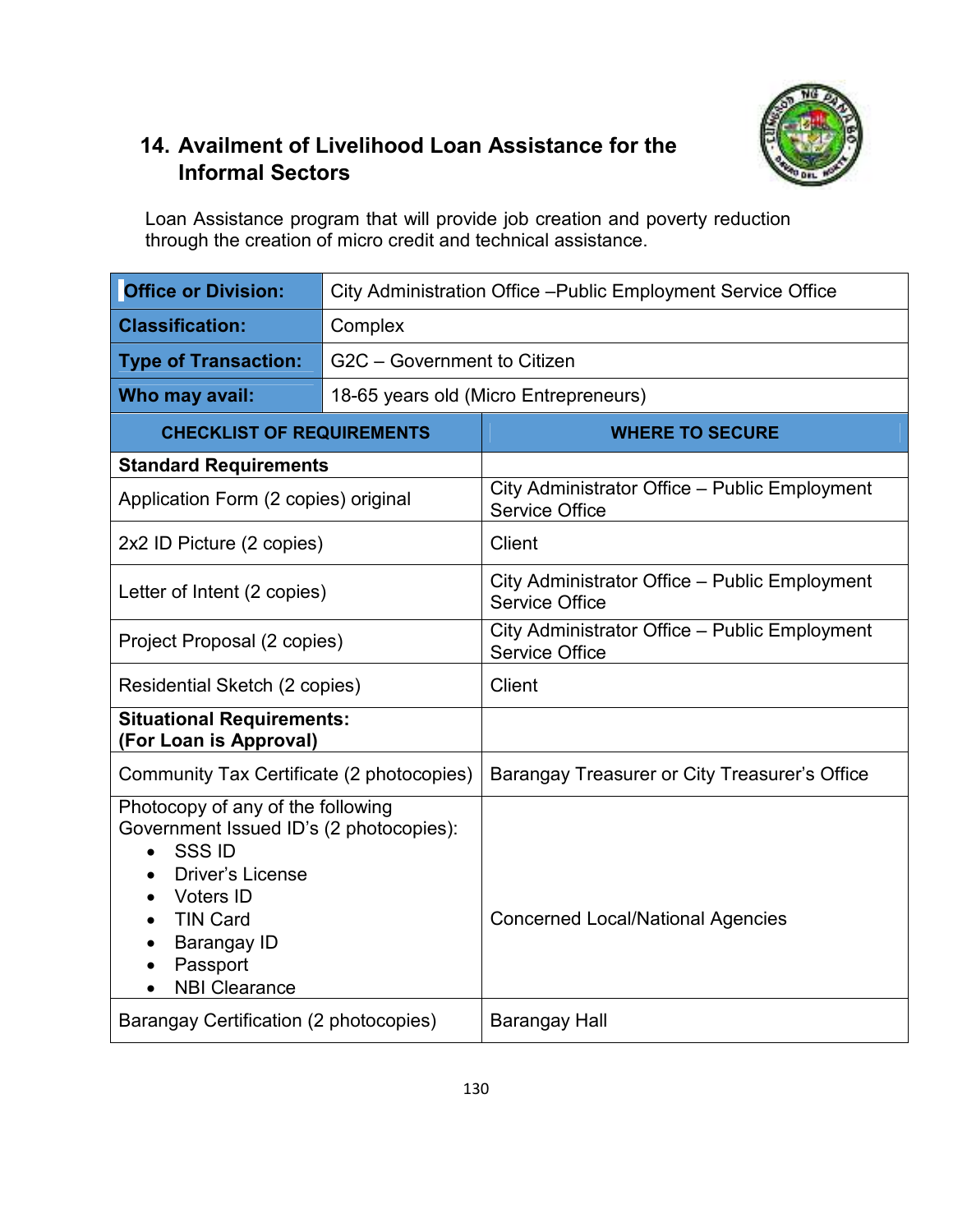

| <b>Sworn Declaration Form notarized</b>                                               |                                                                                                                                                          | City Administrator Office - Public Employment<br><b>Service Office</b> |                                  |                                                                                                  |  |
|---------------------------------------------------------------------------------------|----------------------------------------------------------------------------------------------------------------------------------------------------------|------------------------------------------------------------------------|----------------------------------|--------------------------------------------------------------------------------------------------|--|
| Loan Agreement Form                                                                   |                                                                                                                                                          | City Administrator Office - Public Employment<br><b>Service Office</b> |                                  |                                                                                                  |  |
| <b>CLIENT STEPS</b>                                                                   | <b>AGENCY</b><br><b>ACTIONS</b>                                                                                                                          | <b>FEES TO BE</b><br><b>PAID</b>                                       | <b>PROCESSING</b><br><b>TIME</b> | <b>PERSON</b><br><b>RESPONSIBLE</b>                                                              |  |
| 1. Sign the log sheet<br>at PESO Information<br><b>Desk</b>                           | 1. Assist client in<br>signing the Log<br><b>Sheet</b><br>1.1 Provide Client<br><b>National Skills</b><br>Registry<br>Program(NSRP)<br>form for fill out | None                                                                   | 5 Minutes                        | <b>Information Clerk</b><br>CADO-PESO                                                            |  |
| Submit filled out<br><b>National Skills</b><br><b>Registry Program</b><br>(NSRP) form | 1. Receive and<br>review filled out<br><b>NSRP</b> form                                                                                                  | None                                                                   | 5 Minutes                        | Livelihood Loan<br><b>Assistance Clerk</b><br>CADO-PESO<br>Manpower                              |  |
|                                                                                       | 1.1 Conduct brief<br>orientation and<br>provide initial<br>application<br>forms                                                                          |                                                                        | 10 Minutes                       | Development<br>Assistant/Livelihoo<br>d Loan Assistance<br><b>Clerk</b><br>CADO-PESO             |  |
| 2. Submit the initial<br>requirements                                                 | 3. Review the<br>submitted initial<br>requirements                                                                                                       | None                                                                   | 5 Minutes                        | Manpower<br>Development<br>Assistant/Livelihoo<br>d Loan Assistance<br><b>Clerk</b><br>CADO-PESO |  |
| * wait for Credit<br>Investigation<br>schedule notification<br>thru call/text         | 3.1 Conduct<br>Credit<br>Investigation and<br>advise to client to<br>submit the<br>additional<br>requirements if<br>loan is approved<br>right after C.I. |                                                                        | 1 Day                            | Credit Investigator<br>Designate<br>CADO-PESO                                                    |  |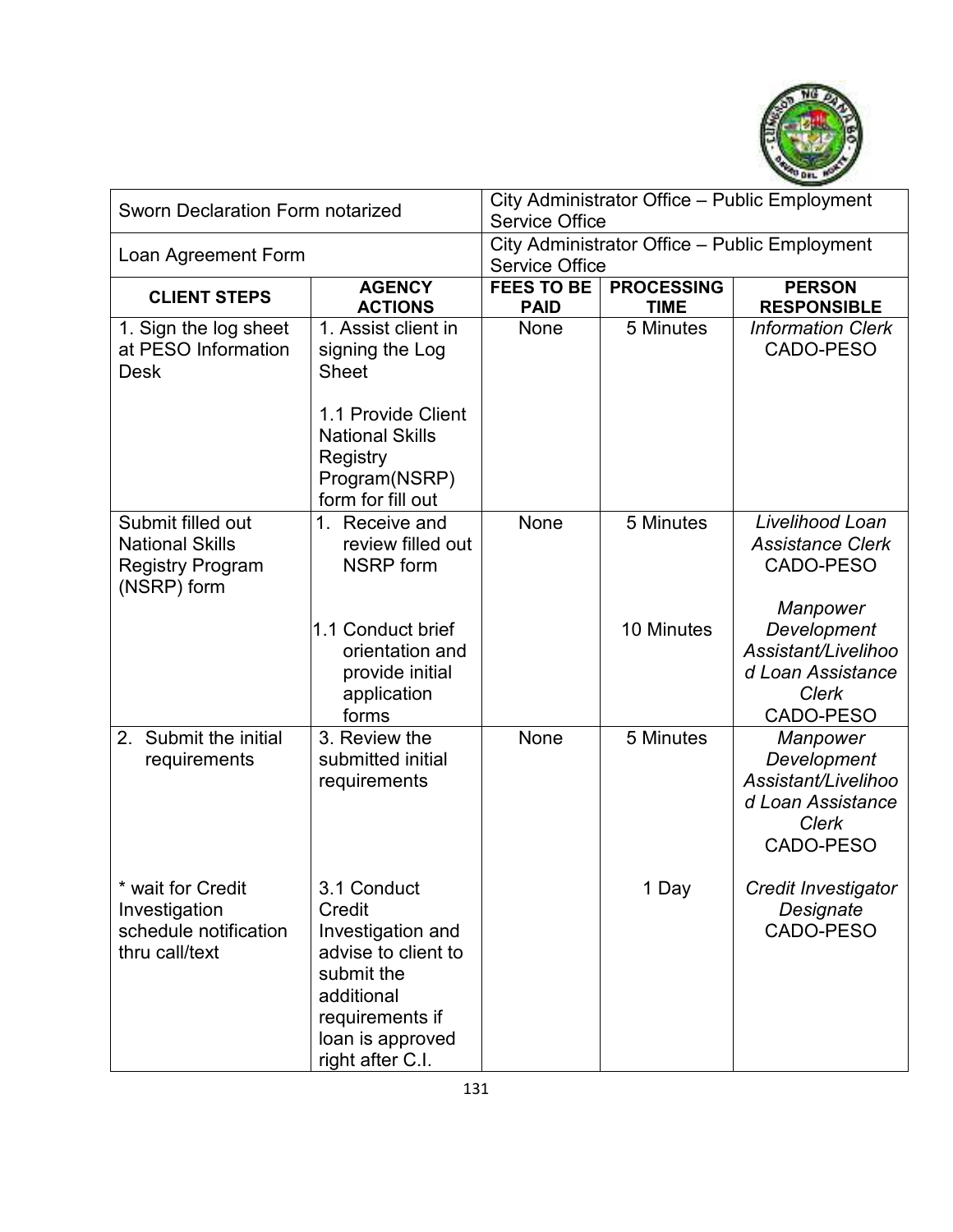

|                                                                                  | 3.2 Prepare<br><b>Sworn Declaration</b><br>and Loan<br><b>Agreement Form</b>          |      |           |                                                                                     |
|----------------------------------------------------------------------------------|---------------------------------------------------------------------------------------|------|-----------|-------------------------------------------------------------------------------------|
| 4. Submit the<br>additional<br>documentary<br>requirements and fill<br>out Sworn | 4. Review and<br>validate submitted<br>documentary<br>requirements                    | None | 5 Minutes | Manpower<br>Development<br><b>Assistant</b><br>CADO-PESO                            |
| Declaration and Loan<br>Agreement                                                | 4.1 Endorsement<br>for review to the<br>following offices:                            |      |           | Livelihood Loan<br><b>Assistance Clerk</b><br>CADO-PESO                             |
| * wait for the<br>notification for the<br>notarization of Loan<br>Agreement      | a. City Accounting<br>Office:<br>Certification of<br>No Outstanding<br><b>Balance</b> |      | 1 Day     | <b>City Accounting</b><br><b>Officer</b><br>CAO                                     |
|                                                                                  | b. City Legal<br><b>Office: Review</b><br>of Loan<br>Agreement                        |      | 2 Days    | <b>City Legal Officer</b><br><b>CLO</b>                                             |
|                                                                                  | c. City Mayor's<br>Office:<br>Approval of<br>Loan<br>Agreement                        |      | 2 Days    | <b>Local Chief</b><br>Executive<br><b>CMO</b>                                       |
|                                                                                  | 2.1 Notify client for<br>the notarization<br>of the loan<br>agreement                 |      | 5 Minutes | Manpower<br>Development<br>Assistant/<br>Livelihood Loan<br><b>Assistance Clerk</b> |
|                                                                                  | 2.2 Release the<br>Loan<br>Agreement for<br>notarization                              |      | 5 Minutes | CADO-PESO                                                                           |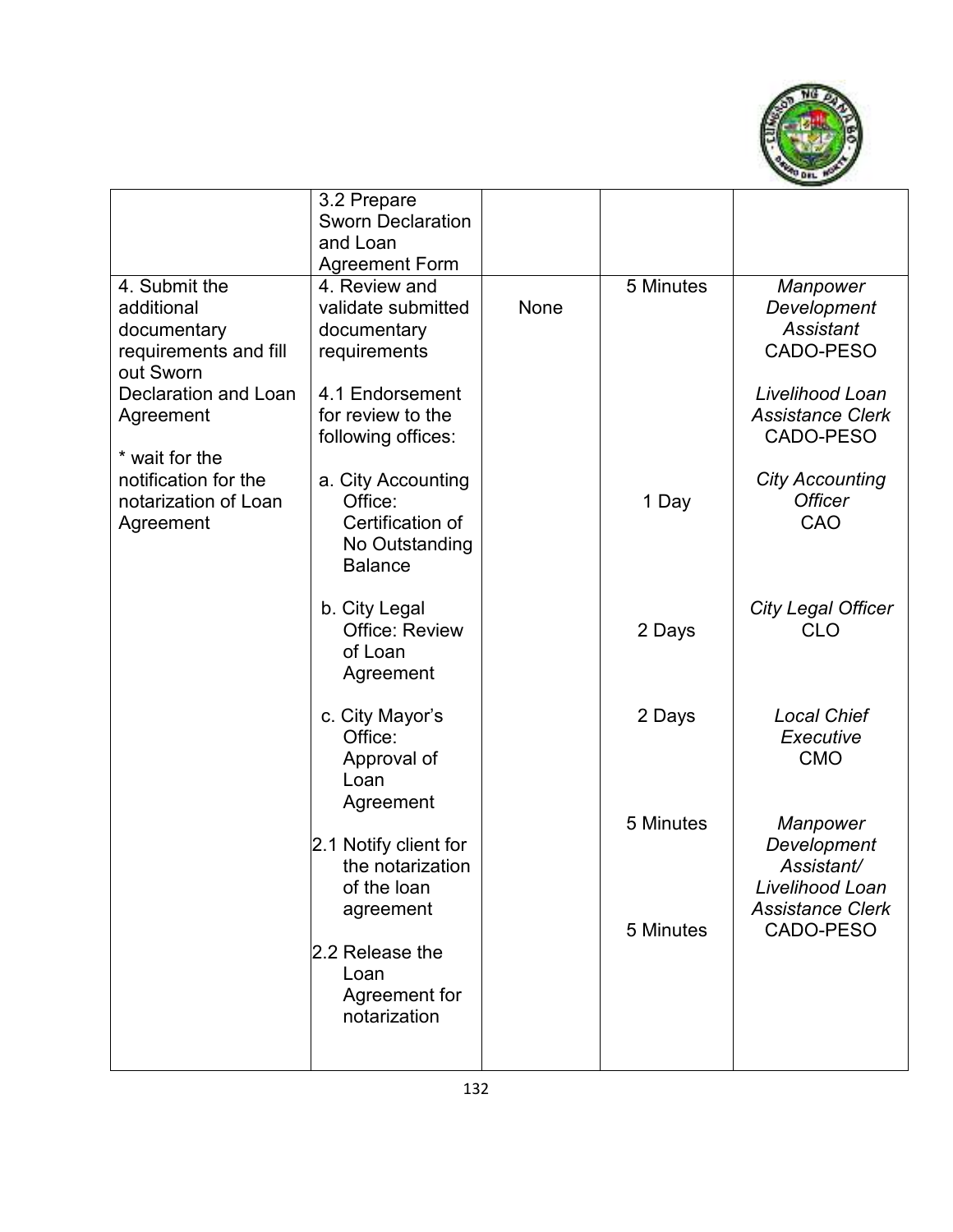

| 4.1 Proceed to the<br>PESO and claim the     | *waiting for<br>notarized loan                                                                                  |      |           |                                                          |
|----------------------------------------------|-----------------------------------------------------------------------------------------------------------------|------|-----------|----------------------------------------------------------|
| Loan Agreement for<br>notarization           | agreement                                                                                                       |      |           |                                                          |
| 5. Submit the<br>notarized Loan<br>Agreement | 5. Receive and<br>check Notarized<br>Loan Agreement                                                             | None | 5 Minutes | Manpower<br>Development<br>Assistant/<br>Livelihood Loan |
|                                              | 5.1 Prepare the<br>complete set of<br>documents for<br>approval of the<br><b>Department Head</b>                |      | 5 Minutes | <b>Assistance Clerk</b><br>CADO-PESO                     |
|                                              | 5.2 Approve and<br>sign the document<br>for approval                                                            |      | 1 Hour    | <b>City Administrator</b><br><b>CADO</b>                 |
|                                              | 5.3 Forward the<br>complete<br>documents to<br>other concern<br>offices for the<br>processing of<br>Assistance: |      |           | Manpower<br>Development<br><b>Assistant</b><br>CADO-PESO |
|                                              | a. Sign the<br><b>CAFOA</b>                                                                                     |      | 1 Day     | <b>City Administrator</b><br><b>CADO</b>                 |
|                                              | b. Approval of<br><b>CAFOA</b>                                                                                  |      | 1 Day     | <b>City Budget Officer</b><br><b>CBO</b>                 |
|                                              | c. Certify the<br>Availability of<br>Funds                                                                      |      | 1 Day     | <b>City Accounting</b><br><b>Officer</b><br>CAO          |
|                                              | d. Approve the<br>payment of<br>indicated<br>statement                                                          |      | 1 Day     | <b>City Treasurer</b><br><b>CTO</b>                      |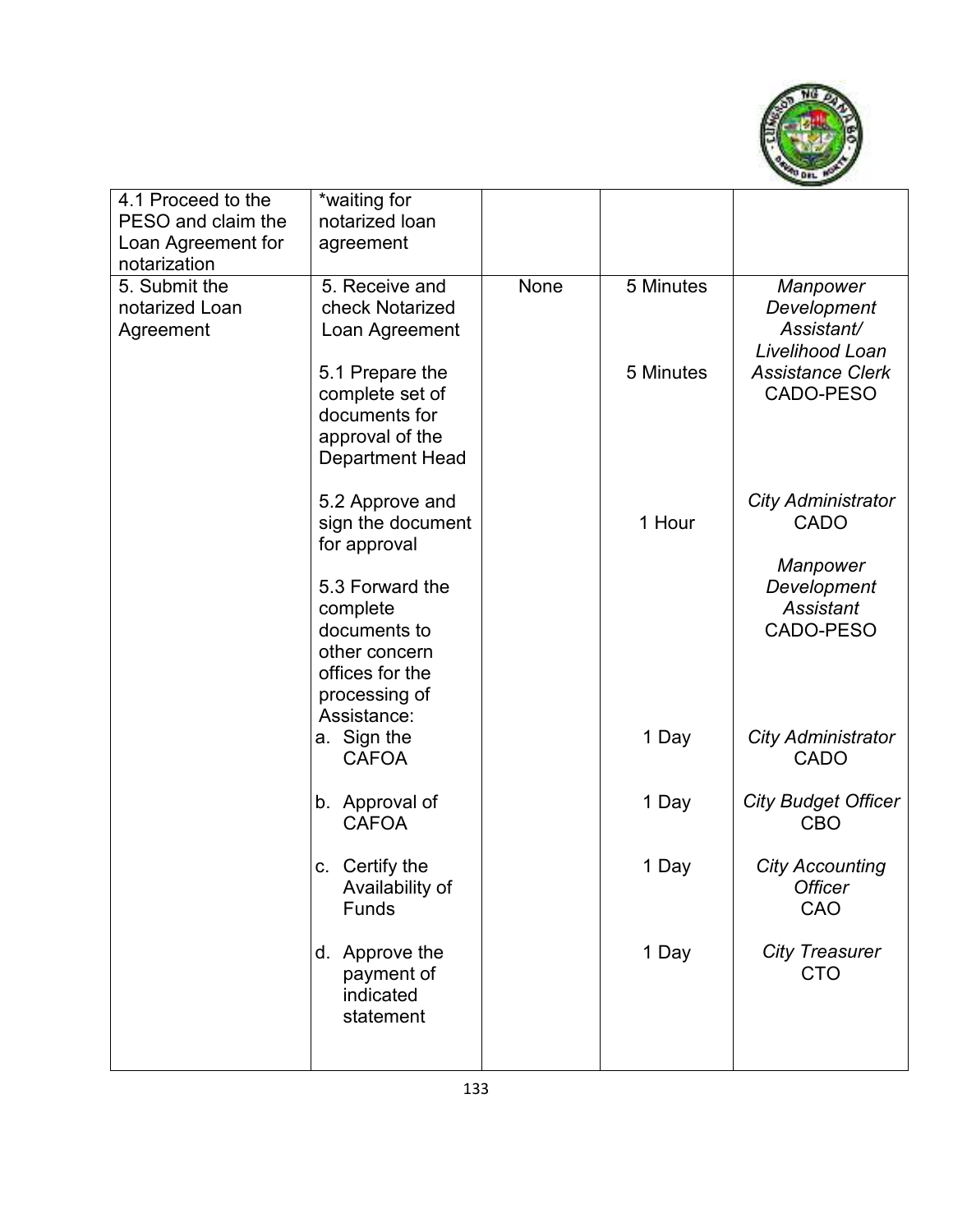

|                      | 5.4 Notify client of      |             | 5 Minutes                         | Manpower                |
|----------------------|---------------------------|-------------|-----------------------------------|-------------------------|
|                      | the schedule              |             |                                   | Development             |
|                      | of loan release           |             |                                   | Assistant/              |
|                      | thru call and             |             |                                   | Livelihood Loan         |
|                      | text                      |             |                                   | <b>Assistance Clerk</b> |
|                      |                           |             |                                   | CADO-PESO               |
| 6. Proceed to CTO to | 6. Direct client to       | None        | 5 Minutes                         | <b>Disbursement</b>     |
| receive the Loan     | the City                  |             |                                   | <b>Officer</b>          |
|                      | <b>Treasurer's Office</b> |             |                                   | <b>CTO</b>              |
|                      | for release of loan       |             |                                   |                         |
|                      | <b>TOTAL:</b>             | <b>None</b> | <b>10 Days, 2</b><br><b>Hours</b> |                         |

Availment of Livelihood Loan Assistance for the Informal Sectors qualified for multistage processing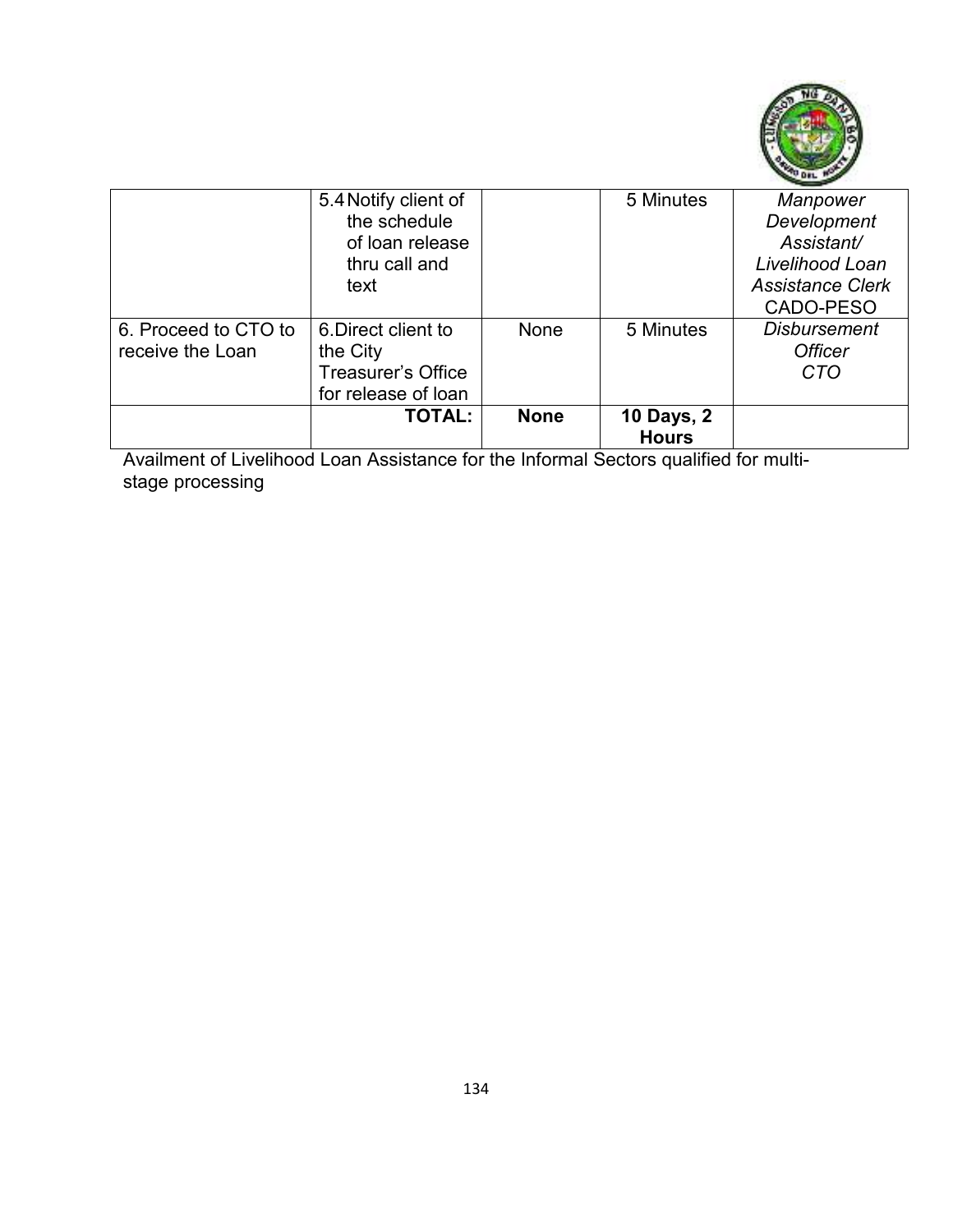

# **15. Request for Actual Facilitation of Lakbay Aral**

To maintain Local and National standards of excellence in all tourism facilities and services and promote the city as a safe and wholesome tourist destination in different tourist spots in Panabo City.

| <b>Office or Division:</b>                                                                                                                                                         | City Administration Office (CADO) - Tourism Promotion Section<br>(TPS)                                                                                      |                                  |                                     |                                                                            |  |
|------------------------------------------------------------------------------------------------------------------------------------------------------------------------------------|-------------------------------------------------------------------------------------------------------------------------------------------------------------|----------------------------------|-------------------------------------|----------------------------------------------------------------------------|--|
| <b>Classification:</b>                                                                                                                                                             | Complex                                                                                                                                                     |                                  |                                     |                                                                            |  |
| <b>Type of Transaction:</b>                                                                                                                                                        | G2C - Government to Citizen<br>G2B – Government to Business<br>G2G - Government to Government                                                               |                                  |                                     |                                                                            |  |
| Who may avail:                                                                                                                                                                     | All                                                                                                                                                         |                                  |                                     |                                                                            |  |
| <b>CHECKLIST OF REQUIREMENTS</b>                                                                                                                                                   |                                                                                                                                                             |                                  | <b>WHERE TO SECURE</b>              |                                                                            |  |
| <b>Standard Requirement:</b>                                                                                                                                                       |                                                                                                                                                             |                                  |                                     |                                                                            |  |
| Request letter addressed to the City<br>Mayor through the Tourism Promotion<br>Section (1 original)                                                                                |                                                                                                                                                             | <b>Requesting Client</b>         |                                     |                                                                            |  |
| <b>CLIENT STEPS</b>                                                                                                                                                                | <b>AGENCY</b><br><b>ACTIONS</b>                                                                                                                             | <b>FEES TO BE</b><br><b>PAID</b> | <b>PROCESSING</b><br><b>TIME</b>    | <b>PERSON</b><br><b>RESPONSIBLE</b>                                        |  |
| 1. Send request letter<br>to LGU-Panabo<br>through Tourism<br><b>Promotion Section</b><br>with complete details<br>(schedule, date, time)<br>Email:<br>tourismpanabo@gmai<br>I.com | 1. Receive the<br>request letter and<br>secure the contact<br>number<br>1.1 Communicate<br>with the client<br>regarding the<br>Lakbay Aral<br>through phone | None                             | 5 Minutes<br>3 Minutes<br>2 Minutes | Administrative Aide I<br>CADO - TPS<br>Administrative Aide I<br>CADO - TPS |  |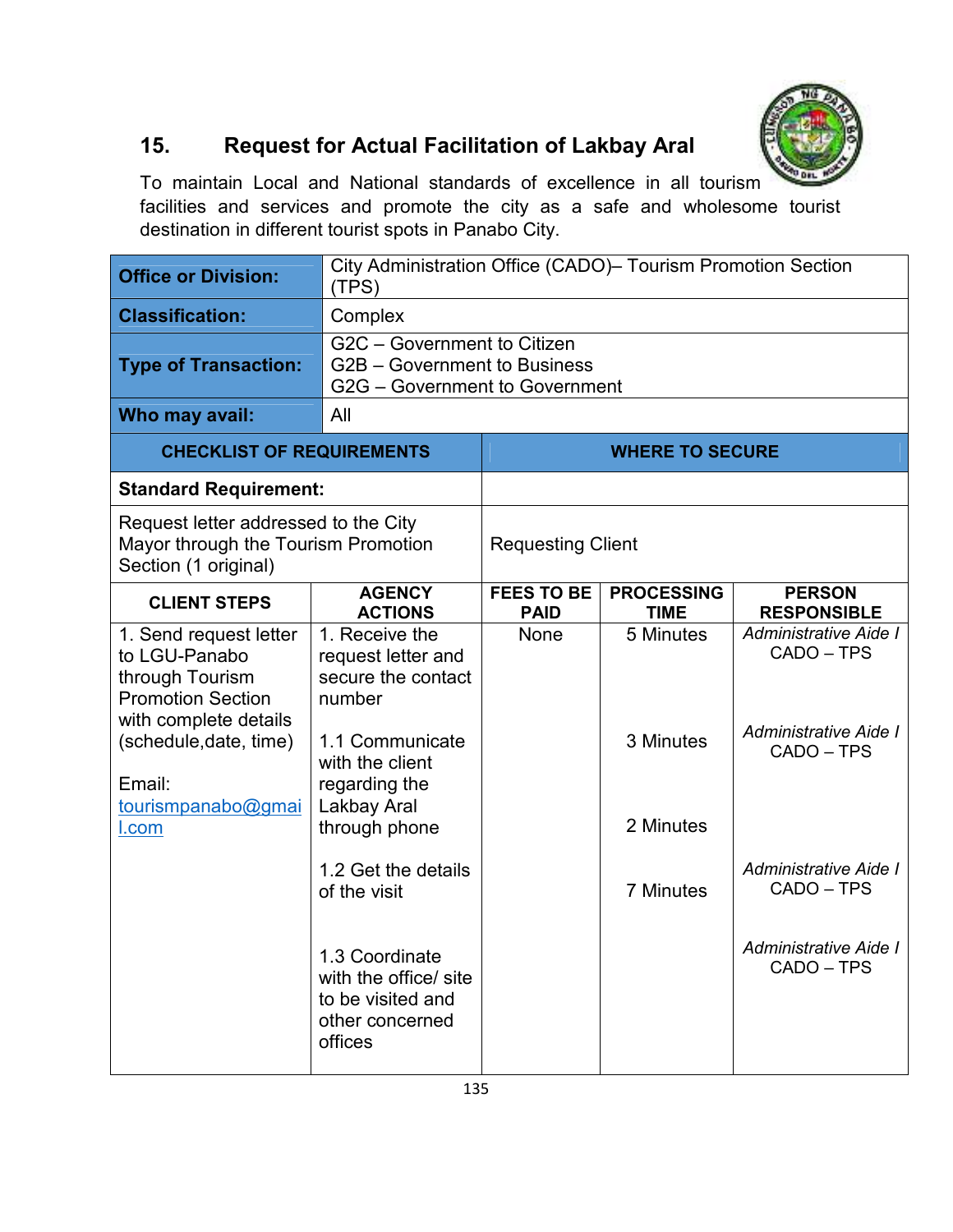

|                                        | <b>TOTAL:</b>                                                                                            | <b>None</b> | <b>8 Hours, 22</b><br><b>Minutes</b> |                                      |
|----------------------------------------|----------------------------------------------------------------------------------------------------------|-------------|--------------------------------------|--------------------------------------|
| 3. Attend the Lakbay-<br>Aral          | 3. Facilitate the<br>actual Lakbay Aral                                                                  | None        | 8 Hours                              | <b>Tourism Officer</b><br>CADO - TPS |
| 2. Confirm the<br>schedule and details | to change the<br>schedule date and<br>time<br>2. Verify the<br>schedule of the<br>requestor              | None        | 5 Minutes                            | Administrative Aide I<br>CADO - TPS  |
|                                        | *if the office/site is<br>unavailable due to<br>a conflict of<br>schedule, inform<br>the client in order |             |                                      |                                      |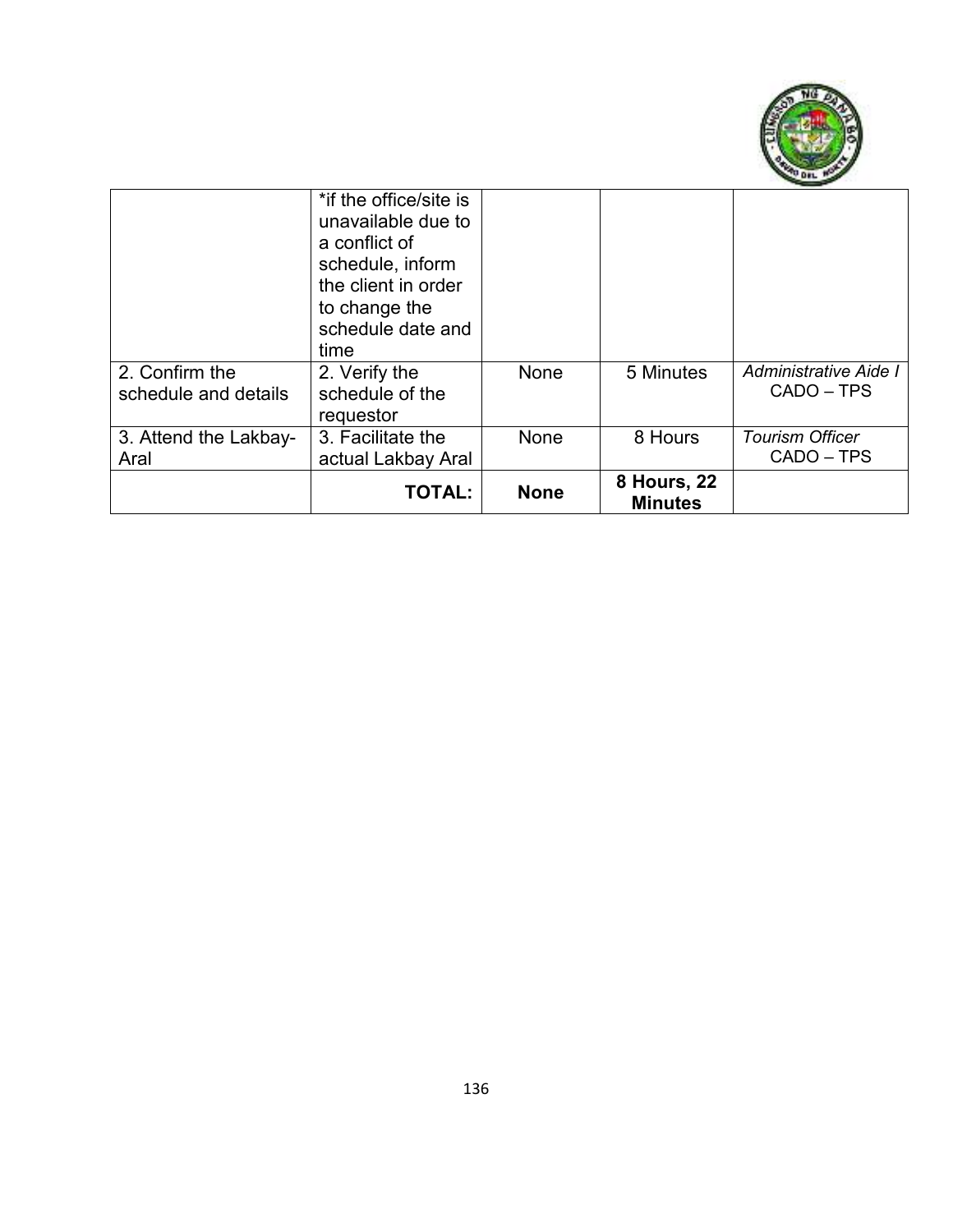

### **16. Facilitation of Guided Tour: City Tourist Spots and Museum Tour**

To provide the most worthwhile and enriching tour experience for local and foreign tourist alike and to make a significant contribution of the city. Providing the quality and satisfaction of the tourist. Offering adequate safety and security information to tourist at outset of the tour for them to be alert of their own security. Providing tourist information of attraction prior to visitation to ensure they are appraised of cultural sensitivities and do's and don'ts.

| <b>Office or Division:</b>                                                                                      | (TPS)                                                                                                                                                       | City Administration Office (CADO) - Tourism Promotion Section |                                  |                                                                            |  |  |
|-----------------------------------------------------------------------------------------------------------------|-------------------------------------------------------------------------------------------------------------------------------------------------------------|---------------------------------------------------------------|----------------------------------|----------------------------------------------------------------------------|--|--|
| <b>Classification:</b>                                                                                          | Simple                                                                                                                                                      |                                                               |                                  |                                                                            |  |  |
| <b>Type of Transaction:</b>                                                                                     |                                                                                                                                                             | G2C - Government to Citizen<br>G2G - Government to Government |                                  |                                                                            |  |  |
| Who may avail:                                                                                                  | All                                                                                                                                                         |                                                               |                                  |                                                                            |  |  |
| <b>CHECKLIST OF REQUIREMENTS</b>                                                                                |                                                                                                                                                             |                                                               | <b>WHERE TO SECURE</b>           |                                                                            |  |  |
| <b>Standard Requirement:</b>                                                                                    |                                                                                                                                                             |                                                               |                                  |                                                                            |  |  |
| Request letter                                                                                                  |                                                                                                                                                             | <b>Requesting Client</b>                                      |                                  |                                                                            |  |  |
| <b>CLIENT STEPS</b>                                                                                             | <b>AGENCY</b><br><b>ACTIONS</b>                                                                                                                             | <b>FEES TO BE</b><br><b>PAID</b>                              | <b>PROCESSING</b><br><b>TIME</b> | <b>PERSON</b><br><b>RESPONSIBLE</b>                                        |  |  |
| 1. Fill out Tour Form<br>at Tourists Assistance<br>Desk, Museo Panabo<br>*wait for the<br>confirmation schedule | 1. Provide form<br>and assist the<br>client in signing<br>the form<br>*Notify the tour<br>generator of the<br>schedule<br>1.1 Contact<br>accredited private | None                                                          | 5 Minutes<br>3 Minutes           | Administrative Aide I<br>CADO - TPS<br>Administrative Aide I<br>CADO - TPS |  |  |
|                                                                                                                 | tour<br>operator/guide<br>1.2 Endorse<br>client to a private<br>tour                                                                                        |                                                               | 2 Minutes                        | Administrative Aide I<br>CADO - TPS                                        |  |  |